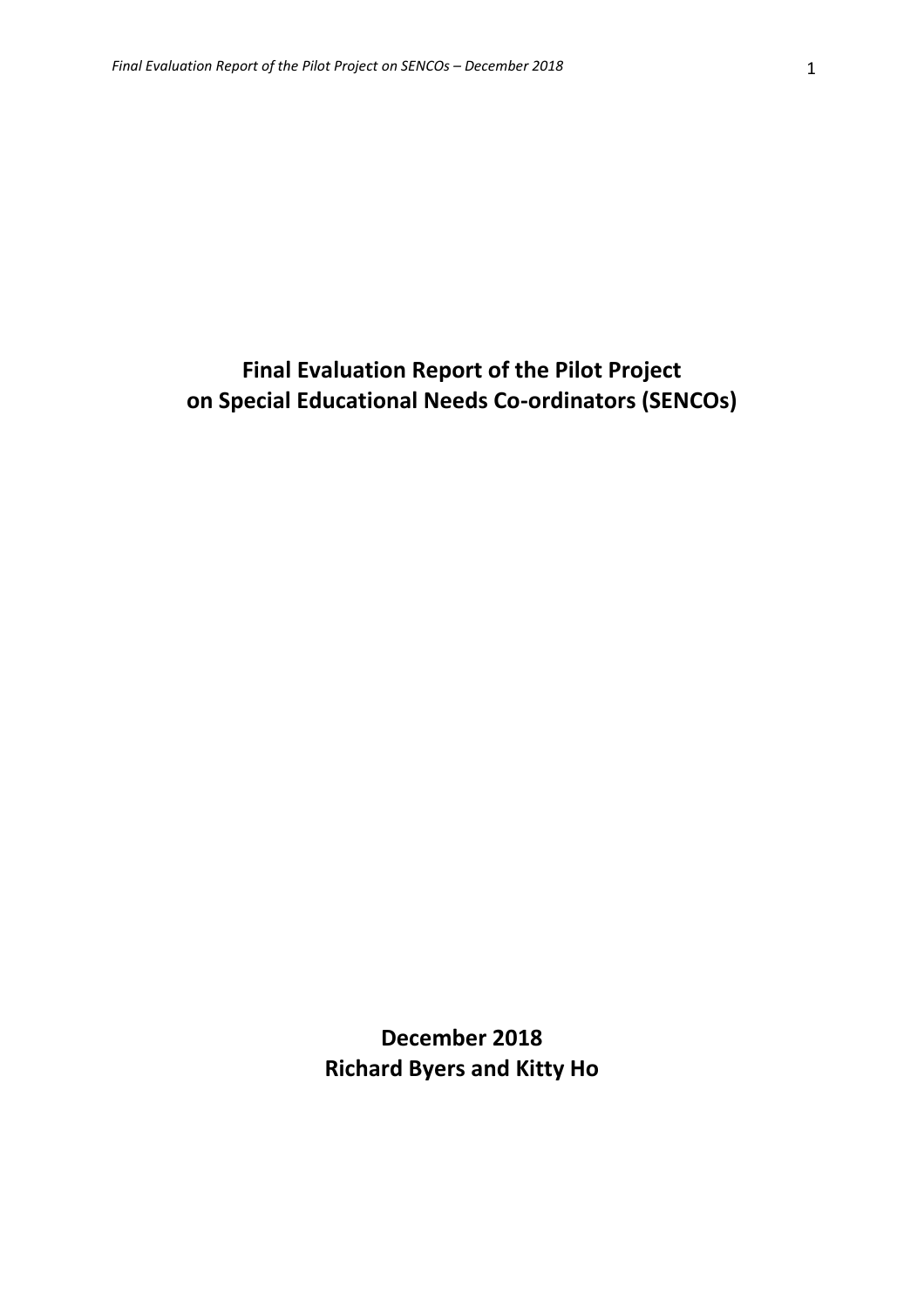# **List of contents**

| <b>Section</b>                                                                          | Page |
|-----------------------------------------------------------------------------------------|------|
| 1. Executive summary                                                                    |      |
| 1.1 The SENCO Pilot Project in context                                                  | 4    |
| 1.2 Core findings from the evaluation                                                   | 5    |
| 1.3 Effective SENCO practices                                                           | 6    |
| 1.4 Discussion, conclusions and recommendations                                         | 8    |
| 2. Background to the SENCO Pilot Project and the evaluation strand                      |      |
| 2.1 The context for the SENCO Pilot Project                                             | 15   |
| 2.2 The aims and objectives of the evaluation                                           | 16   |
| 2.3 The design and methods for the evaluation                                           | 17   |
| 3. Developments in the SENCO role during the Pilot Project                              |      |
| 3.1 Introductory comments                                                               | 19   |
| 3.2 Prior qualifications and ranking of SENCOs                                          | 20   |
| 3.3 The duties of the SENCO                                                             | 21   |
| 4. The impact of the SENCO in schools participating in the Pilot Project                |      |
| 4.1 Introductory comments                                                               | 23   |
| 4.2 Students with SEN in the schools participating in the Pilot Project                 | 24   |
| 4.3 Involvement of staff in practices related to IE and SEN in Pilot Project schools 25 |      |
| 4.4 Views about the impact of the SENCO on IE in participating schools                  | 26   |
| 4.5 Evidence of the involvement of SENCOs in whole-school development                   | 27   |
| 4.6 Evidence of the impact of SENCOs on school policies and classroom practices 29      |      |
| 4.7 The views and experiences of parents                                                | 32   |
| 5. Barriers to the effective development of the SENCO role                              |      |
| 5.1 Introductory comments                                                               | 35   |
| 5.2 Work allocation and support from senior managers                                    | 35   |
| 5.3 The attitudes and beliefs of teachers                                               | 36   |
| 5.4 Perceptions about potential future difficulties                                     | 37   |
| 6. Factors that facilitate the development of the SENCO role                            |      |
| 6.1 Introductory comments                                                               | 38   |
| 6.2 Support within schools                                                              | 38   |
| 6.3 Professional development                                                            | 39   |
| 6.4 The role of EDB                                                                     | 40   |
| 7. Discussion, conclusions and recommendations                                          |      |
| 7.1 The provision of SENCOs in public sector ordinary schools                           | 41   |
| 7.2 Positioning the SENCO post within school leadership structures                      | 42   |
| 7.3 The teaching load of SENCOs                                                         | 44   |
| 7.4 Further support for the development of the SENCO role and IE                        | 47   |
| 7.5 Monitoring and review by EDB                                                        | 51   |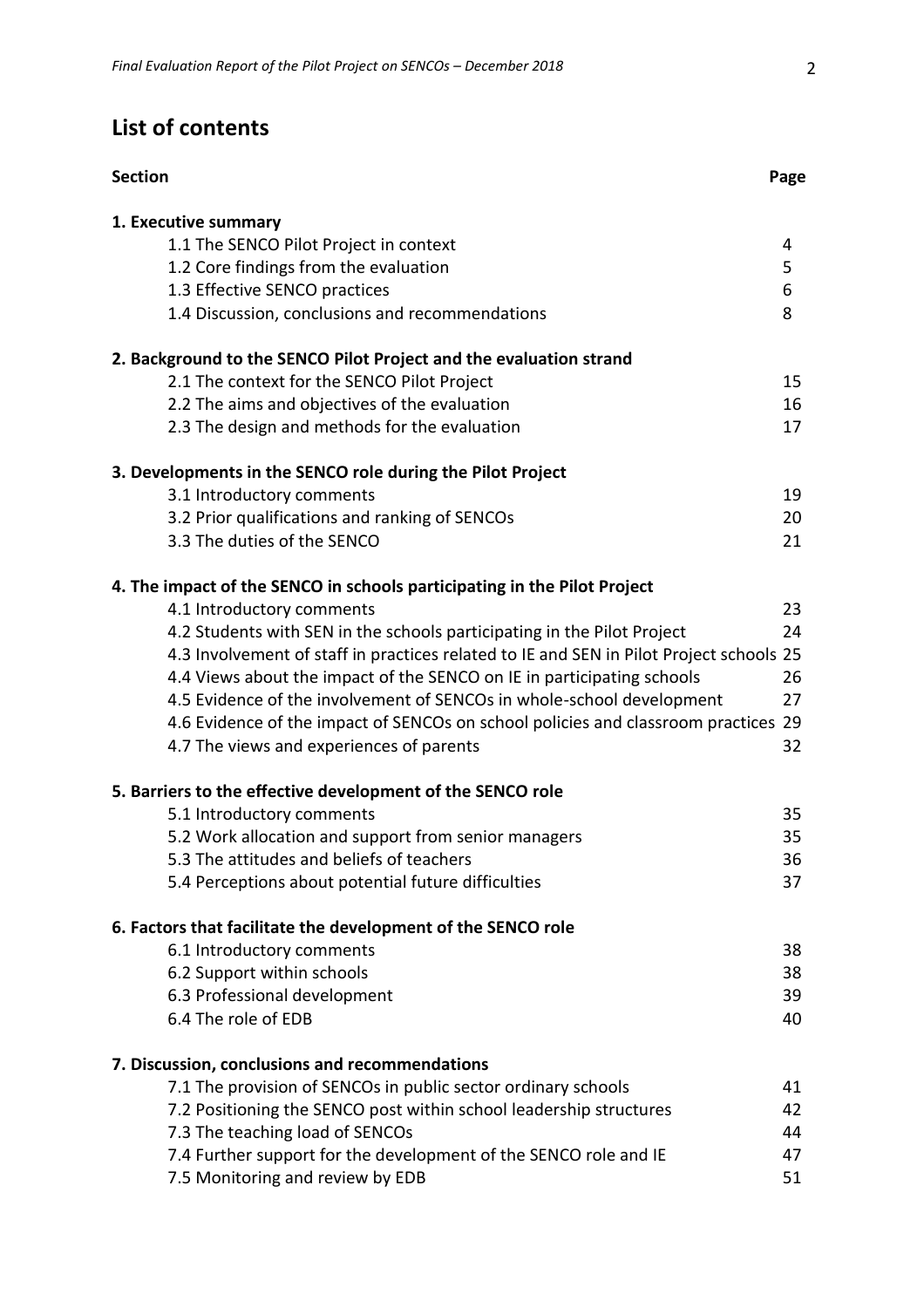| 7.6 Wider contributions made by SENCOs | 52. |
|----------------------------------------|-----|
| 7.7 Future policy in relation to IE    | 54. |
| 7.8 Consideration of the wider context | 55  |
| 7.9 Concluding comments                | 56. |
| oendix                                 |     |
|                                        |     |

# 8. App

| 8.1 Appendix 1: The duties of the SENCO |  |
|-----------------------------------------|--|
|-----------------------------------------|--|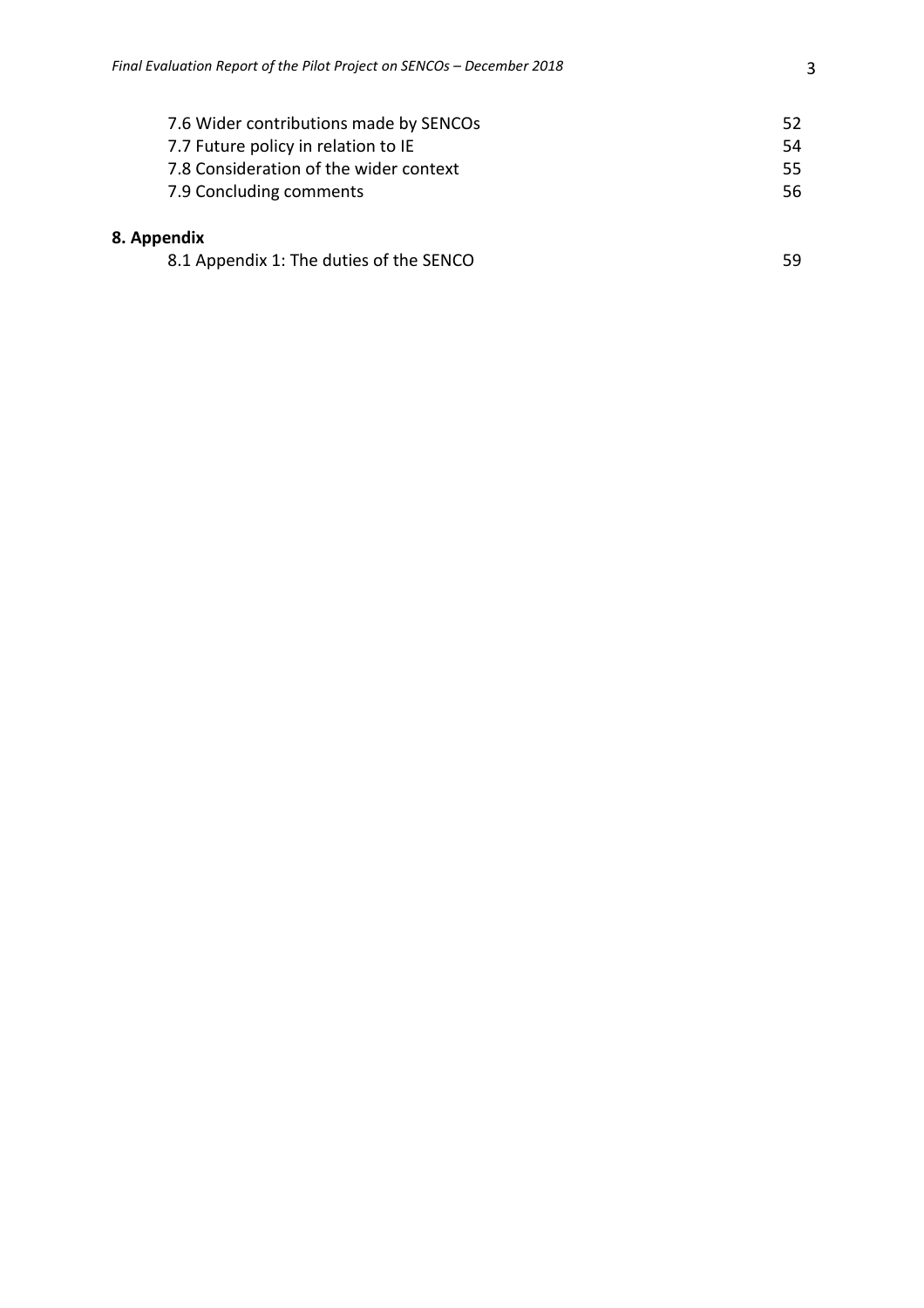# **1. Executive summary**

#### **1.1 The SENCO Pilot Project in context**

1.1.1 Over recent years, the Education Bureau (EDB) in Hong Kong has provided schools with additional resources, professional support and teacher training to further the development of inclusive education – more usually referred to as integrated education (IE) locally. Schools have been encouraged to incorporate support for student diversity in school policies and in their overall cultures and practices but schools with relatively high populations of students with special educational needs (SEN) have found it challenging to implement IE effectively.

1.1.2 In response, EDB initiated a three-year Pilot Project to assess the impact in schools of the provision of special educational needs co-ordinators (SENCOs). The project ran from the 2015 to 2016 school year to the 2017 to 2018 school year and EDB recruited 124 public sector schools to join the Pilot Project (59 primary schools and 65 secondary schools). The schools participating in the Pilot Project were selected from those ordinary (that is, rather than special) primary and secondary schools admitting relatively more students with SEN and/or students from challenging financial backgrounds and a cash grant was provided to the schools using resources from the Community Care Fund to enable schools to allow a designated teacher to be deployed as SENCO.

1.1.3 EDB established a range of duties to be undertaken by the SENCOs in carrying out their roles which were intended to occupy each SENCO for between 50% and 70% of their working time. A dedicated programme of professional development was established and new-to-role SENCOs were expected to complete this programme during the three years of the Pilot Project. An evaluation strand was also established and the findings from that evaluation are the subject of this report.

1.1.4 The key objectives for the evaluation included:

- To assess the impact of the provision of SENCO on whole school approaches to IE
- To identify the evolving contribution that the SENCO can make to policy and practice for IE
- To identify factors that facilitate the effective development of the SENCO role
- To identify factors that present barriers to the effective development of the SENCO role.

1.1.5 It was expected that addressing these objectives would enable the evaluation team to make recommendations for the potential future deployment of SENCOs in public sector ordinary primary and secondary schools in Hong Kong.

1.1.6 The approach adopted by the evaluation team was based on diversity, using a variety of methods to ensure that data from different sources would be complementary. Thus quantitative data were drawn from all 124 participating schools in order to reveal broad trends. Further contextual data were taken from 19 (15%) of these schools. In-depth contacts, including school visits, were maintained with 27 (22%) of schools to provide qualitative data, including interviews and case studies. Using these combinations of data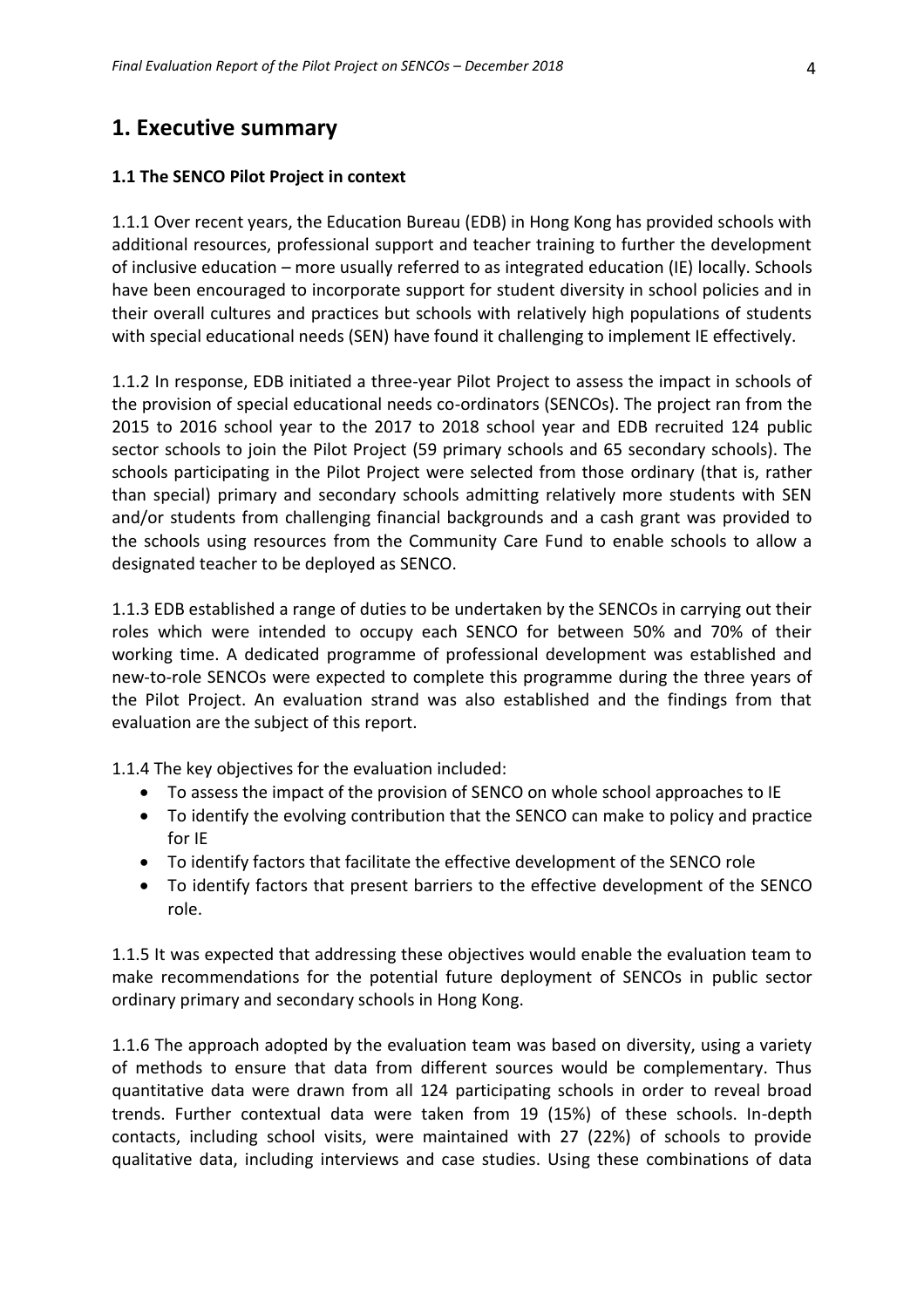enabled the evaluation team to triangulate findings and to illuminate wider issues with finegrained detail.

1.1.7 The quantitative data obtained from all 124 schools included:

- basic information about students and staff
- data on student attainments in core subjects
- questionnaires to SENCOs, principals, teachers and parents.

1.1.8 The contextual data drawn from a sample of schools included:

- the job specification and work schedule for the SENCO
- the school development plan and the SENCO action plan
- data on SEN provision, interventions and support for students with SEN
- professional development activities related to SEN and IE.

1.1.9 The qualitative data gathered during school visits included:

- interviews with school principals and SENCOs
- classroom observations
- focus groups of students
- focus groups of parents of children with SEN.

### **1.2 Core findings from the evaluation**

1.2.1 Data revealed that there were high expectations for the impact that the introduction of SENCOs might have. SENCOs were viewed as potential 'agents of change' and it was anticipated that their introduction would lead to a 'paradigm shift' in school responses to SEN and IE. To a large extent, these optimistic expectations have been realised.

1.2.2 However, the data also demonstrated that the backgrounds of the SENCOs appointed into schools during the Pilot Project were diverse and that the levels of prior relevant experience of the SENCOs were highly variable. For example, SENCOs were drawn into their new roles from a variety of prior positions in school hierarchies and yet it was acknowledged that proven experience of SEN-related work and involvement in quality teaching helped to establish the credibility of the SENCO.

1.2.3 It also became clear that schools adopted different approaches and deployed SENCOs in a variety of different ways. For example, in some schools, there was a continued reliance upon the SENCO for providing individual support for students with SEN. In other schools, the SENCO was regarded as a member of the leadership team who committed their energies to whole school development. This sense of diversity also extended to practice. The balance for SENCOs in different schools between day-to-day support and strategic work was highly variable. SENCOs in different schools had different ranking, status and seniority. Schools also constructed different responses to workload and teaching commitments for SENCOs.

1.2.4 In spite of this variation, the SENCOs in the Pilot Project have made significant contributions. In general, SENCOs have had a positive impact on IE and on whole school development in their schools. It is also clear that SENCOs are engaging in more strategic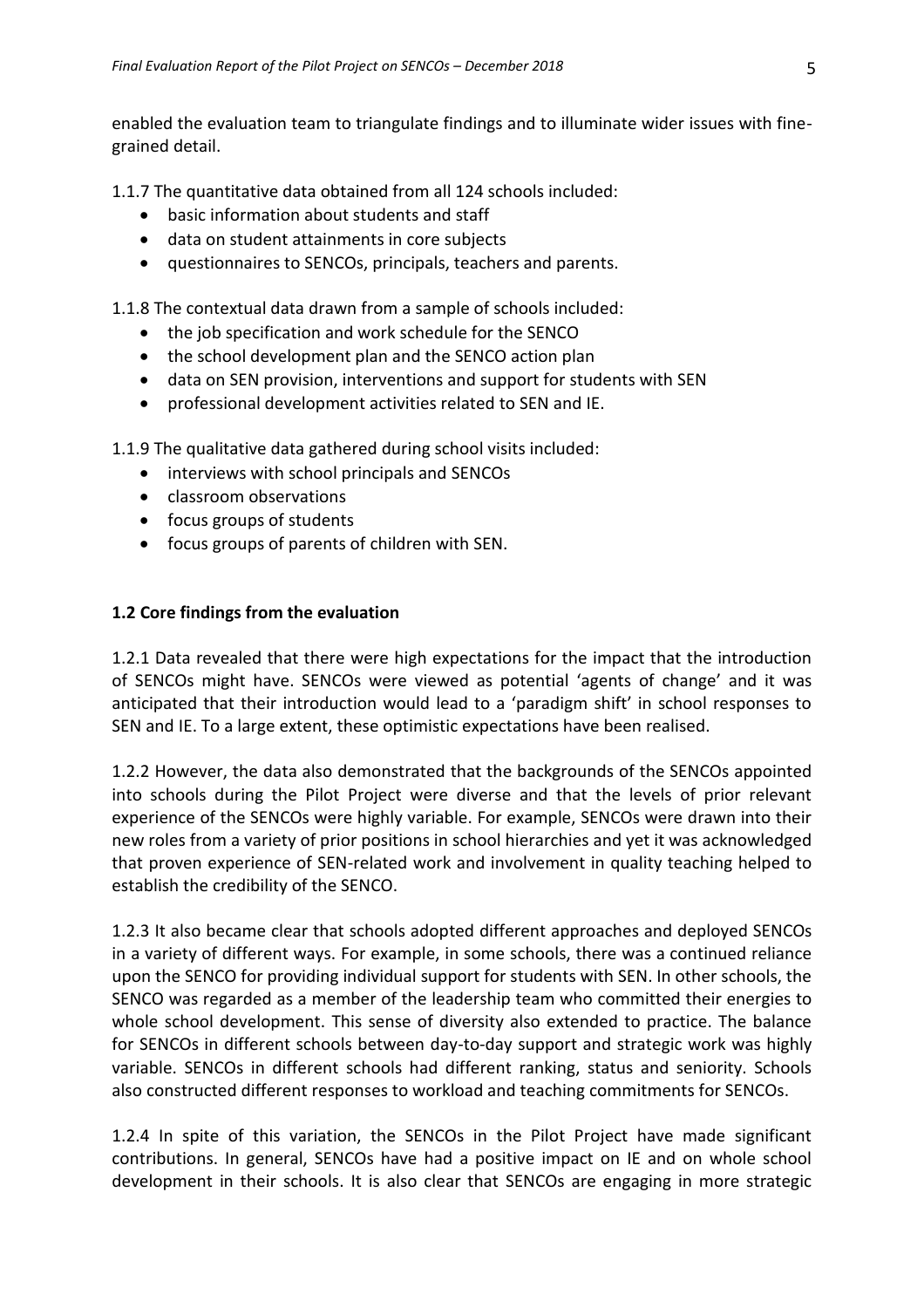activity as the new role develops and these activities include, for example, curriculum development and monitoring and evaluation activities.

1.2.5 The introduction of SENCOs into schools in the Pilot Project has had a positive impact on learning and teaching. In some schools, SENCOs have promoted deep changes in inclusive classroom practices. These changes have led to improved learning and teaching for all students as SENCOs ensure that curriculum access for all is enhanced through differentiation. In these ways, SENCOs have achieved positive impacts for students, for example, fostering greater personalisation and ensuring that teaching promotes greater student involvement. Data have shown how SENCOs have worked to promote greater diversity in teaching approaches and modes of learning in their schools to the benefit of all learners.

1.2.6 The introduction of SENCOs into participating schools has also yielded benefits for school staff. SENCOs have been found to be involved in providing professional development for their colleagues. SENCOs have been responsible for ensuring that more teachers, in the participating schools, are attending more SEN- and IE-related training courses. SENCOs have also initiated and fostered greater commitment to in-school development, for example, through engaging with colleagues in participative action research. These initiatives have often started in small groups of teachers but have led in time to wider improvements based on evidence established in small-scale enquiry.

1.2.7 Parents have also found that positive changes have been associated with the introduction of SENCOs into schools. The SENCOs in the schools participating in the Pilot Project have become more involved in working with the parents of children with SEN. Data show that there has been greater communication between schools and parents as SENCOs engage with their wider duties and, in some schools at least, the parents of children with SEN are becoming more involved, sometimes effectively as partners, in the education of their children.

#### **1.3 Effective SENCO practices**

1.3.1 There has been some evidence, especially during the earlier phases of the Pilot Project, of barriers that have not helped SENCOs to develop their roles effectively. In some schools, for example, the perceptions and attitudes of other school staff have made it difficult for the SENCO to carry out their duties in the ways envisaged by EDB and recommended during the new-to-role SENCO professional development programme. There has been reluctance among some staff to accept their share of responsibility for SEN and IE, rendering whole school approaches (that is, a range of ways of working that contribute towards the whole school approach to IE advocated by EDB) difficult to achieve. In some schools, senior managers have tended to encumber SENCOs with lower-level responsibilities rather than helping them to free up time to devote to more strategic activity.

1.3.2 Becoming aware of these barriers has helped schools in the Pilot Project to focus on those factors that have been demonstrated to facilitate the SENCO role. It must be acknowledged that support from senior staff has emerged from the evaluation as the most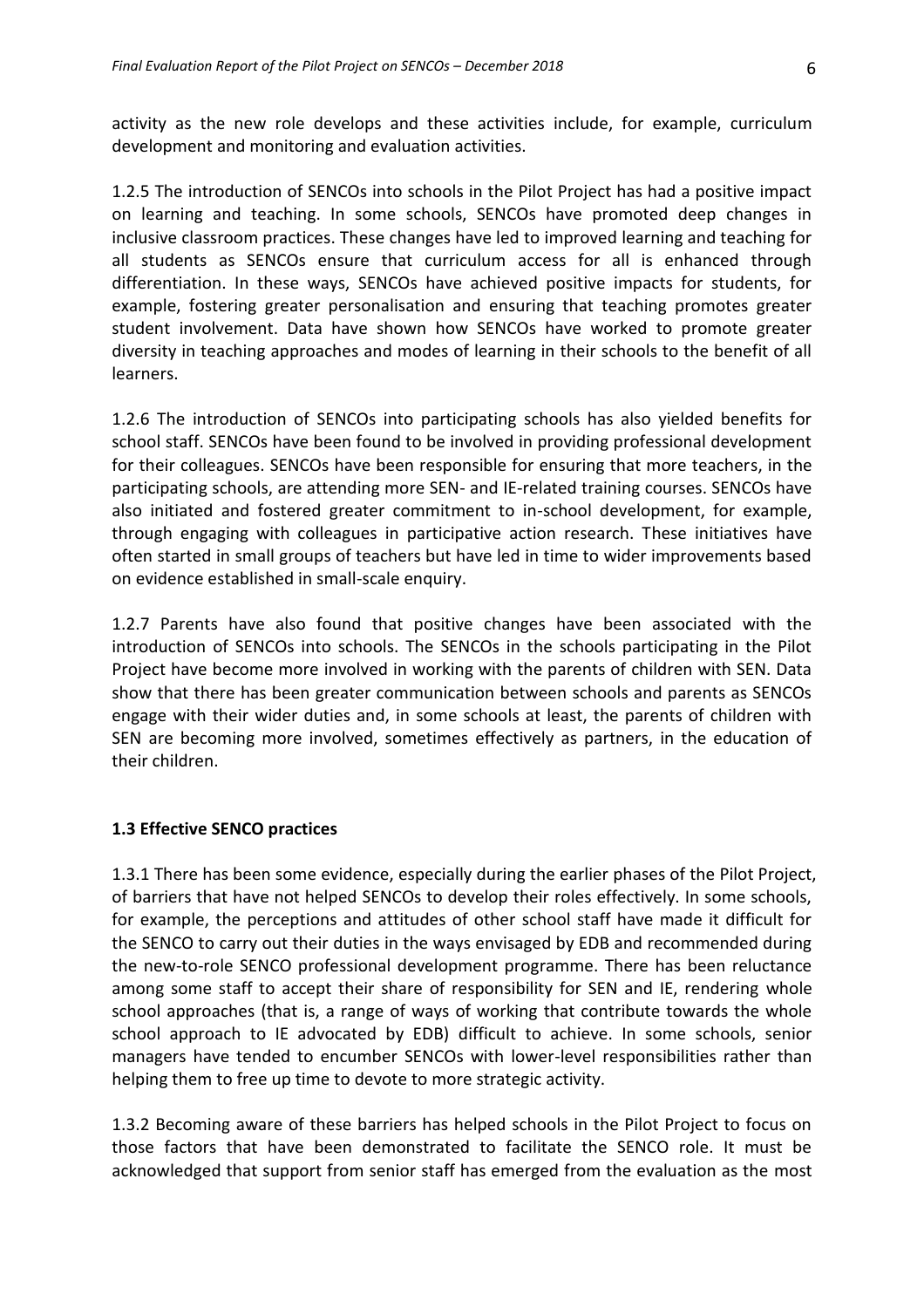significant single factor in enabling SENCOs to carry out their roles effectively. School leaders understand the importance of whole school culture and ethos and can use their positions to draw SENCOs into activity at these levels. The promotion of participative action research has also proved to be a significant facilitating factor in schools where this has been used, enabling the positive results from small-scale development and enquiry activities to influence wider practices in schools. The results of these kinds of initiatives have often also been shared at the gatherings of SENCOs that have been promoted as part of the new-torole SENCO professional development programme that has been running throughout the SENCO Pilot Project. Respondents have argued that these kinds of networks among schools have contributed very positively to professional development for SENCOs and other school staff and have proved to be, in themselves, a powerful factor facilitating SENCO involvement in whole school change. SENCOs also report that achieving transparency in SEN systems and funding strategies is another important factor in the successes observed during the SENCO Pilot Project.

1.3.3 It has been possible to draw from the data collected during the SENCO Pilot Project a series of insights into those SENCO practices that are recognised, by SENCOs, senior leaders, school staff and other interested observers, as being effective in terms of their impact upon the whole school approach to IE. These practices are likely to be at their most effective when SENCOs are able to work directly with their colleagues in school on teaching and learning issues. In addition to leading joint curriculum planning and co-teaching initiatives, this might entail SENCOs providing mentoring, training and professional development for their teaching colleagues in relation to IE and SEN provision. SENCOs have, in many instances, also been observed working in close collaboration with staff from other agencies, including therapists.

1.3.4 SENCOs have also worked to review and revise previously existing models of student support. This has often led to SENCOs steering their schools away from individualised or separate models of support for students with SEN and working to make general classrooms, and the teaching and learning opportunities they offer, more inclusive. This has sometimes meant that SENCOs have sought to diversify aspects of the wider curriculum, including extra-curricular activities, other learning experiences and electives. Significantly, SENCOs have also supported their class- and subject-teaching colleagues in the personalisation of learning, for example, using one-page profiles to help teachers effectively to differentiate their classes to produce high quality teaching for all.

1.3.5 SENCOs have also been effective in their work beyond the classroom. There is evidence from the Pilot Project of SENCOs working much more closely with parents in order to generate powerful partnerships for learning at home, in the community and at school. Effective partnerships with students have also become a characteristic of the work of many SENCOs during the Pilot Project. SENCOs have taken leading roles in facilitating the voices of students in their schools and SENCOs have involved learners with SEN actively and productively in dialogue about their learning and about their plans for the future. A focus on transition planning, at various points of change in the lives of students with SEN, constitutes another key characteristic of SENCO effectiveness.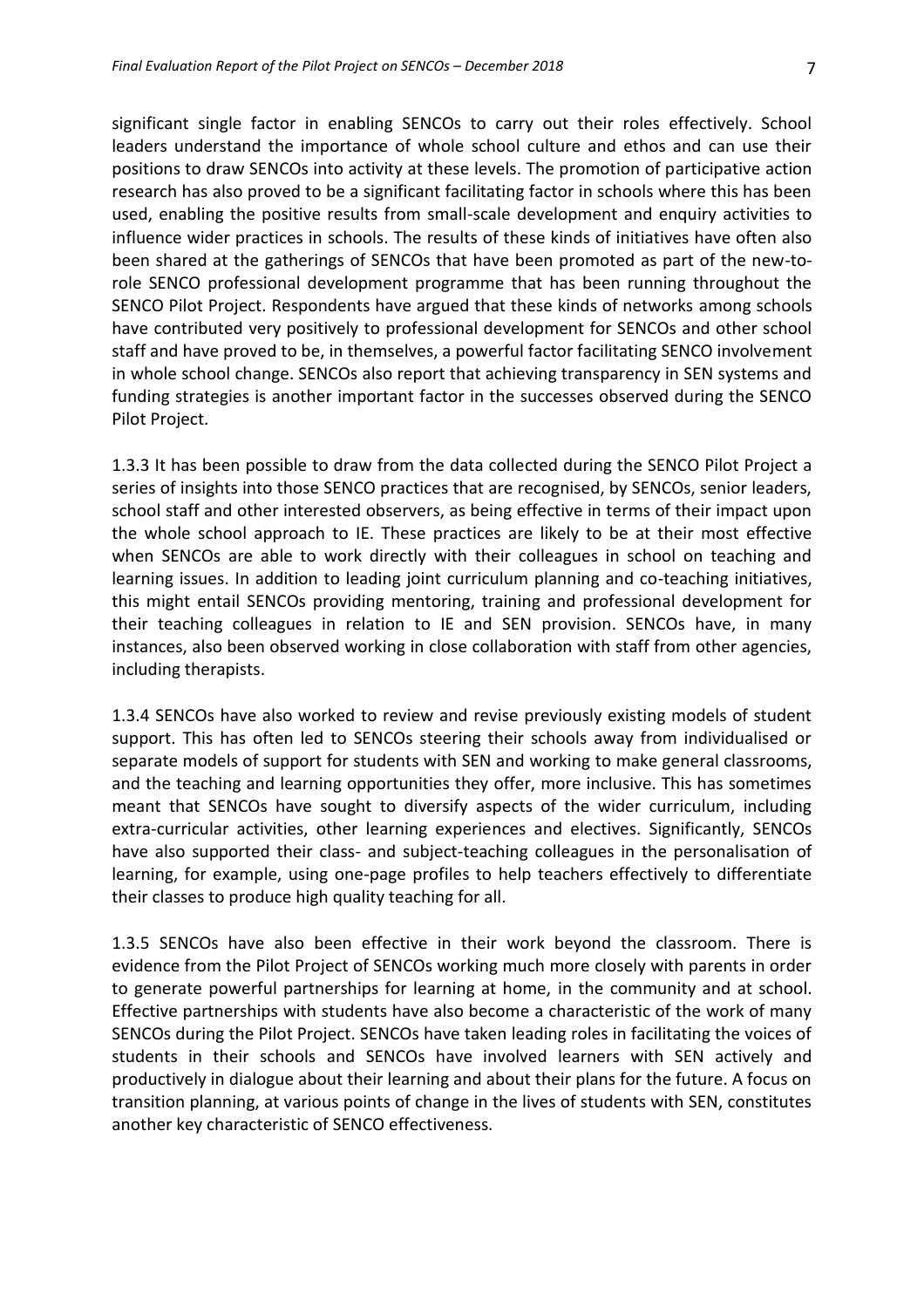### **1.4 Discussion, conclusions and recommendations**

1.4.1 In the closing section of the full report, we discuss a number of key issues that arise from the Pilot Project, draw conclusions and make a series of recommendations. Our discussions, conclusions and recommendations address the following issues:

1.4.2 Recommendations about broad policy in relation to the provision of SENCOs in public sector ordinary primary and secondary schools:

R1: We recommend that SENCOs should be deployed in all public sector ordinary primary and secondary schools in Hong Kong through a phased programme.

R2: We recommend that schools should be provided with a SENCO manual offering clear guidance, including authentic examples of practice, setting out the role of the SENCO in relation to IE and whole school development.

R3: We recommend that a set of indicators of effectiveness should be used in the form of a SENCO or school success planner, together with IE indicators and information about the factors that can facilitate the work of SENCOs, to steer the introduction of SENCOs into all schools.

R4: We recommend that the deployment of SENCOs into all schools should be carefully supported and monitored.

R5: We recommend that expectations of SENCOs should be carefully managed.

R6: We recommend that the introduction of SENCOs should ensure that all schools continue to make progress towards IE in terms of both policy and practice.

1.4.3 Recommendations addressing the positioning of the SENCO post within school leadership structures:

R7: We recommend that ultimately SENCOs should take up a strategic role within decision making, school development and leadership structures in their schools.

R8: We recommend that seniority should be offered as a potential entitlement for SENCOs and that the transition of SENCOs into senior posts should be phased in over time as SENCOs gain in confidence and experience and as schools make plans for enabling SENCOs to engage in more strategic, higher level activity.

R9: We recommend that a set of criteria should be developed that could easily be applied as indicators of the readiness of a SENCO to take on a senior position in school and that these criteria might comprise:

 the prior experience of the SENCO in leading school developments in relation to SEN issues and IE (including time spent in a SENCO post)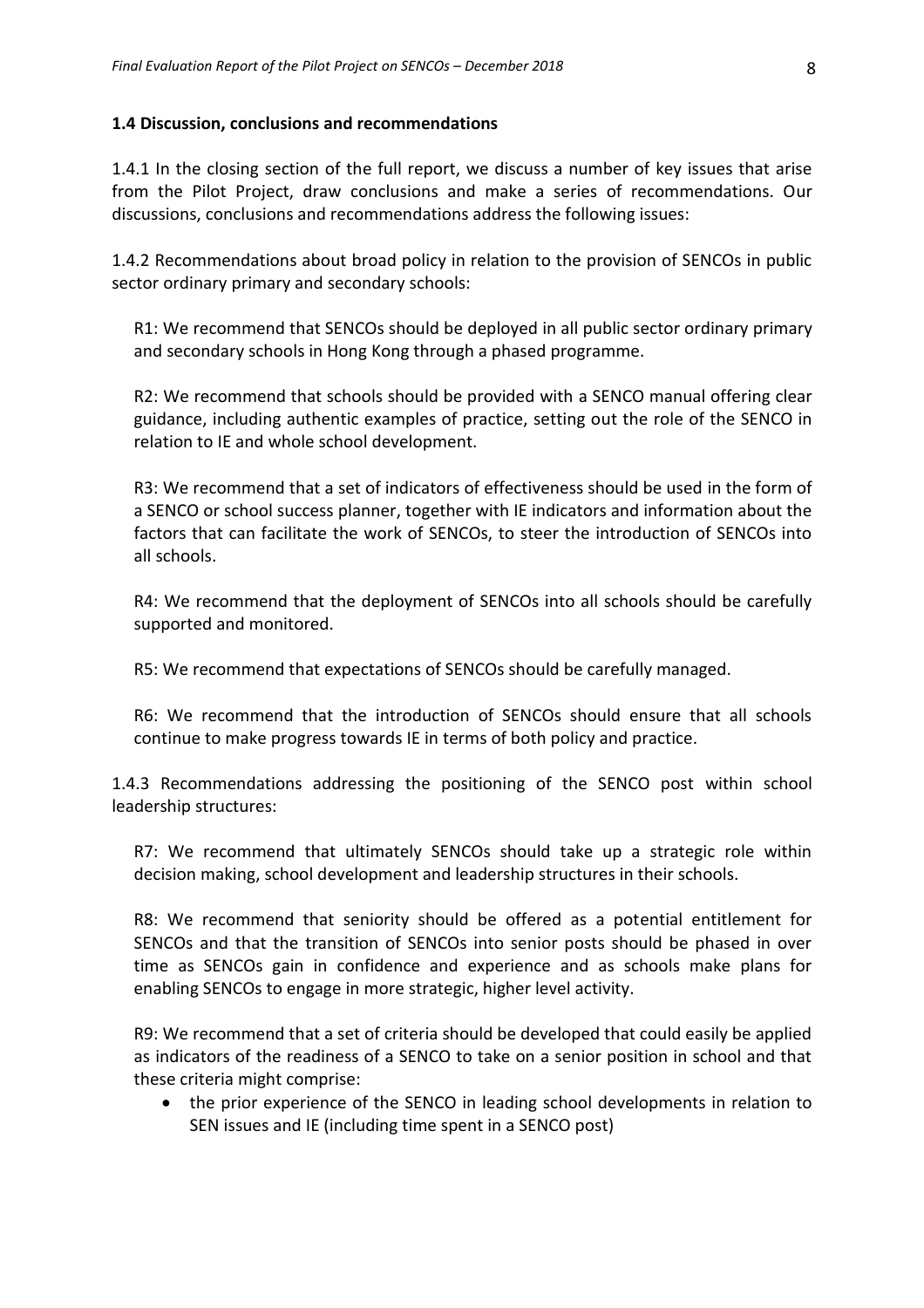- the prior relevant professional development of the SENCO (for example, completing the Basic, Advanced and Thematic (BAT) Courses plus the SENCO professional development programme)
- the level of Learning Support Grant (LSG) received by the school (as a reliable indicator of the range of types of SEN addressed and the numbers of students receiving support at Tier 2 and Tier 3)
- confirmation by school self-evaluation, co-signed by the SENCO and the school principal, of the existence of a budgeted SENCO action plan for IE that is integrated with whole school development.

R10: We recommend that the proposed SENCO senior post should be dedicated to the SENCO position

1.4.4 Recommendations concerning the management of the teaching load of SENCOs at the school level:

R11: We recommend that a significant proportion of each SENCO's workload should be protected for SEN- and IE-related activity on an ongoing basis.

R12: We recommend that SENCOs should always maintain a regular teaching commitment to sustain expertise in high quality teaching.

R13: We recommend that SENCOs, as standard practice, should devote around 70% of their working time to SENCO duties and retain a teaching commitment of around 30%; where schools wish to make adjustments in the distribution of the SENCO's work in recognition of exceptional local circumstances, we recommend that the time spent on SEN- and IE-related duties should not be less than 50%.

R14: We recommend that calculations relating to SENCO teaching workload should be based on total working time of the SENCO during regular school hours.

R15: We recommend that the teaching load of SENCOs in all schools should normally be less than the teaching load of other teachers working at an equivalent rank.

R16: We recommend that some schools should be able to make individual cases in support of applications to vary the standard allocation of SENCO teaching load.

R17: We recommend that, in exceptional situations in which schools seek to increase the SENCO's teaching load beyond 30%, this additional teaching should be devoted to SENCO activity (for example, co-planning, co-teaching, lesson observation and lesson study) focused on developing: quality first teaching for all; enhanced responses in the school to diversity; and more inclusive classrooms.

R18: In future, if schools wish to explore the potential for enabling SENCOs to devote more time (beyond 70%) to their SENCO duties, we recommend that practice should adhere to the position that all SENCOs should undertake some teaching on a regular basis.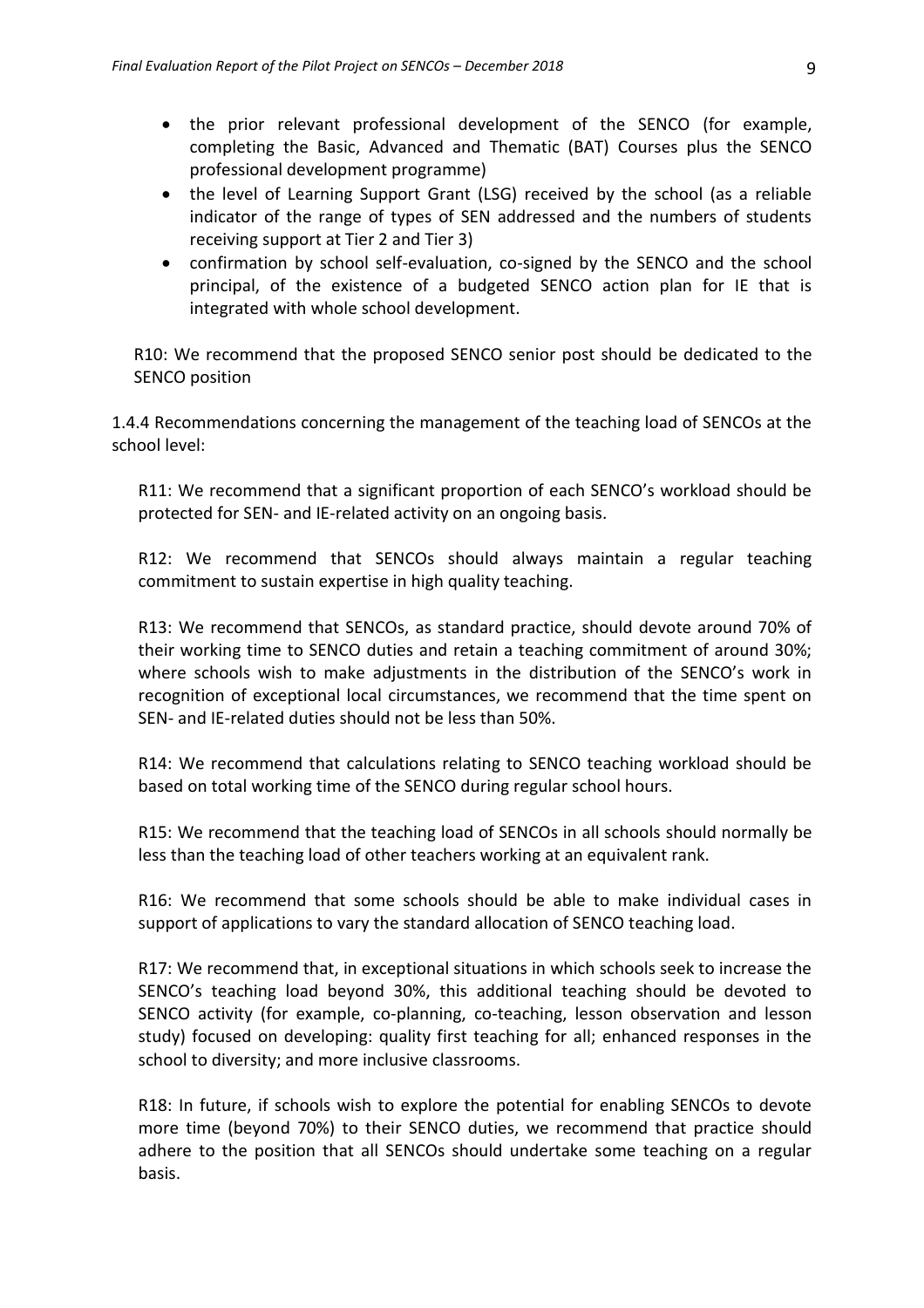R19: We recommend that SENCOs should not be required to carry significant responsibilities in terms of school administration and leadership in addition to their SENCO role.

1.4.5 Recommendations focusing on policy relating to further support for the development of the SENCO role and IE:

R20: We recommend that provision should be made for:

- ongoing processes of induction and initial professional development for new-torole SENCOs in cohorts beyond the Pilot Project
- ongoing processes of induction and initial professional development for new-torole SENCOs replacing SENCOs who leave their posts in the years ahead, potentially at a rate approaching 10% of SENCOs each year
- continuing and further professional development for more experienced SENCOs, including networking opportunities and communities of practice.

R21: We recommend that careful attention should be given to the design of proposals for the initial training of further cohorts of SENCOs together with programmes of continuing professional development for established SENCOs.

R22: We recommend that experienced SENCOs should be consulted in the design and delivery of future forms of professional development for SENCOs.

R23: We recommend that the transition from the Pilot Project towards the deployment of full cohorts of SENCOs in all schools should be managed with great care in order to ensure continuity and the promotion of consistent approaches.

R24: We recommend that professional development for SENCOs and other staff should be prioritised as a key aspect in the development of IE and integrated with ongoing work on IE within EDB.

R25: We recommend that the system of networks that brings SENCOs together in communities of practice to facilitate the sharing of the outcomes of school-based practitioner enquiry, reflective practice and lesson study should be continued on an ongoing basis.

R26: We recommend that EDB officers, together with experienced SENCOs from the Pilot Project, should be involved in supporting and participating in networks, lesson study activities, communities of practice and school-based practitioner enquiry along with SENCOs and other staff in schools.

R27: We recommend that EDB should also encourage the attendance at networking events of other members of school staff, and staff from other schools, in order to develop enhanced collaboration within and among schools and in order to facilitate succession planning for staff who may ultimately become interested in taking on SENCO duties themselves.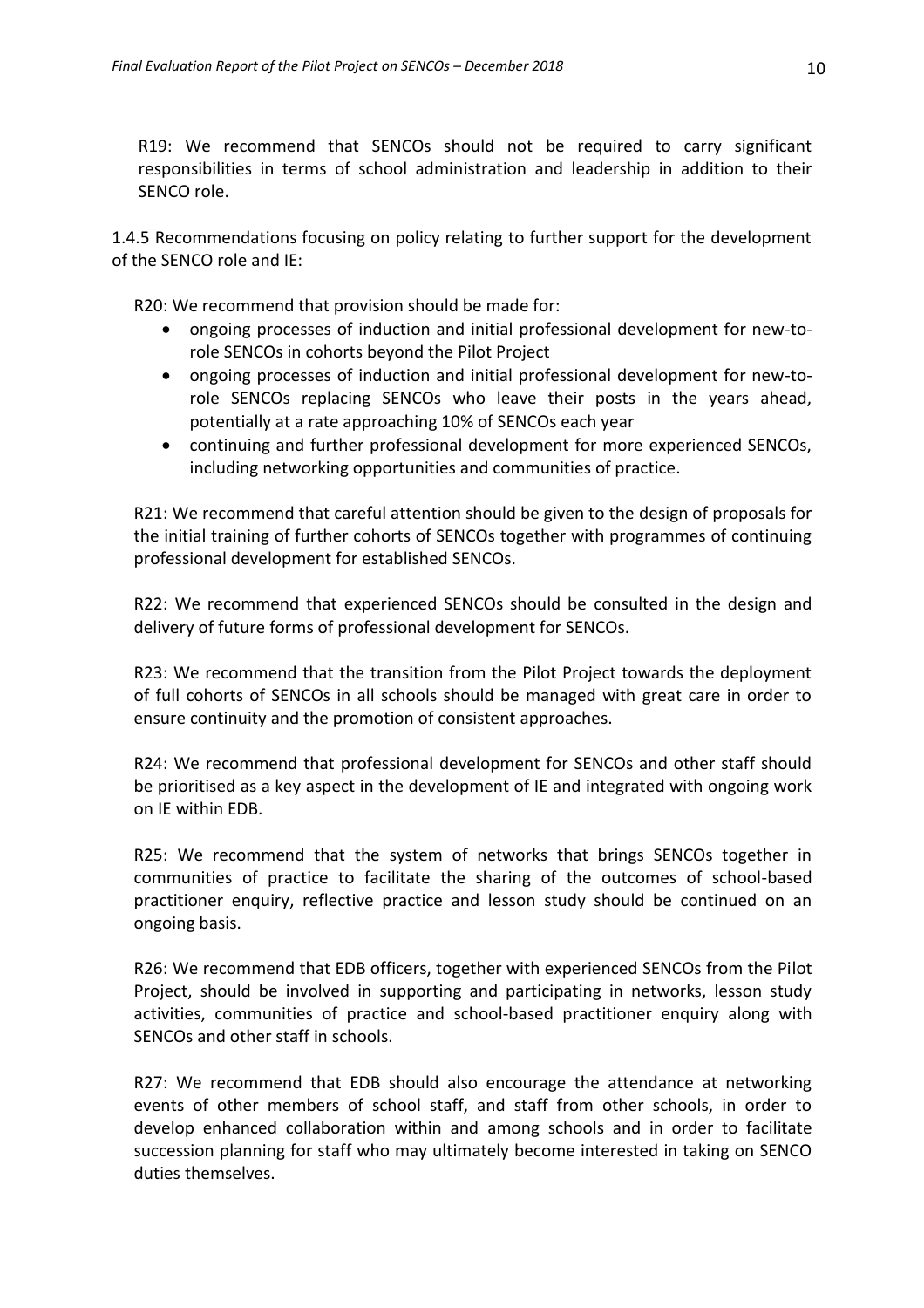R28: We recommend that any SENCO manual that is developed and distributed to schools should be a whole school manual for developing IE designed for use in those schools with a SENCO in post.

R29: We recommend that the SENCO manual and any associated set of guidance materials should be written in partnership with the trainers who developed and ran the SENCO professional development programme during the Pilot Project and with experienced SENCOs from the Pilot Project cohort.

R30: We recommend that a dedicated SENCO website, administered by EDB, should be provided so that useful materials such as the SENCO manual, relevant circulars, guidance and professional development materials can be made available as downloads and shared among schools.

R31: We recommend that EDB should ensure that SENCOs have ongoing opportunities, for example, through networking arrangements, to air concerns, questions and queries for comment or to engage in territory-wide discussion and the sharing of new initiatives.

R32: We recommend that future forms of professional development for SENCOs should actively encourage co-teaching, co-planning, lesson study and participatory school-based action research in order to promote more effective collaboration between SENCOs and subject or class teaching colleagues.

R33: We recommend that a focus on developing skills in team work, collaboration and multi-disciplinary work should be included in SEN- and IE-related professional development programmes for SENCOs and other school staff including, for example, educational psychologists, speech therapists, teaching assistants, student counsellors and teachers who work closely with students with SEN.

R34: We recommend that EDB should remain closely involved in negotiating the design and content specification of programmes of professional development for SENCOs in order to ensure that they remain closely aligned:

- with EDB in terms of policy on IE;
- with the role of the SENCO as set out by EDB;
- with the SENCO manual;
- with the content of the original programme of professional development for newto-role SENCOs.

R35: We recommend that EDB officers should remain involved in co-ordinating developments in IE and in the SENCO role across the Primary and Secondary phases to ensure that:

- there is continuity of approach for students with SEN at different stages of their school careers
- SENCOs in different schools receive consistent support and advice.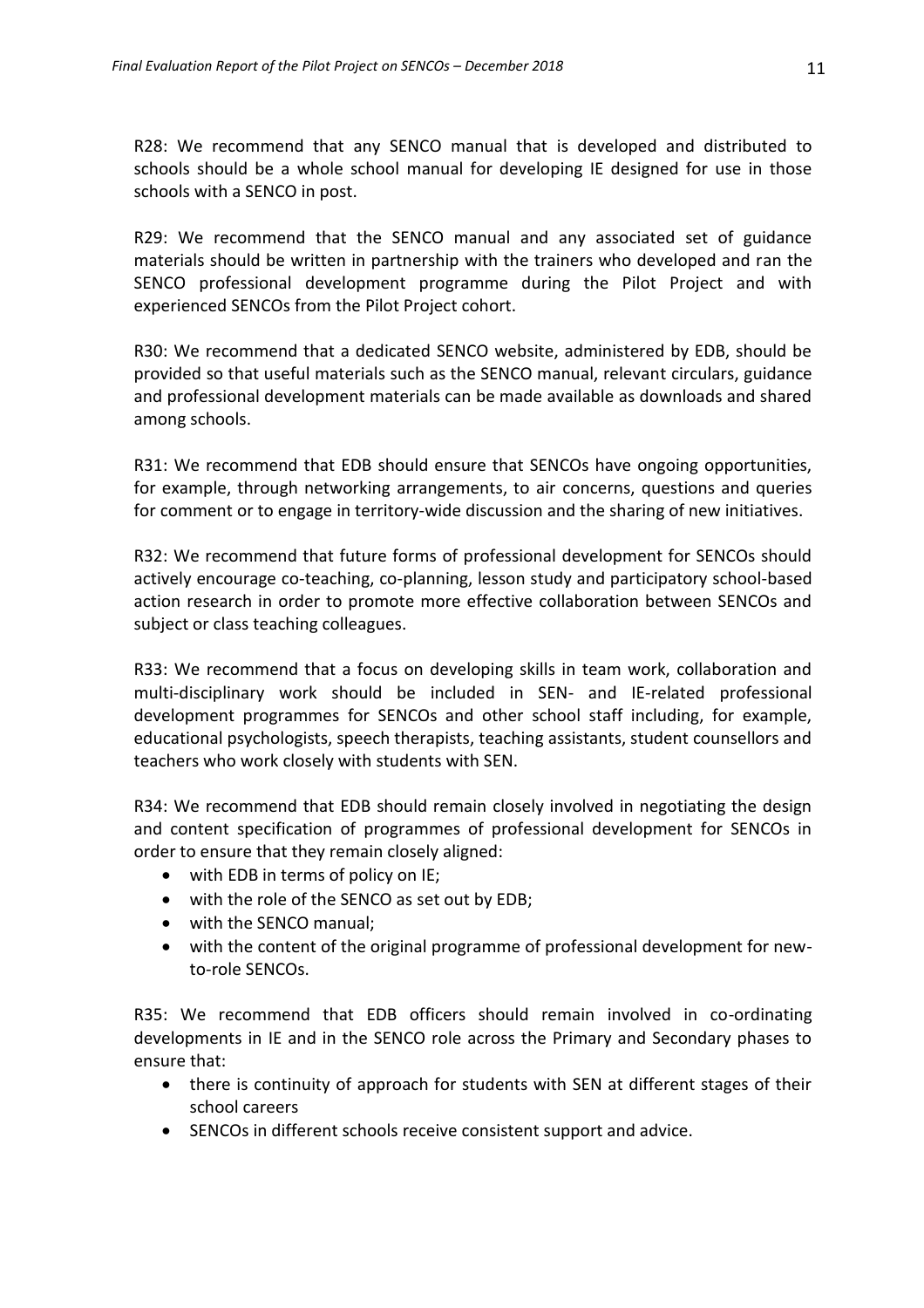R36: In addition to securing the provision of professional development for SENCOs, we recommend that EDB should ensure that professional development related to SEN and IE is provided for other staff in schools.

R37: We recommend that related programmes of training focused on SEN and IE should take account of and foreground the SENCO role.

R38: We recommend that guidance on IE and clarification of the SENCO role should in future be regarded as integral elements in initial teacher education.

R39: We recommend that training related to IE and the role of the SENCO should be provided for principals, vice principals, school leaders and subject panel heads, both at the initial stage of preparing for leadership and in terms of continuing professional development.

R40: We recommend that awareness raising, information sharing and professional development related to the SENCO role should continue to be provided for EDB officers, including advisory staff and staff in Regional Education Offices (REOs); quality assurance (QA) officers; and staff in special education sections who are directly involved in supporting schools involved in developing IE and responses to students with SEN.

### 1.4.6 Recommendations for policy relating to monitoring and review by EDB:

R41: We recommend that the regular processes of school inspection should, in future, recognise and support initiatives in IE and the activities of SENCOs in relation both to students with SEN and whole school development.

R42: We recommend that, in future, it will become appropriate for some inspections and school development support visits to focus specifically on IE and the SENCO role as areas of exceptional strength in the practice of some schools.

R43: We recommend that the development and maintenance of skills, knowledge and understanding in relation to IE, SEN issues and the role of the SENCO among school inspectors and officers with responsibility for supporting school development is a professional development responsibility to which EDB should respond in the short and longer term.

### 1.4.7 Recommendations for the wider contributions made by SENCOs at the school level:

R44: We recommend that all SENCOs should be responsible for co-ordinating the development and implementation of an action plan for IE in their schools.

R45: We recommend that all SENCOs should be responsible for managing a budget for SEN- and IE-related activity in their school.

R46: We recommend that a budgeted SENCO action plan for IE should be an integral part of whole school development planning in every school.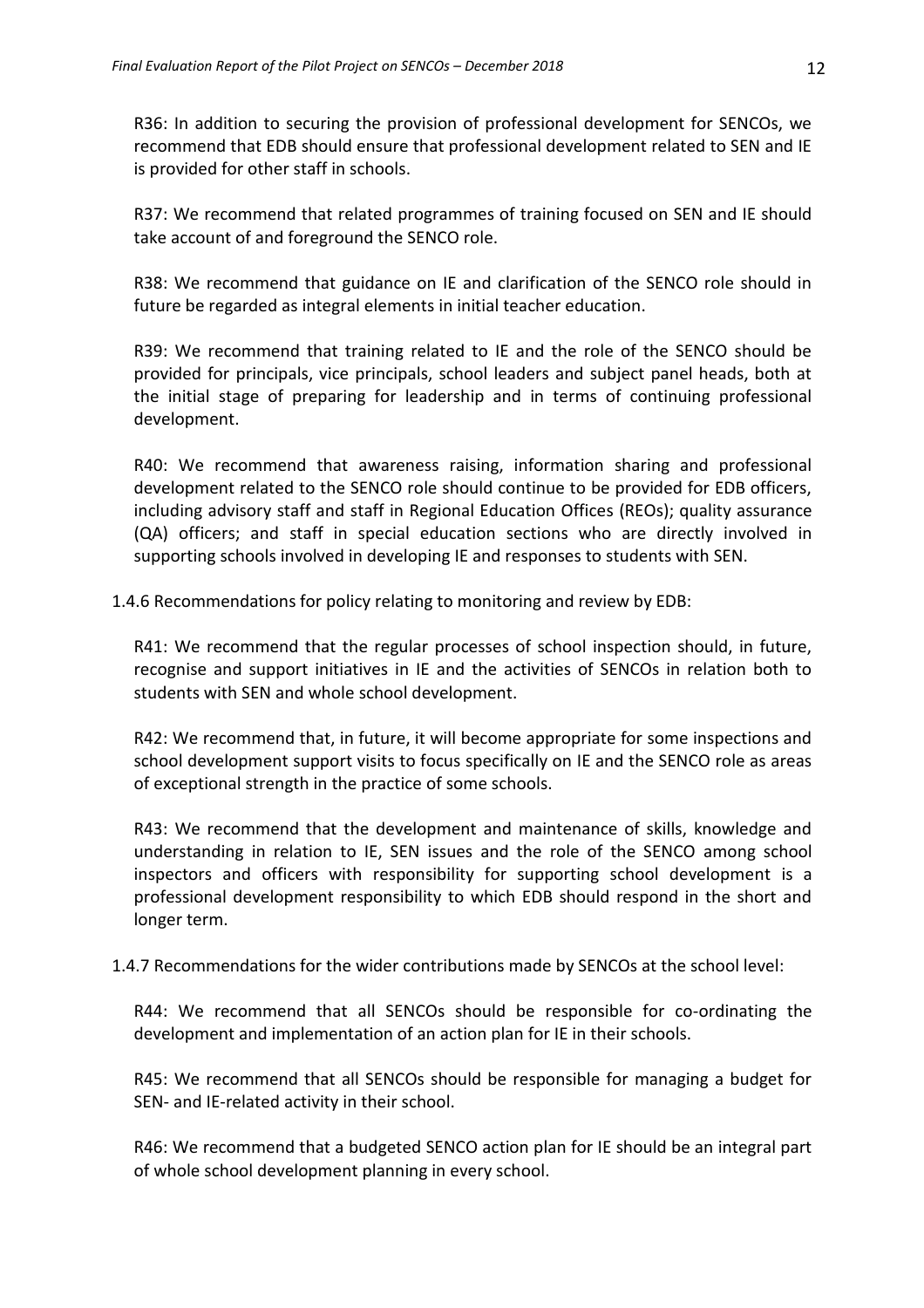R47: We recommend that schools should actively promote collaboration and professional exchange, both in-school between teaching colleagues and among schools.

R48: We recommend that schools should encourage their SENCOs to work with colleagues in school on action research, lesson study, co-planning and co-teaching.

R49: We recommend that schools should share the outcomes of successful small-scale initiatives in order to drive forward wider improvements – within schools and among schools.

1.4.8 Recommendations about broad future policy in relation to IE:

R50: We recommend that central policy on IE should be maintained under a continuing and ongoing process of review and revision in order to foreground, in the *Operation Guide on the Whole-School Approach to Integrated Education* (IE Operation Guide), for example, the contribution of the SENCO.

R51: We recommend that provisions related to the Learning Support Grant (LSG) should be enhanced to provide additional teachers for those schools admitting greater numbers of students with SEN and that support for IE should be improved to offer these schools increased access to professionals from other services.

R52: In order to respond effectively to the needs of students with borderline SEN and complex, combined or co-morbid conditions and difficulties, we recommend that schools should interpret and use the nine types of SEN with greater flexibility.

R53: We recommend that schools should focus their efforts on promoting developments in high-quality, inclusive teaching for all learners so that reliance on individual forms of support for students with SEN can be reduced.

1.4.9 Recommendations relating to the wider context:

R54: We recommend that approaches to assessment, examination and accreditation should, in future, provide enhanced opportunities for students with SEN.

R55: We recommend that the relevant agencies should ensure, in future, that exit pathways provide a wider range of post-school opportunities for all students, including options suitable for students with SEN.

R56: We recommend that inclusive schools should continue to be celebrated publicly as effective schools for all learners.

1.4.10 Policy on IE and provision for students with SEN in Hong Kong have moved forward during the period of the Pilot Project. SENCOs are being introduced into public sector ordinary schools in phases over three years starting from the 2017 to 2018 school year. Agreements have been reached about the distribution of the workload of SENCOs between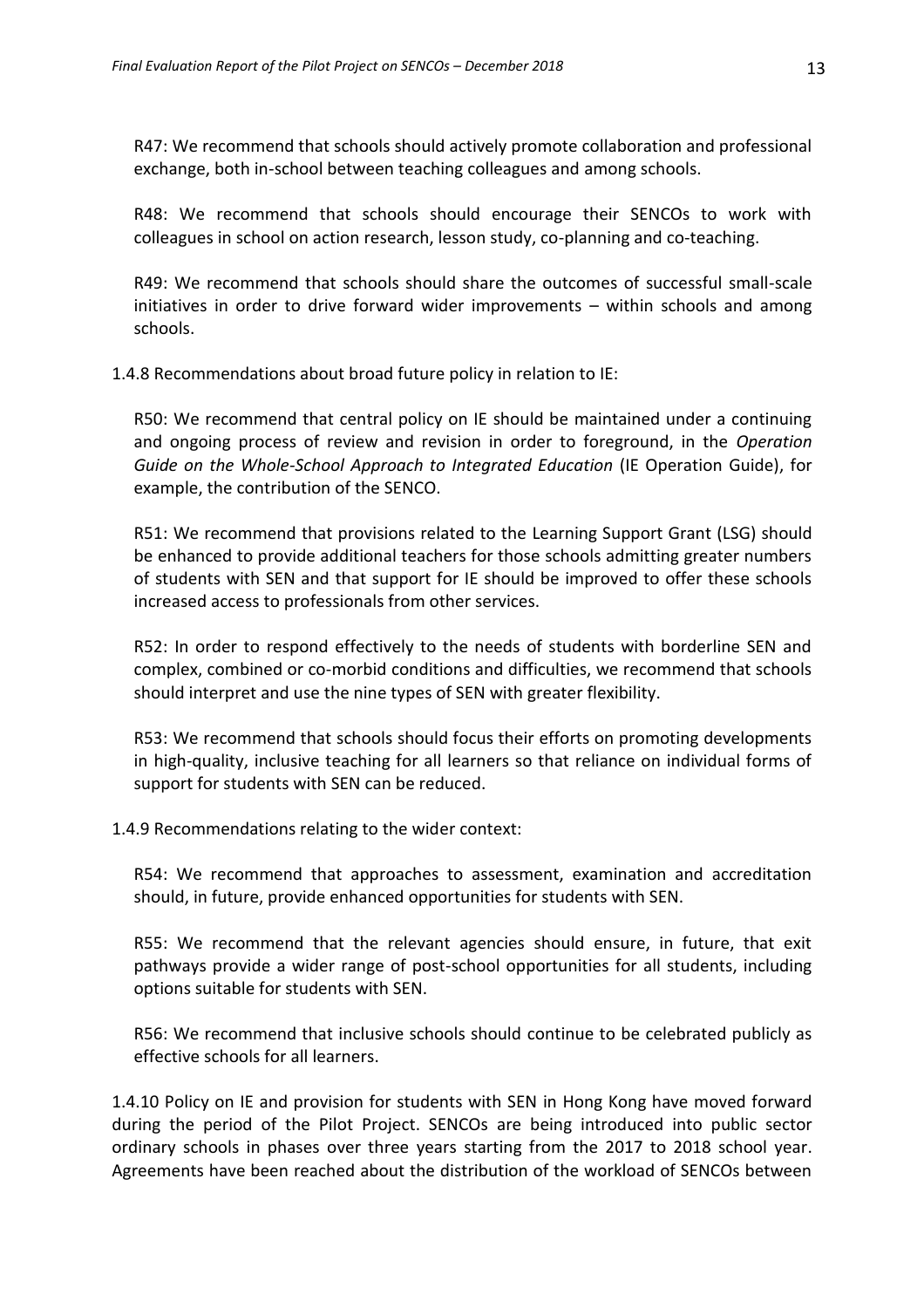whole school SENCO duties and teaching. The introduction of these SENCOs into a wider group of schools will be supported by the use of a SENCO manual. A promotion rank, dedicated to the role of SENCO, is to be made available to schools with higher numbers of students with SEN.

1.4.11 The provision of resources to schools related to SEN and IE will be restructured. This will extend the Learning Support Grant to all public sector ordinary schools and will increase the grant rate for students with SEN in Tier 3. Schools with higher numbers of students with SEN will be able to deploy additional teachers and benefit from enhanced provision of school-based educational psychology services. Further, school-based speech therapy services will also be enhanced.

1.4.12 It is important that these policy initiatives, including the provision of additional staffing in terms of teachers, speech therapists and educational psychologists, should impact upon the whole school approach to IE and whole school development as well as serving the needs of students with SEN. It will be the responsibility of SENCOs to lead their expanded teams in these directions.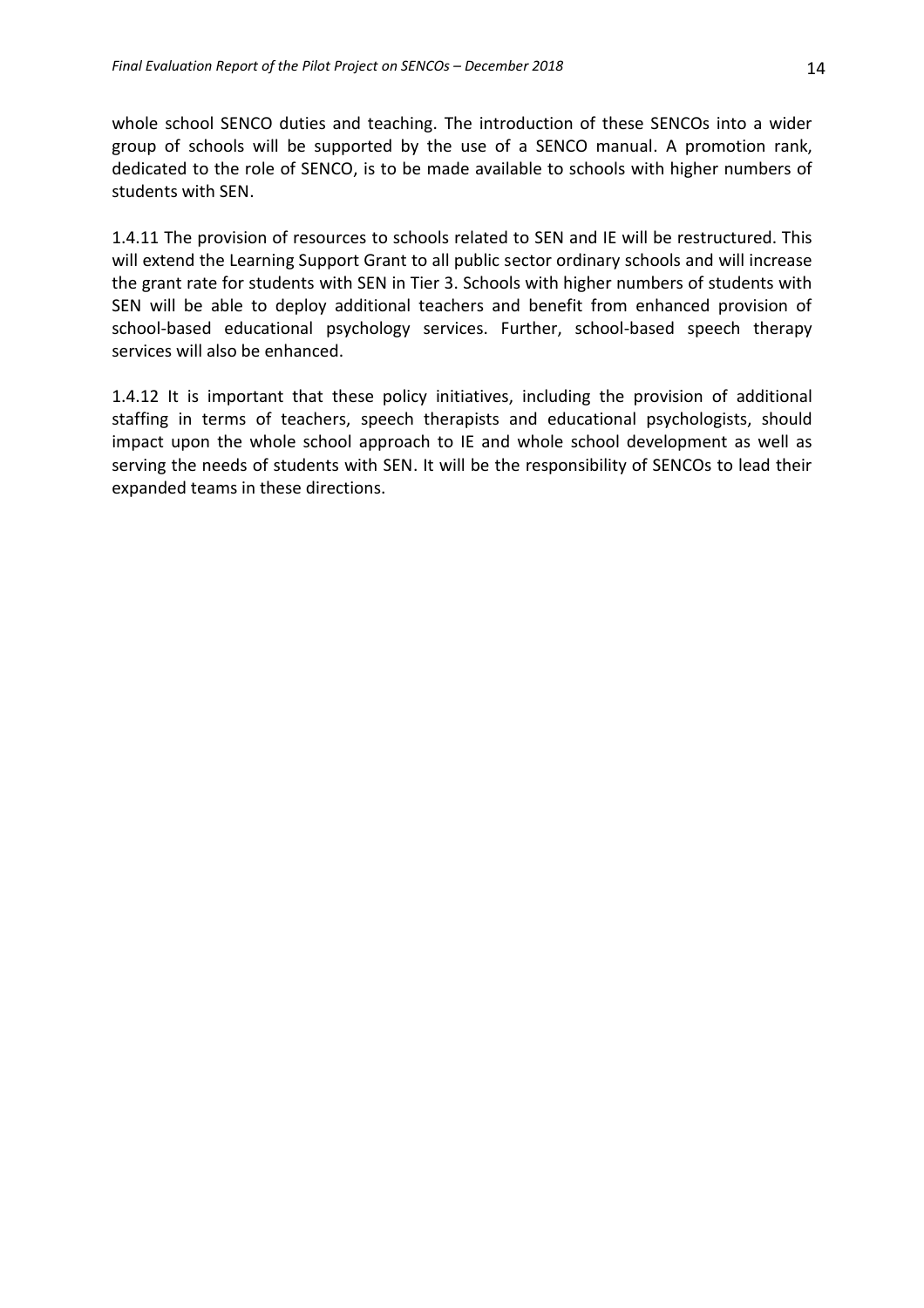# **2. Background to the SENCO Pilot Project and the evaluation strand**

### **2.1 The context for the SENCO Pilot Project**

2.1.1 Over recent years, the Education Bureau (EDB) in Hong Kong has provided schools with additional resources, professional support and teacher training in order to help public sector ordinary (that is, rather than special) schools to cater for students with special educational needs (SEN). As part of this commitment, EDB has encouraged schools to adopt the 'whole school approach' (WSA) to the implementation of integrated education (IE). In order to further the development of IE, EDB has encouraged schools to incorporate support for student diversity in school policies and in their overall cultures and practices. In response, ordinary primary and secondary schools have generally formed student support teams and assigned vice-principals or senior teachers to lead and co-ordinate measures designed to support students with SEN. However, schools with relatively high populations of students with SEN have found it challenging to implement IE effectively.

2.1.2 In response, EDB initiated a three-year SENCO Pilot Project to assess the impact in schools of the provision of special educational needs co-ordinators (SENCOs). It was decided that this initiative would be evaluated by assessing the impact of the provision of SENCOs on the effectiveness of the implementation of IE as a whole school approach in participating schools. The project ran from the 2015 to 2016 school year to the 2017 to 2018 school year and EDB recruited 124 schools to join the Pilot Project (59 primary schools and 65 secondary schools). The schools participating in the SENCO Pilot Project were selected from those ordinary primary and secondary schools admitting relatively more students with SEN and relatively more students from families in challenging financial circumstances.

2.1.3 As a key feature of the SENCO Pilot Project, a cash grant was provided to the schools participating in the project using resources from the Community Care Fund. This grant was designed to enable schools to strengthen their teaching teams thus allowing a designated teacher to be deployed as SENCO.

2.1.4 It was EDB's intention that the member of staff taking the role of SENCO in each participating school should be a qualified teacher with at least three years' experience in teaching and implementing IE. EDB expected that these SENCOs would also have completed significant levels of training in special education (for example, through the Basic, Advanced and Thematic (BAT) courses provided by EDB or equivalent). The proposal for the project was that the SENCO in each school would assume a leading role in co-ordinating the formulation, implementation and review of support measures for students with SEN and would be tasked with enhancing the effectiveness of the implementation of IE for the benefit of the students concerned.

2.1.5 EDB established a range of duties to be undertaken by the SENCOs in carrying out their roles (see Appendix 1). It was expected that these duties, including leading the student support team in each school, would occupy each SENCO for between 50% and 70% of his/her working time. For the remaining time, it was anticipated that the SENCOs would carry out inclusive teaching duties in their schools.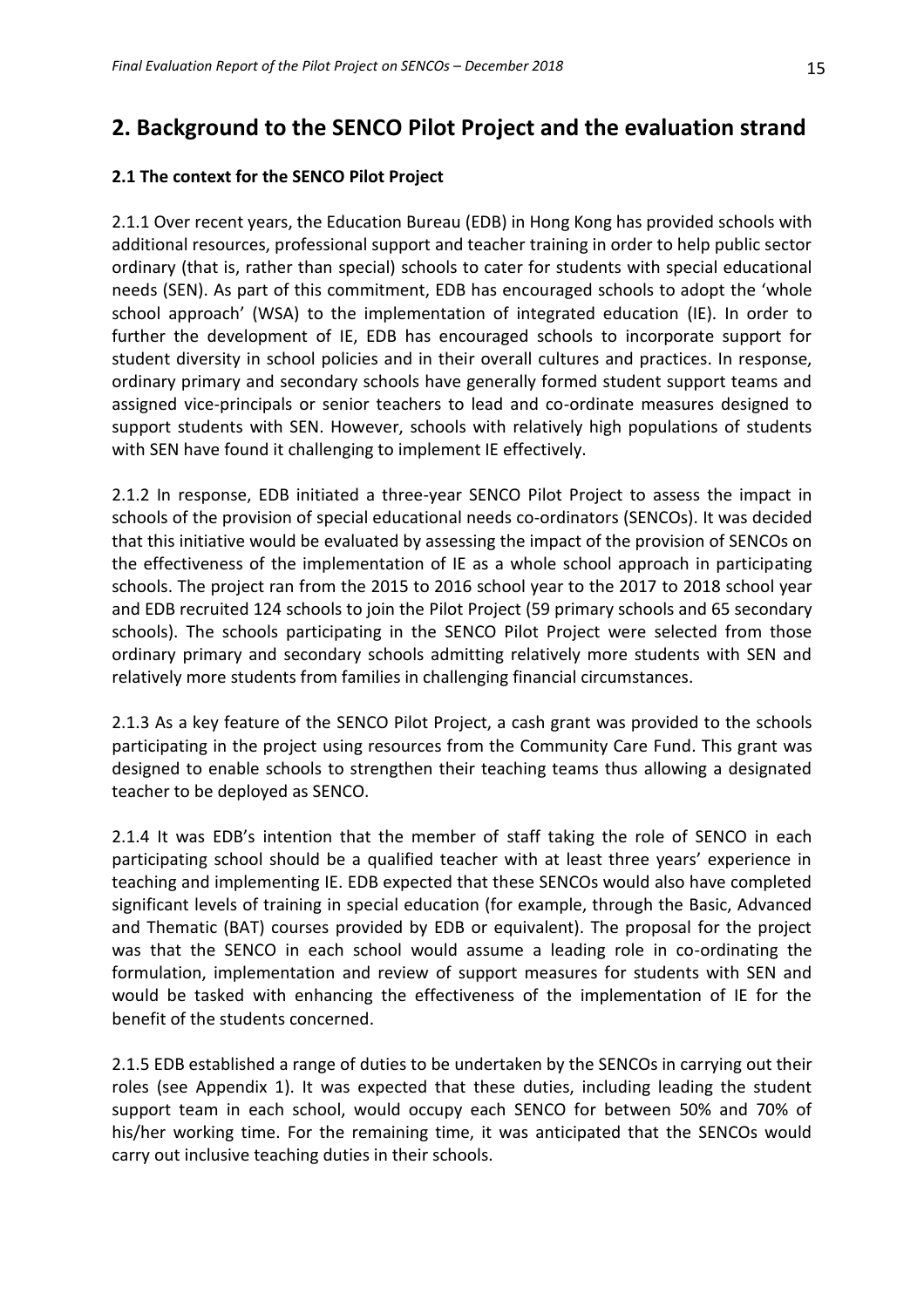2.1.6 In order to support the new SENCOs in carrying out their duties, a dedicated programme of professional development was established. The SENCOs in the participating schools were expected to complete this new-to-role professional development programme during the three years of the SENCO Pilot Project. They were also expected to participate in networking activities and to participate in the review and evaluation of the effectiveness of the Pilot Project. This Final Evaluation Report in summary provides a considered response to the data gathered during the evaluation process and highlights some of the issues and practices that have changed during the course of the SENCO Pilot Project.

# **2.2 The aims and objectives of the evaluation**

2.2.1 The evaluation process was guided by a series of key objectives. The key objectives for the evaluation included:

2.2.1a To assess the impact of the provision of SENCO on whole school approaches to IE in schools where there are significant numbers of students:

- with special educational needs (SEN)
- from families in challenging financial circumstances

2.2.1b To identify the evolving contribution that the SENCO can make to the further development of inclusive ethos, culture, policy and practice among all teachers in public sector ordinary schools

2.2.1c To identify factors that facilitate the effective development of the role of SENCO in public sector ordinary primary and secondary schools

2.2.1d To identify factors that present barriers to the effective development of the SENCO role in public sector ordinary primary and secondary schools

2.2.2 It was anticipated that addressing these objectives would enable the evaluation team to make recommendations in relation to a number of key outcomes from the SENCO Pilot Project. These recommendations include:

2.2.2a The contributions that SENCOs can make to whole school approaches towards IE policy

2.2.2b The duties, qualifications and ranking of SENCOs within their schools

2.2.2c The forms of support that enable SENCOs to function effectively – to include:

- training and professional development
- partnerships with EDB officers and professionals from other agencies
- networking and clustering arrangements among schools
- in-school support structures

2.2.2d The way forward for public sector ordinary schools in Hong Kong in terms of considerations to include: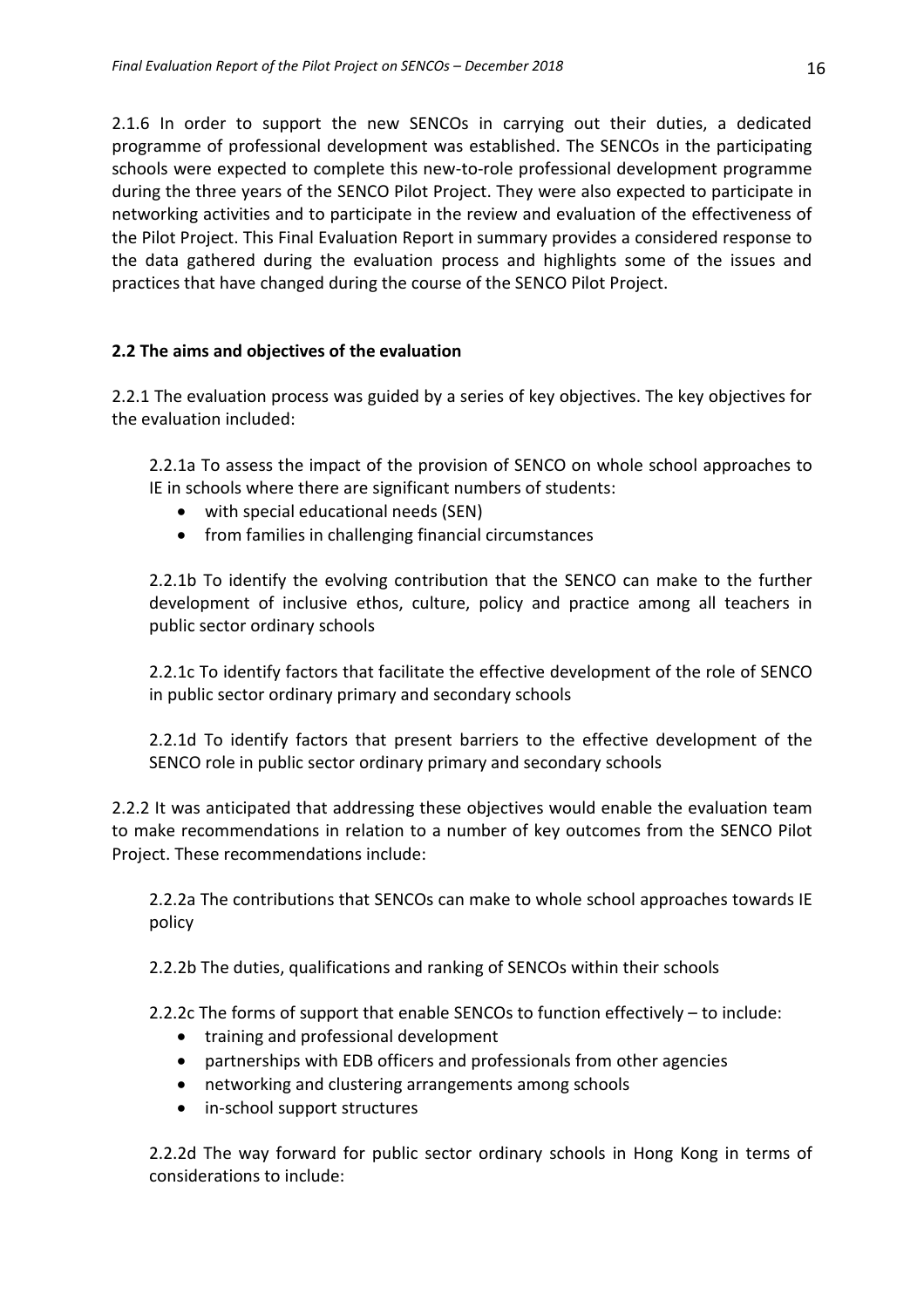- the contributions that SENCOs can make and whether or not all schools should have a SENCO
- the scope of the SENCO role and options for the potential deployment of SENCOs in schools
- the value for money represented by the SENCO role and whether SENCOs are financially effective.

# **2.3 The design and methods for the evaluation**

2.3.1 The evaluation process was established by EDB as a separate strand of the SENCO Pilot Project. The agreed approach to this evaluation and review process rested on diversity. Use was made of a number of methods in order to ensure that the data gathered using different strategies complemented one another across the three years of the project. Thus quantitative data were gathered to reveal broad trends in practices and outcomes; qualitative data were used to illustrate the trends revealed in the quantitative data in illuminative depth. Inevitably, the samples used in gathering the quantitative data were larger than the samples used in gathering the qualitative data.

2.3.2 The evaluation therefore concerns data in a number of categories, namely:

- contextual quantitative data from participating schools
- additional and more detailed contextual data drawn from a sub-sample of schools
- data drawn from a series of questionnaires to different stakeholders, including SENCOs, school principals, vice-principals, members of student support teams, experienced and less experienced teachers, social workers, educational psychologists, teaching assistants and parents of children with and without SEN
- data drawn from focused samples of participants through individual and group interviews
- data on student attainment that might provide a sense of outcomes for students with and without SEN during the period of the SENCO Pilot Project
- data gathered during classroom observations that would enable the evaluation team to highlight any changes in pedagogies or approaches to learning and teaching associated with the introduction of the SENCO role.

2.3.3 The evaluation team also took account of data drawn from materials generated in the SENCO professional development programme; and data gathered from meetings held with SENCOs, school principals and other relevant groups of colleagues during the period of the SENCO Pilot Project.

2.3.4 Various instruments were used in order to gather quantitative data in each of the three years of the Pilot Project. In brief, these data comprised:

- background information from all 124 participating schools, including data on student attainment and staffing
- questionnaires returned annually by 124 SENCOs, 100% of the sample comprising 59 SENCOs in primary schools and 65 SENCOs in secondary schools
- questionnaires returned by annual samples of members of school staff in a range of posts, totalling 1,601 staff members in the final year of the project (763 from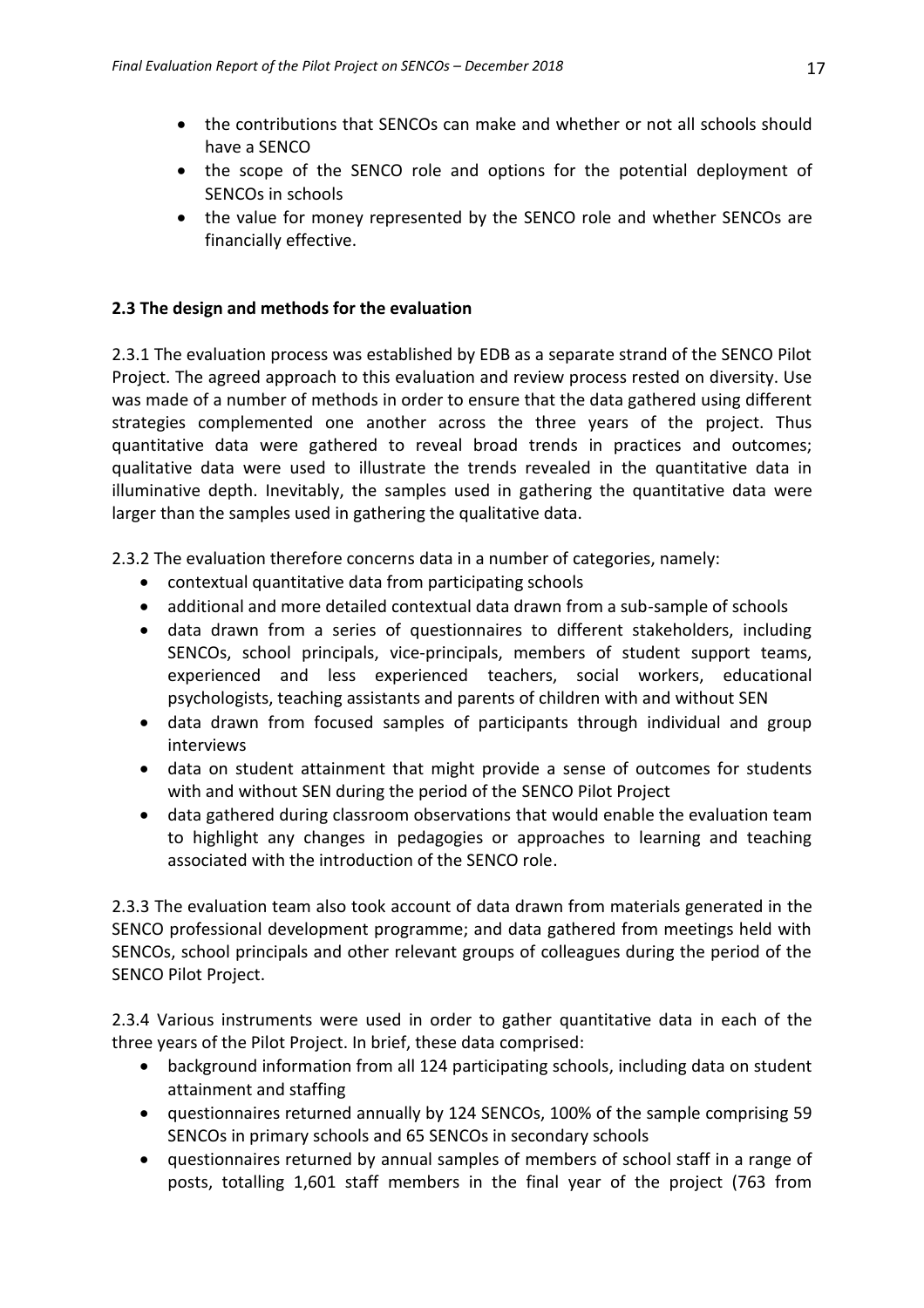primary schools and 838 from secondary schools) including all but two of the principals working in the 124 schools in the SENCO Pilot Project

- questionnaires returned by annual samples of parents of students with SEN, including 372 parents of students in all four phases of education in school from Junior Primary to Senior Secondary in the final year of the project
- questionnaires returned by annual samples of parents of students without SEN, including 366 parents of students in all four phases of education in school from Junior Primary to Senior Secondary in the final year of the project.

2.3.5 As part of the qualitative strand of the evaluation, the local consultant visited 27 participating schools in total (12 primary and 15 secondary schools) over the course of the project between November 2015 and June 2018. These 27 schools (eight in Kowloon, five in New Territories East, ten in New Territories West and four on Hong Kong Island) represented more than 20% of the 124 project schools. Six of the schools were case study schools being followed through the entire three-year period of the SENCO Pilot Project.

2.3.6 The local consultant's visits enabled data to be collected from five main sources:

- 39 one-to-one in-depth interviews with school principals
- 39 one-to-one in-depth interviews with SENCOs
- 39 focus group discussions involving 226 students with SEN in total (100 primary and 126 secondary)
- 36 focus group discussions involving 131 parents of children with SEN in total (60 primary and 71 secondary)
- observations of 77 lessons, 12 of which were delivered by SENCOs, with follow-up discussions and debriefings after the observations.

2.3.7 The local consultant also gathered data from two one-to-one interviews with former leaders of student support teams; one further interview with a SENCO who was newly appointed to the post during the project; and one small group interview with five teaching assistants.

2.3.8 Each year, the evaluation also included additional contextual data drawn from 19 schools (nine primary and ten secondary schools) participating in the SENCO Pilot Project. The data drawn from these sources included:

- information about changes in SEN support and adaptations to teaching and assessment
- information about professional development for teachers
- work plans for SENCOs related to school development plans
- case studies of provision for four individual students per school (initially totalling 76 although this number reduced to 70 in the final year of the project as the result of attrition due to students leaving schools or moving).

2.3.9 Background information on the schools participating in the SENCO Pilot Project; the categories of SEN experienced by students in those schools; and the professional backgrounds of the SENCOs appointed into the participating schools is provided in sections 3 and 4 of this report.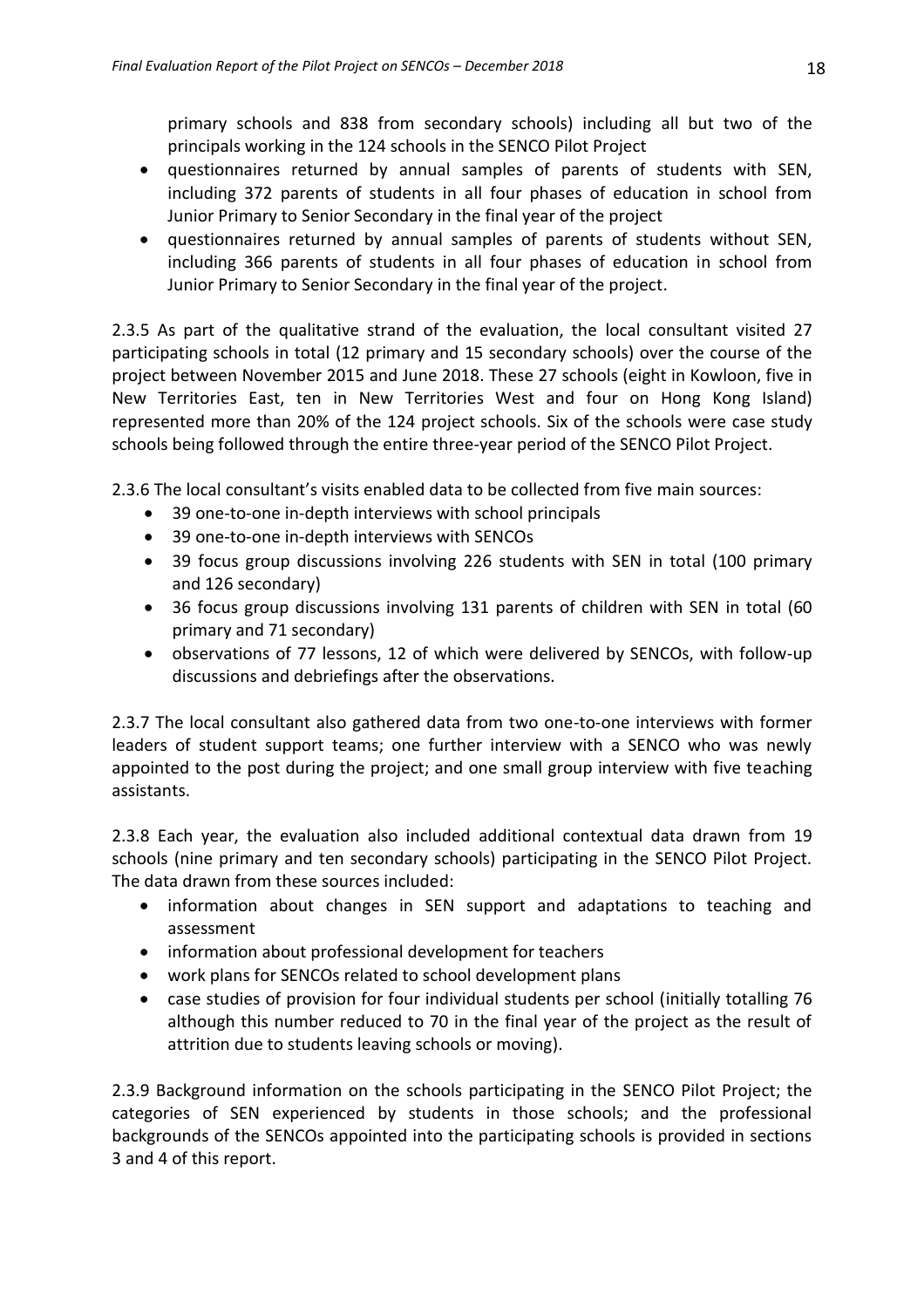# **3. Developments in the SENCO role during the Pilot Project**

#### **3.1 Introductory comments**

3.1.1 Clarity about what the role of the SENCO should be has, in general, grown over the course of the Pilot Project. The situation in the first year was characterised by a process of exploration. Evidence of more concrete planning for the implementation of changed practices followed. More recently, SENCOs began to demonstrate their understanding of the differences between the former student support team leader role and the role of the SENCO. By the end of the project, SENCOs in general acknowledge that they should place greater emphasis on higher order duties rather than focusing on administration and bureaucracy.

3.1.2 While the situation in schools is variable, there has been clear evidence in some schools, of the SENCO becoming a leader of a team of people responsible for working with students with SEN. School principals have realised that the SENCO cannot do everything alone and that work on SEN issues must be shared. Many principals have acknowledged that they need to help to promote this sharing culture.

3.1.3 By the end of the project, most respondents in the evaluation strand were expressing the view that all schools should have a SENCO – and further, that the SENCO should occupy an additional senior post in the teaching staff establishment. To some extent, these views have been dependent on school culture: some schools have needed a 'top-down' approach while others have developed a more collaborative culture and depended less on the ranking of the SENCO in any leadership hierarchy. The latter schools have worked effectively with a 'task force' for SEN, with the SENCO as a key member. In these cases, the SENCO might have been a more junior member of staff who gradually became more confident in their role. Many respondents have noted that personality, confidence, commitment, leadership qualities and interpersonal skills may all be as relevant to the success of the SENCO in school as rank or qualifications. However, respondents felt that the SENCO should generally be a suitably senior and experienced colleague with ranking appropriate to a senior post.

3.1.4 The qualitative data have suggested that the expectations of SENCOs, as compared with the former leaders of student support teams, are higher. Principals and SENCOs themselves have reported that SENCOs should go beyond practices that are merely a 'matter of formality' and generate high quality support for students with SEN. SENCOs have been seen as 'experts' in their fields and as a 'resource' for whole school improvement. Indeed, there has been a real sense that the new-to-role SENCOs have been perceived as pioneers and flag bearers for new ways of supporting students with SEN in Hong Kong

3.1.5 There has been significant support in the qualitative data for the prospect of SENCOs being deployed in every school. Further discussion of this issue is provided in section 7 later in this report together with recommendations for future developments.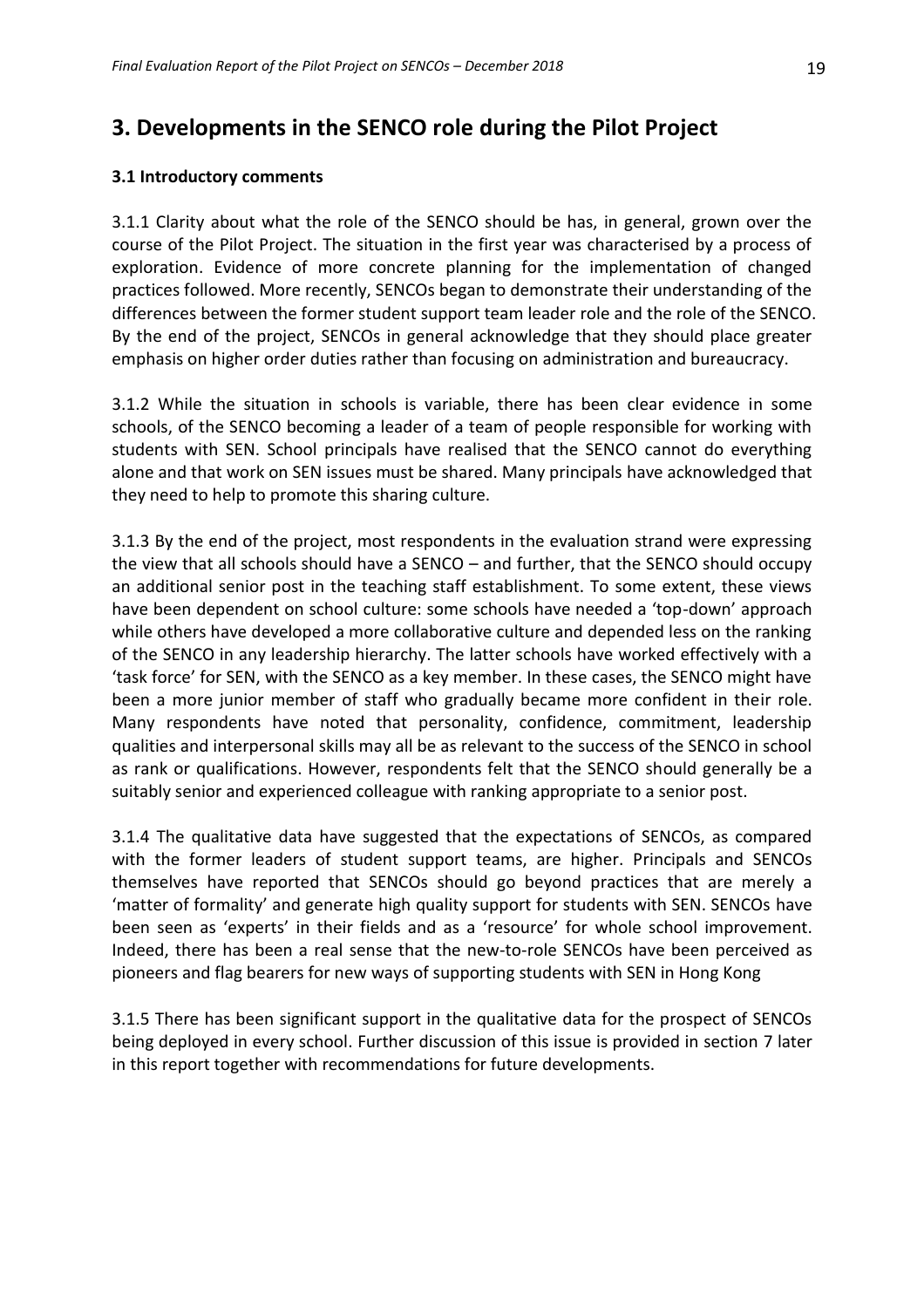### **3.2 Prior qualifications and ranking of SENCOs**

3.2.1 The overwhelming majority of the SENCOs in the Pilot Project (90% in primary schools and 92% in secondary schools) had more than ten years' experience of teaching before being appointed as SENCOs. Most of those teachers appointed as SENCOs had previously worked as co-ordinators or members of student support teams. A significant proportion (22% in primary schools and 15% in secondary schools) had been members of a subject panel and 28% of SENCOs in secondary schools had previously worked in the area of counselling, guidance or discipline.

3.2.2 By the end of the Pilot Project, the majority of SENCOs in primary schools (78%) were working at the rank of Assistant Primary School Master/Mistress (51% of primary school SENCOs) or Primary School Master/Mistress (27%). The majority of SENCOs in secondary schools (91%) were working at the rank of Graduated Master/Mistress (46%) or Senior Graduated Master/Mistress (45%). It is worth noting that around a fifth (22%) of SENCOs have been promoted into higher rankings during the three years of the Pilot Project.

3.2.3 More than 10% of the SENCOs in the Pilot Project left their posts during the three years (the actual attrition rate during the project was 12.9%). Of the new SENCOs who were appointed during the Pilot Project to replace those leaving their SENCO posts, most (13 out of 16) came into their posts at the same rank as their predecessor or at a higher rank.

3.2.4 Looking at the academic backgrounds of SENCOs in the Pilot Project, 36% of SENCOs in primary schools had a masters degree prior to becoming SENCOs and 62% had a first degree. In secondary schools, 75% of SENCOs had a prior masters degree and 25% had a first degree. The subject teaching backgrounds of SENCOs in primary schools were consistent. Most SENCOs in primary schools had a background in teaching either Chinese Language (35%); Mathematics (26%); or English Language (17%). While the range of subject backgrounds for SENCOs in secondary schools was greater, most SENCOs in secondary schools had teaching backgrounds in Chinese Language (24%); Liberal Studies (16%); or Personal Social and Humanities Education (16%).

3.2.5 In terms of training in SEN-related practices, 80% of the SENCOs in the Pilot Project had attended the dedicated and structured 30, 60 or 90 hour Basic, Advanced and Thematic (BAT) professional development courses for teachers working with students with diverse learning needs. SENCOs had also attended other forms of relevant training. Some SENCOs had taken first degrees with options in special or integrated education while 4% of SENCOs in secondary schools had a masters degree specifically in special education.

3.2.6 Over the course of the Pilot Project, increasing numbers of SENCOs (up from 42% to 56% in primary schools and up from 46% to 57% in secondary schools) reported that they had had sufficient training to enable them to fulfill their roles as SENCOs. This still leaves just under half (44%) of all the SENCOs in the Pilot Project reporting that they did not feel that had had enough training to do their jobs effectively. Section 7 addresses the further professional development needs of SENCOs.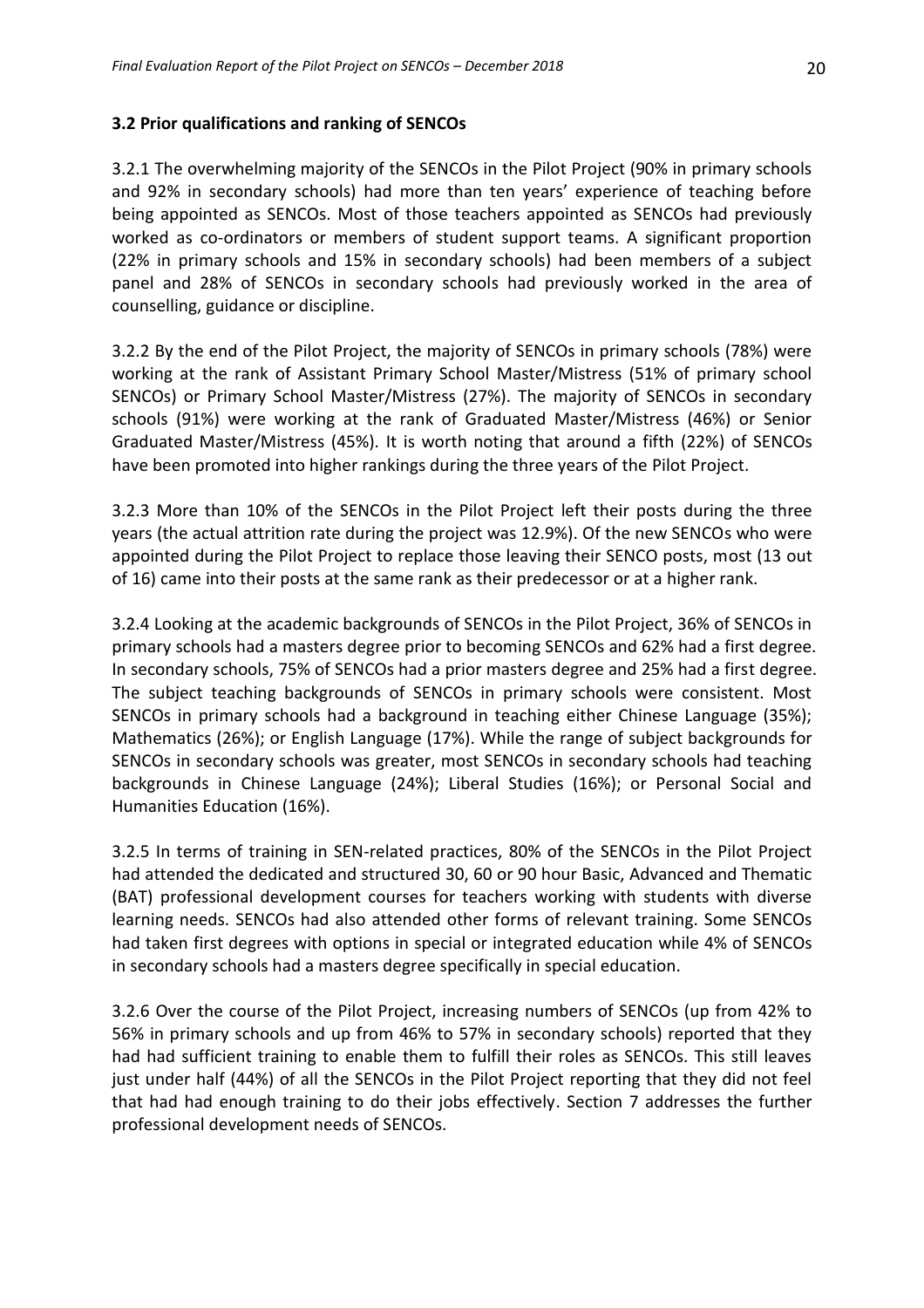# **3.3 The duties of the SENCO**

3.3.1 The additional contextual data has shown that most SENCOs in primary and secondary schools spent between 30% and 50% of their time on SEN-related duties at the start of the project as they made the transition to their new SENCO duties; the rest of their time was devoted to teaching and other school commitments. However, the duties reported to be required of SENCOs developed in interesting ways over the course of the Pilot Project. Broadly, the evaluation data have indicated that SENCOs, besides spending more time on SEN-related duties, were expected increasingly to set a strategic direction for SEN and IE in their schools and to engage in higher order activities to include:

- engaging with the development of a more inclusive curriculum and associated teaching and learning or pedagogical issues
- inducting colleagues into SEN-related work and supporting their professional development.

3.3.2 Developments in the SENCO role reported in the qualitative data in the final year of the evaluation included:

- enhanced status and greater access for SENCOs to strategic decision-making structures
- focus shifting towards higher order activities including curriculum adaptation and inclusive teaching and learning
- SENCOs regarded as 'experts' in their field, as 'agents of change' and as valuable providers of ideas for whole school development

3.3.3 Indeed, by the final year of the project, school staff were able to envisage key roles for all SENCOs, regardless of the number of students with SEN in their schools. These roles included:

- implementing developmental tasks at a system level, for example, promoting a culture of IE or cross team collaboration
- providing teacher professional development in relation to IE
- offering more personalised, tailor-made support to students with SEN
- developing home-school cooperation, for example, through parent education and support
- extending the scope of the SENCO's role to cater for greater learner diversity in various domains.

3.3.4 By the end of the project, 14% more SENCOs were reporting being asked to implement, review and evaluate their school's responses to SEN, suggesting an increased focus on the review and evaluation of interventions. In terms of the location of SENCOs within school management structures, the additional contextual data have indicated that most SENCOs in primary schools were located within the Student Support and School Ethos Department in their schools while the situation in secondary schools has been much more diverse and was shifting over time. Examples in secondary schools have revealed SENCOs being located with: SEN Support; Management and Organisation; Student Affairs; Guidance and Discipline; Student Support and Ethos; and, significantly, Learning and Teaching.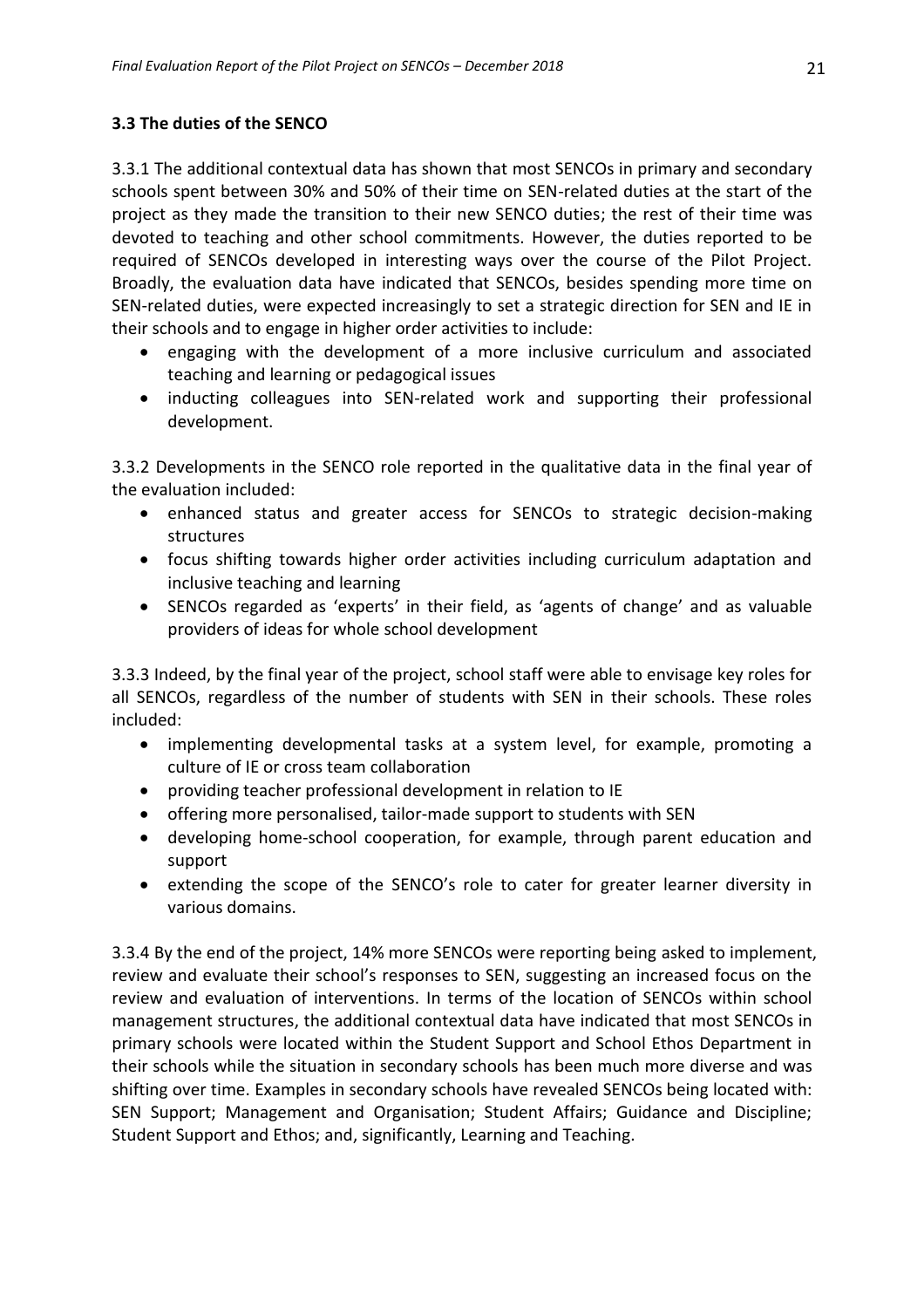3.3.5 By the end of the Pilot Project, most SENCOs in primary schools (around 90%) felt that they had an adequate job description for their role. This figure fell to 66% in secondary schools, suggesting that there is still a need to clarify job specifications for SENCOs in this sector. However, SENCOs' reported sense of the skills and attributes they needed to carry out their roles as SENCOs remained very stable and consistent throughout the Pilot Project. As well as seniority, respondents suggested that SENCOs need:

- passion, drive and commitment
- prior experience
- acknowledged expertise and credibility
- highly developed interpersonal skills.

3.3.6 The major priorities that SENCOs reported themselves to be concerned with remained relatively stable during the project. The most commonly cited area of work reported by SENCOs in primary schools was concerned with implementing, reviewing and evaluating various support measures and resource deployment for the school. Secondary school SENCOs reported slightly different priorities and noted that they were chiefly concerned with devising support programmes, including individual education plans, reading schemes, paired reading, career and life planning, in their schools.

3.3.7 Among all SENCOs, during the course of the Pilot Project, the following areas also became important, suggesting that there has been a shift, as SENCOs settled into their new posts during the project, away from direct support for individual students with SEN and towards more strategic levels of activity:

- making adaptations to curriculum, teaching and assessment
- reviewing the special education training needs of colleagues on the school staff
- promoting home-school co-operation and working in partnership with parents
- providing professional development, support and advice for colleagues
- collaborating with colleagues to promote more inclusive education.

3.3.8 Revised administrative arrangements have been reported in some schools as being helpful in promoting positive school improvement initiatives involving the SENCO. In the qualitative data, it was suggested that the following arrangements have supported collaboration on curriculum matters:

- locating SEN support within the 'Learning and Teaching' domain in school structures
- making the SENCO a key member of the curriculum development team
- expecting the curriculum leader to attend all students support meetings
- creating a task force focused on ensuring that the needs of students with SEN are embedded as a key element in whole school curriculum planning.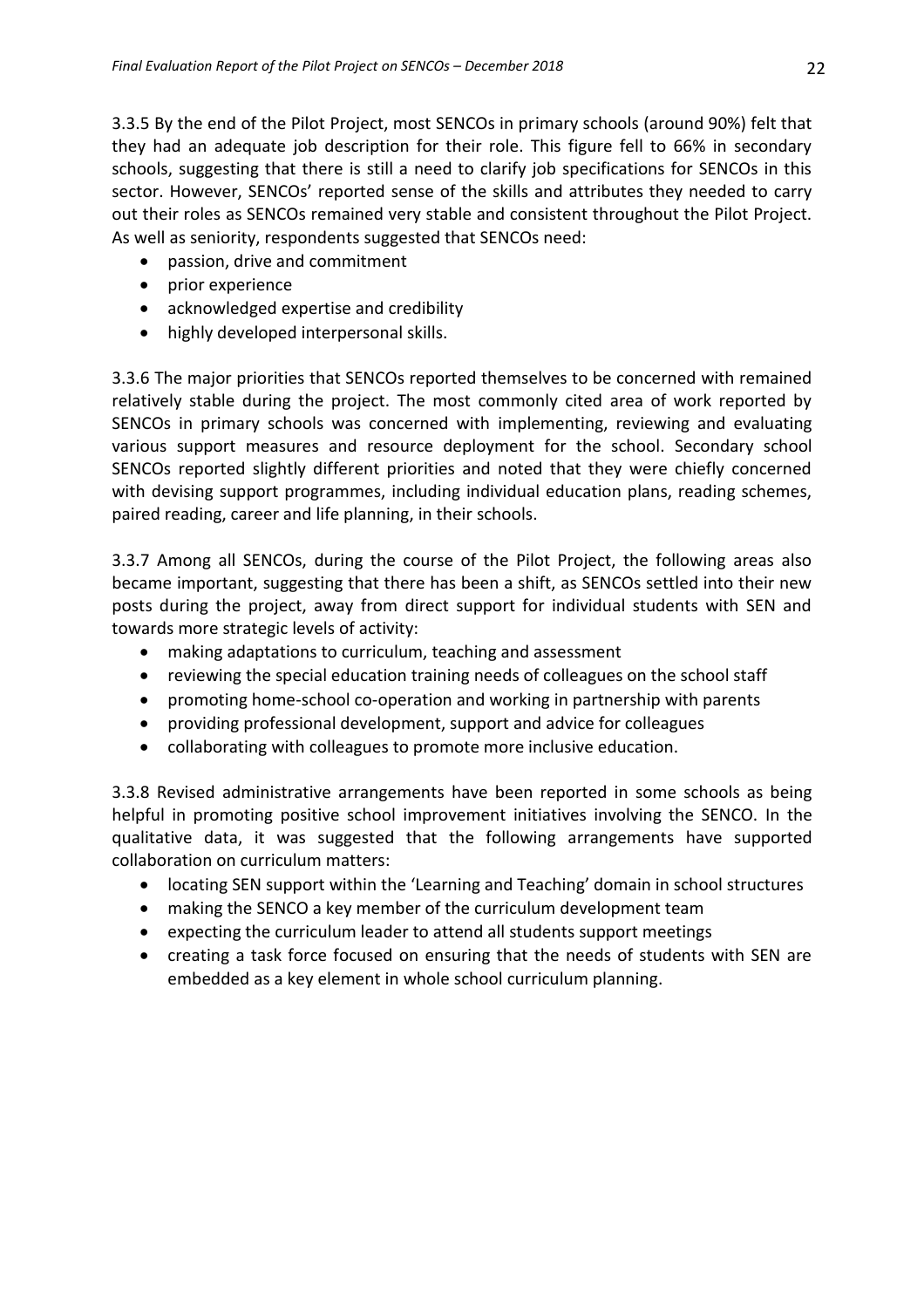# **4. The impact of the SENCO in schools participating in the Pilot Project**

### **4.1 Introductory comments**

4.1.1 As noted in section 3, the situations in which SENCOs have found themselves in the schools in the Pilot Project has remained variable. Policies and practices have evolved differently in different schools. Some schools have embraced radical changes with enthusiasm and energy; other schools have worked on developments more cautiously and steadily. In general, differentiation of the curriculum might have been developed more consistently.

4.1.2 The data gathered in the course of the Pilot Project have not revealed any definitive trends with regard to the attainment scores of students with or without SEN in the participating schools. However, it has been possible to confirm that, in association with the introduction of SENCOs in both primary and secondary schools:

- there has been no dramatic deterioration in the attainment scores of students without SEN
- there has been no dramatic improvement in the attainment scores of students with SEN.

4.1.3 Beyond these broad findings, there have been some signs that attainment scores for students with SEN, in both primary and secondary schools, are beginning to show more improvement in Mathematics and Chinese Language than in English. There has also been confirmation, as might be expected, that gaps in attainment between students with and without SEN generally tend to widen as students make their way into and through the secondary education sector. There is some evidence in the qualitative data, however, to suggest that SENCOs are beginning to report less difference between the attainments of students with and without SEN, including in formal assessments, tests and examinations, and in both primary and secondary schools.

4.1.4 However, the data, as revealed by interviews and by observations, suggest that there have been other widespread improvements over the course of the Pilot Project. The findings from lesson observations carried out during the project, for example, have indicated:

- better organisation of teaching
- better use of teaching materials
- improvements in questioning techniques
- more focus on the development of students' study skills
- lessons that are less dominated by teacher talk
- greater student involvement.

4.1.5 Of course, it is not possible to argue that these changes have occurred as a direct consequence of the introduction of SENCOs into schools. However, these changes have been associated with that introduction and in some schools the correlations have been apparent. Some schools, for example, have implemented strategies directly focusing on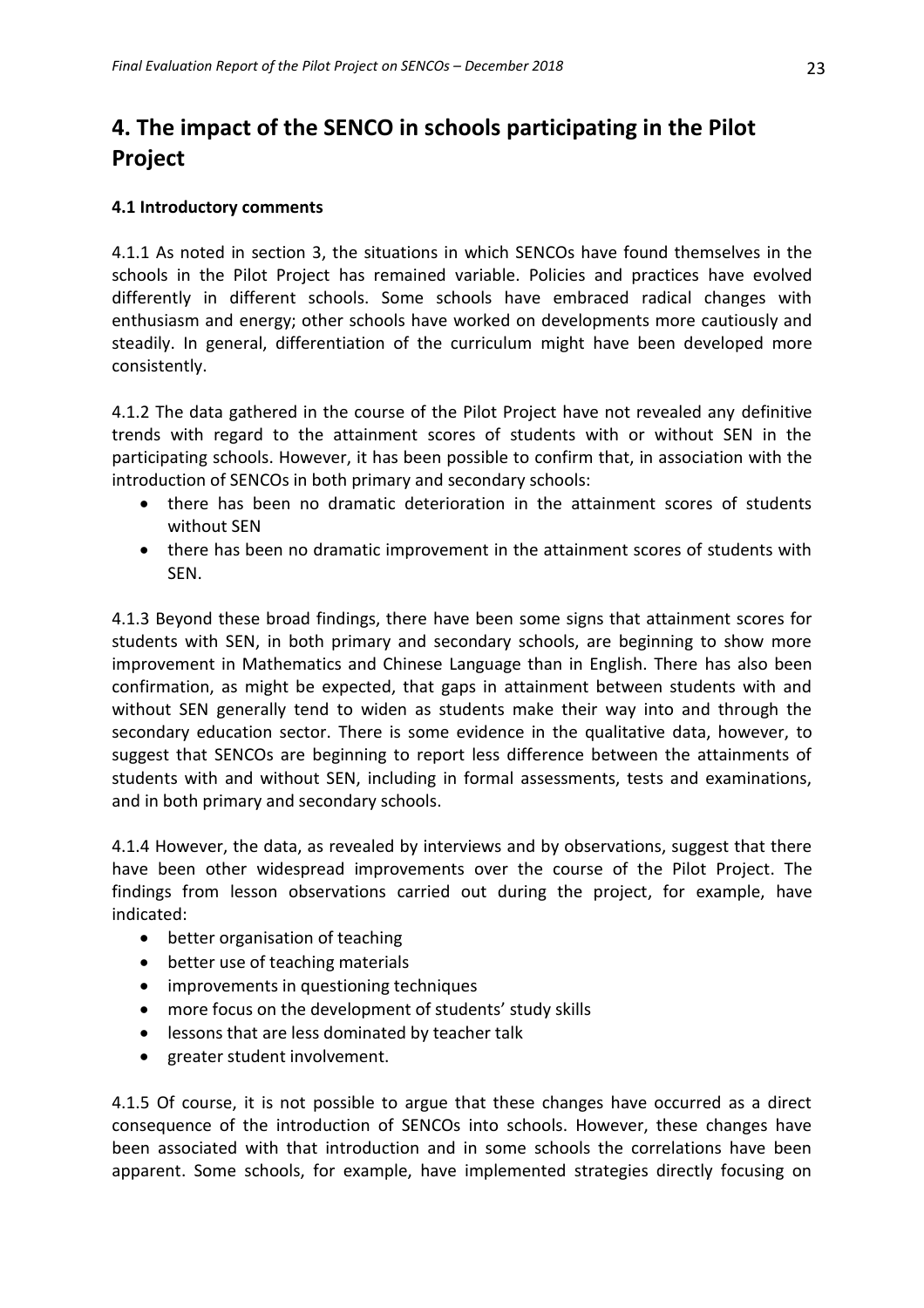enabling the curriculum team and the SENCO to collaborate. In some schools, the SENCO has been made a key member of the curriculum development team. These examples have demonstrated that the SENCO, used effectively, has been an effective source of support for curriculum development, adaptation and differentiation. While subject leaders have provided expertise in their subject, the SENCO has been able to offer expertise in relation to the needs of students with SEN and their potential responses and to support positive developments in the differentiation of teaching and learning.

4.1.6 The overwhelming majority (119 out of 124) of the schools participating in the Pilot Project were aided schools. No participating schools dropped out of the Pilot Project during the three years.

### **4.2 Students with SEN in the schools participating in the Pilot Project**

4.2.1 Numbers of students with SEN (defined as students receiving support at Tiers 2 and 3 and eligible for the Learning Support Grant) increased in the participating schools during the project (up by 2.1% in primary schools to 11% and up by 5.4% in secondary schools to 18.5%). In the majority of the primary schools in the project (62.7%), more than 10% of students have SEN. More than 10% of students have SEN in all the secondary schools in the project (100%).

4.2.2 The most commonly reported forms of SEN in the primary and secondary schools in the project were, according to schools: specific learning difficulties (SpLD) (53% of students with SEN); attention deficit/hyperactivity disorder (AD/HD) (22.2% of students with SEN); and autism spectrum disorders (ASD) (14.4% of students with SEN). It is interesting to speculate why proportions of students with particular types of SEN vary between primary and secondary schools. For example, in the 2017 to 2018 school year, 36.9% of students with SEN in primary schools were reported to have SpLD while in secondary schools students reported with SpLD accounted for 64.2% of students with SEN. School staff indicated that 24.1% of students with SEN in primary schools had ASD but only 7.7% of students with SEN in secondary schools were reported to have ASD.

4.2.3 Reporting from parents of children with SEN broadly agreed with the school statistics in that SpLD and AD/HD were the most commonly reported types of SEN across public sector ordinary primary and secondary schools. The third most frequently reported form of SEN in primary schools in 2017 to 2018 according to parents was ASD. ASD was overtaken in secondary schools by SLI as the third most frequently reported form of SEN according to parents.

4.2.4 Numbers of students with SEN reported to be involved in significant behavioural incidents have remained stable during the project. The correlation between SEN and challenging financial circumstances is unclear. Project data seem to indicate that the number of families receiving Comprehensive Social Security Assistance (CSSA) has decreased during the three years of the project while the number of students in the project schools receiving Textbook Assistance has increased.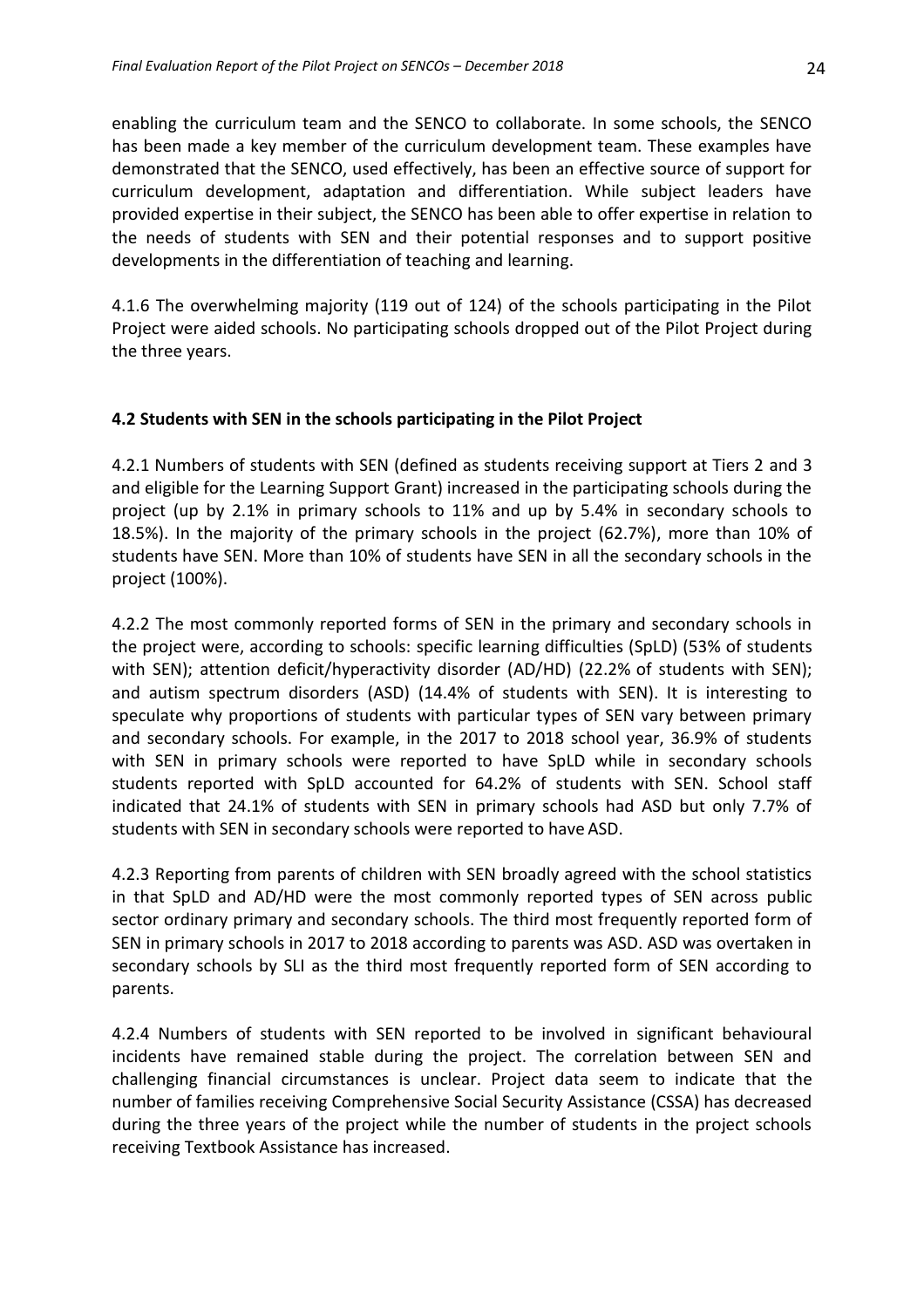### **4.3 Involvement of staff in practices related to IE and SEN in Pilot Project schools**

4.3.1 Over the course of the project, slight increases in the numbers of staff members involved in working with students with SEN have been reported (up by 1.65% to around 42% of staff in primary schools and up by 4.20% to around 30% of staff in secondary schools). This equates to 112 further members of staff becoming involved in SEN-related work in primary schools and 168 members of staff in secondary schools. The members of school staff most commonly reported to be involved in working with students with SEN in primary and secondary schools, in addition to the SENCO, were senior leaders; teachers in the student support team; support teachers; and teaching assistants. SENCOs also collaborate with school social workers, educational psychologists and school guidance personnel in their work with students with SEN.

4.3.2 If more members of staff are becoming involved in working with students with SEN, it is clearly important that they are in receipt of relevant training and preparation. School staff have reported clear views about the forms of professional development that they wish to receive in relation to SEN and IE. Most school staff seek advice and guidance about supporting students with SEN and understanding and responding to SEN policies and procedures. School principals, in contrast, have reported that they prioritise curriculum adaptation as one of their own IE-related professional development needs. A wider diversity of school staff, including principals, vice principals, teaching assistants and educational psychologists, were reported by primary and secondary schools as attending SEN-related professional development opportunities over the course of the Pilot Project.

4.3.3 Interestingly, the numbers of non-SENCO respondents who reported that they have attended the Basic, Advanced and Thematic (BAT) courses in special education courses are significant (77% of those responding to the project questionnaires in 2017 to 2018) and are increasing (up by 12.6% since the start of the Pilot Project in 2015 to 2016). The proportion of school principals who have attended the BAT courses is lower (68% of respondents in 2017 to 2018) but is increasing faster (up by 13.4% since the start of the Pilot Project in 2015 to 2016) than for other staff. More primary school principals have attended the BAT courses (79%) than secondary school principals (57%) and the rate of increase among primary school principals is also higher at 27.6%.

4.3.4 The qualitative data have revealed that SENCOs were frequently successful in encouraging their school colleagues to become more closely involved in SEN-related work. Interesting examples of items included in school development plans were recorded in the data for both primary and secondary schools that demonstrated a focus on professional development for staff in the domains of SEN and IE and that revealed a shift away from merely sending colleagues on courses towards more school-based activity.

4.3.5 There has also been a growing trend, over the course of the Pilot Project, for SENCOs to make a greater contribution to the development of other teachers and particularly to the design of a more inclusive curriculum and to the improvement of teaching and learning or pedagogical issues. Respondents have noted that SENCOs were increasingly likely to be working in collaboration with other teachers to improve classroom practices by enhancing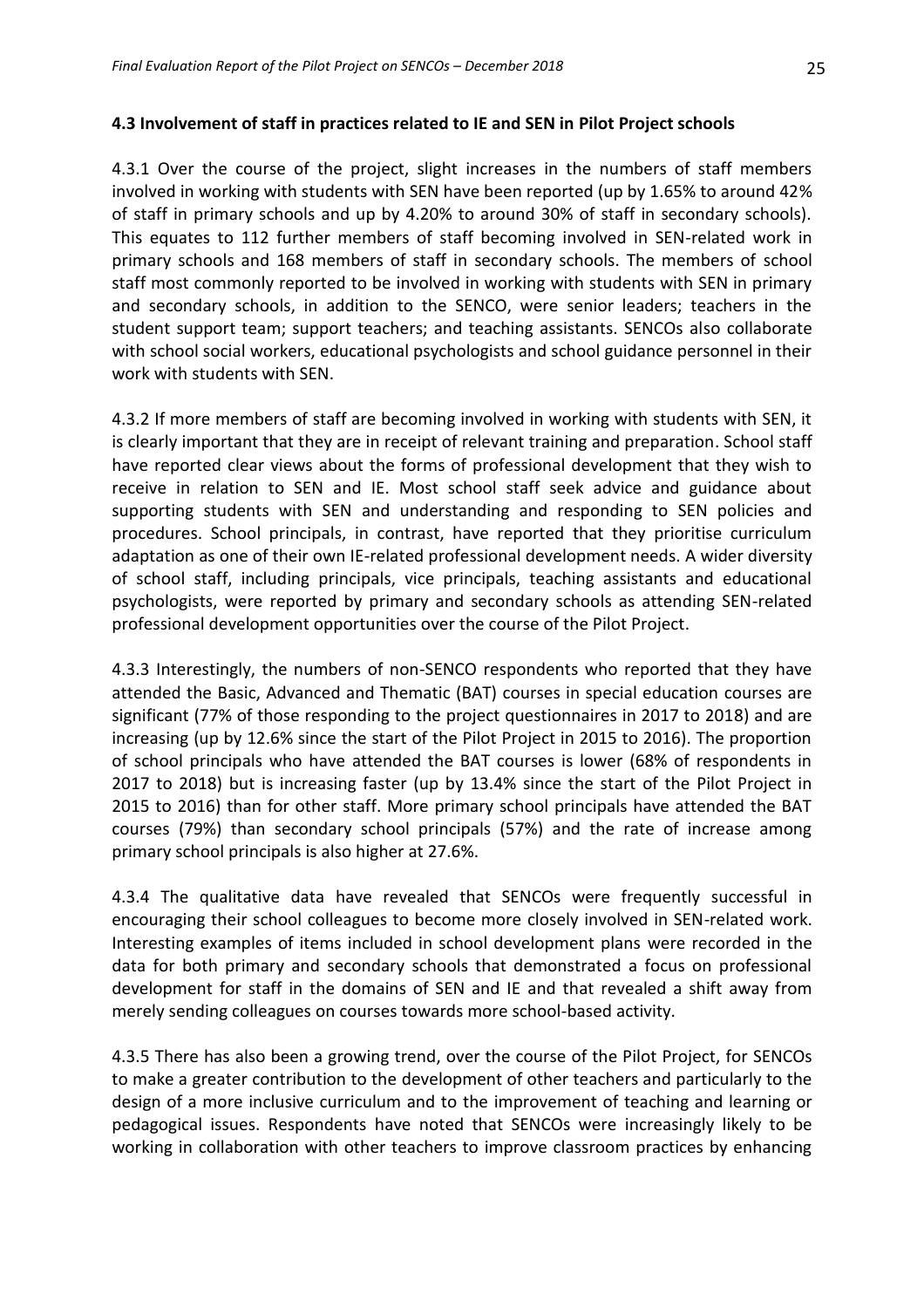participation for students with SEN and encouraging their motivation to learn (for example, by making learning more dialogic).

4.3.6 These collaborative ways of working involving SENCOs were reported to be effective and to yield good outcomes. Teachers in many of the schools in the Pilot Project were reported to have:

- better understandings of the whole school approach to IE
- better attitudes to collaboration and shared responsibility
- improved awareness of the SENCO role and implications for collaborative initiatives in school
- improved awareness of the needs of students with SEN and of appropriate whole class responses.

# **4.4 Views about the impact of the SENCO on IE in participating schools**

4.4.1 SENCOs' views about the potential impact of the introduction of the SENCO into public sector ordinary schools have remained very stable throughout the three years of the Pilot Project. An overwhelming majority of SENCOs (over 96% in primary schools and almost 94% in secondary schools in 2017 to 2018) believed that the introduction of the SENCO would have positive effects on the implementation of IE. If anything, there have been increases in the numbers of SENCOs believing that this effect will be 'very positive' in the final year of the project.

4.4.2 SENCOs have clear and consistent ideas about the ways in which this positive effect can be sustained. The most important structural factors reported by SENCOs to be likely to enhance the positive impact of SENCOs include:

- boosting the ranking of SENCOs
- developing networks for professional development
- the provision of professional support and information, including guidance on the SENCO role
- localising, sustaining and reinforcing training and ongoing professional development for SENCOs
- enhancing supervision arrangements for SENCOs in role
- making SENCO provision permanent.

4.4.3 Practices and opportunities in school that SENCOs considered to be likely to enhance the impact of the SENCO role include:

- reducing teaching loads for SENCOs
- improving training and awareness raising for various stakeholders (including principals, teaching colleagues and parents) in relation to IE and the SENCO role
- improving levels of and forms of support in school for SENCOs (for example, in terms of coherent policy implementation, resource deployment and school leadership)
- increased resource deployment
- reduced administrative burdens
- improved team co-ordination and opportunities for collaboration with colleagues.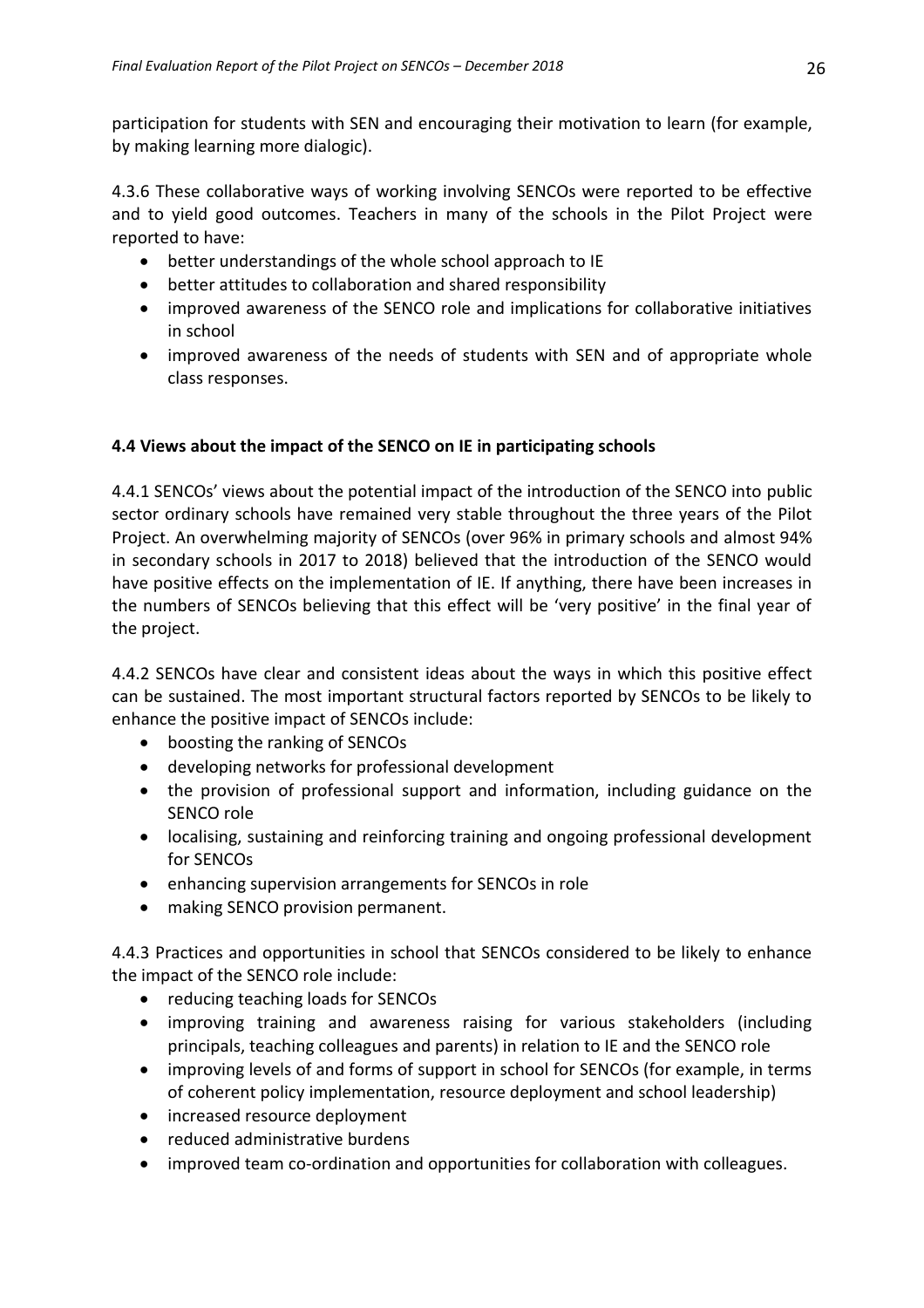4.4.4 Like SENCOs, all school staff have reported that they anticipate that the impact of the SENCO on school responses to SEN and IE will be overwhelmingly beneficial. Over 90% of all staff expect this impact to be 'positive' and the numbers of colleagues expecting the impact of the SENCO to be 'very positive' have increased steadily over the three years of the Pilot Project.

4.4.5 The priorities that school staff have for SENCOs in achieving this positive impact have remained consistent since the start of the project in 2015 to 2016, although school principals have reported an additional priority, namely to lead the development of a whole school approach to SEN and IE within the school. These priorities are:

- to liaise with teachers and other staff in supporting students with SEN and to coordinate their responses
- to establish long term policy for the school in relation to SEN provision and IE
- to provide professional advice and support for staff working with students with SEN
- monitoring the effectiveness of SEN provision.

4.4.6 In relation to these priorities, staff in schools have reported that they expect SENCOs to improve the implementation of IE in their schools, Staff have suggested that these improvements can be achieved when SENCOs:

- arrange for support services for students with SEN
- make adaptations to the curriculum
- deploy manpower effectively
- provide direct support for students with SEN

4.4.7 Interestingly school principals reported significantly different expectations of the SENCOs in their schools. Principals expected SENCOs to:

- provide strategic leadership for matters relating to IE
- enhance strategies for teaching and learning.
- develop improved partnerships between school staff, other agencies and parents.

# **4.5 Evidence of the involvement of SENCOs in whole-school development**

4.5.1 The additional contextual data have provided evidence of SEN-related development issues being integrated into school development planning processes in both primary and secondary schools, most frequently in the areas of 'academic support', 'student development' or 'promoting integrated cultures'. In the final year of the project, SENCOs were reported to be more engaged in processes of review and evaluation, for example, making greater use of the inclusive teaching checklist or monitoring intervention programmes through systematic record keeping and provision mapping.

4.5.2 In the final year of the project, there were more concrete examples in the qualitative data of SENCOs engaging with curriculum-related issues and matters of teaching and learning in order to impact whole school approaches, for example:

 strengthening collaboration with curriculum leaders, subject panel heads and subject teachers over curriculum adaptation to enhance the learning of students with SEN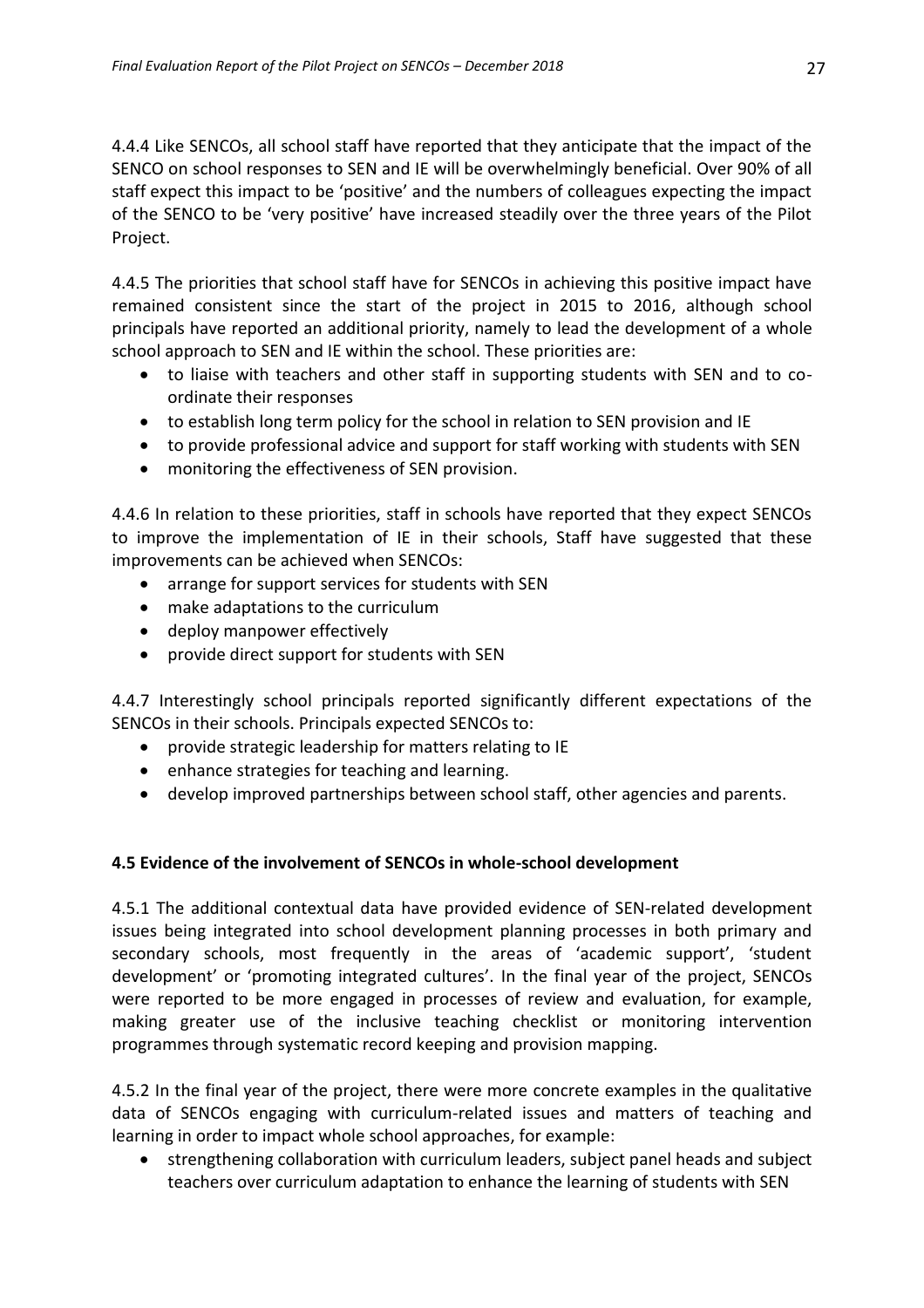- working with teachers to enhance inclusive classroom practice, for example, through co-teaching, split class arrangements and lesson study
- guiding and supporting the differentiation of teaching resources and materials, including in relation to homework and examinations
- supporting, mentoring and training support staff, including teaching assistants, in order to enhance their effectiveness
- promoting the exchange of ideas and information between teachers and therapists.

4.5.3 Examples of items that primary school SENCOs contributed to their school's development plans over the course of the Pilot Project include:

- develop curriculum access strategies and assignment and examination accommodations to support the involvement and attainment of students with SEN
- enhance teaching strategies through co-planning and peer lesson observation to promote improved learning motivation and interest and higher levels of participation and interaction for students with SEN
- promote self-regulation for students with SEN by encouraging them to apply learning strategies and thinking tools such as pre-lesson preparation, note taking, asking questions and reflection
- use attainment data and lesson evaluation data to improve learning for students with SEN
- promote use of the inclusive teaching checklist to help teachers to prepare lessons that are more effectively differentiated for students with SEN
- provide opportunities for parents, including talks, training courses and workshops, to enhance parents' knowledge about learning for students with SEN and to facilitate home-school co-operation
- use school staff meetings to share with colleagues reports on the school-based learning support scheme, information about students with SEN and the services provided to them.

4.5.4 In secondary schools, there was evidence from interviews and focus groups that SENCOs became more active in the area of monitoring, review and evaluation, using data as a core part of their work in order to inform decisions about future provision focused on SEN issues. Secondary school SENCOs also contributed a wider range of items to the development plans for their schools, including, for example, commitments to:

- work in partnership with universities to enhance collaborative teaching and curriculum adaptation and accommodation
- cater for learning diversity using person-centred approaches
- develop 'buddying' schemes involving students with SEN
- make use of attainment data to drive improvements in lesson adaptation
- establish lesson trials and peer lesson observations to promote enhanced learner motivation
- make use of provision mapping to observe the progress made by students with SEN and to facilitate improved service provision
- make use of the one-page profile with wider group of staff in order to share understandings of students' strengths and weaknesses.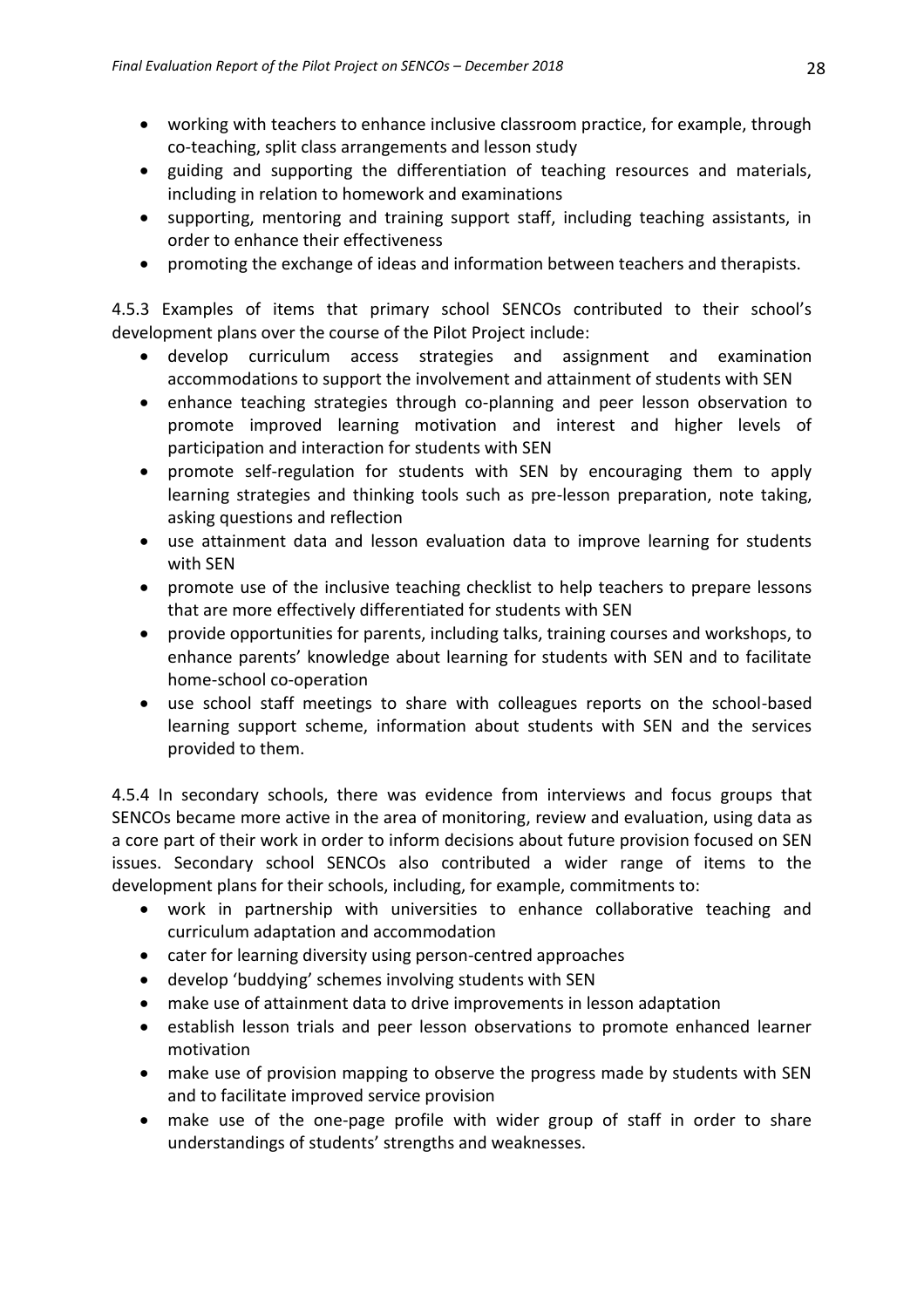### **4.6 Evidence of the impact of SENCOs on school policies and classroom practices**

4.6.1 Evaluative data gathered during the Pilot Project have indicated that these strategic initiatives have been associated with real changes in classroom practices. It is inappropriate to claim that the positive changes reported here can be attributed directly to the SENCO and lesson observations have indicated that considerable variation between schools and between teachers persists in terms of the pedagogies used in the schools in the Pilot Project. However, the changes noted in the data have occurred in association with the introduction of SENCOs into the schools in the Pilot Project.

4.6.2 Monitoring and review procedures led by the SENCOs in some schools using attainment data have led to an understanding that separate teaching groupings for students with SEN (which respondents have often referred to as 'pull out programmes') have many disadvantages. Respondents have increasingly argued that whole school ways of working should focus on developing high quality whole class teaching for all.

4.6.3 The data revealed instances, for example, in both primary and secondary schools, of teachers organising a variety of activities, including whole class instruction or activity, individual, pair and group work, all closely related to the learning objectives for the lesson. Where these activities were arranged in a smooth, systematic manner, they helped students to grasp the content of the lesson and to consolidate their learning in a range of contexts.

4.6.4 SENCOs were also reported, in the qualitative data in the final year of the project, to be doing more work in the area of personalization, for example:

- planning a greater diversity of activities designed to motivate students by engaging their interests and preferences
- taking a more person-centred approach to planning, for example, supporting the process of reviewing learning with students to consolidate knowledge and understanding
- using one-page profiles as a way to understand and the needs of students and share insights
- listening more actively to the voices of students
- encouraging self-regulation and peer support
- giving increased attention to transition planning.

4.6.5 There were instances, more frequently in secondary schools, of teachers making learning strategies explicit in order to support learning for mixed groups of students. Some teachers worked hard, for example, to cultivate a positive learning atmosphere in their lessons, emphasising that making mistakes need not mean failure and that good learning can follow from carefully reviewing errors. Some teachers made it clear that students who were struggling should seek help from their peers or from staff. Other teachers offered explicit choices for students, enabling them to become more self-regulated and to shape the direction of their own learning

4.6.6 Respondents have identified a further series of pedagogical ideas that originated in the professional development sessions for SENCOs run in association with the Pilot Project and that achieved wider impact in their schools, including: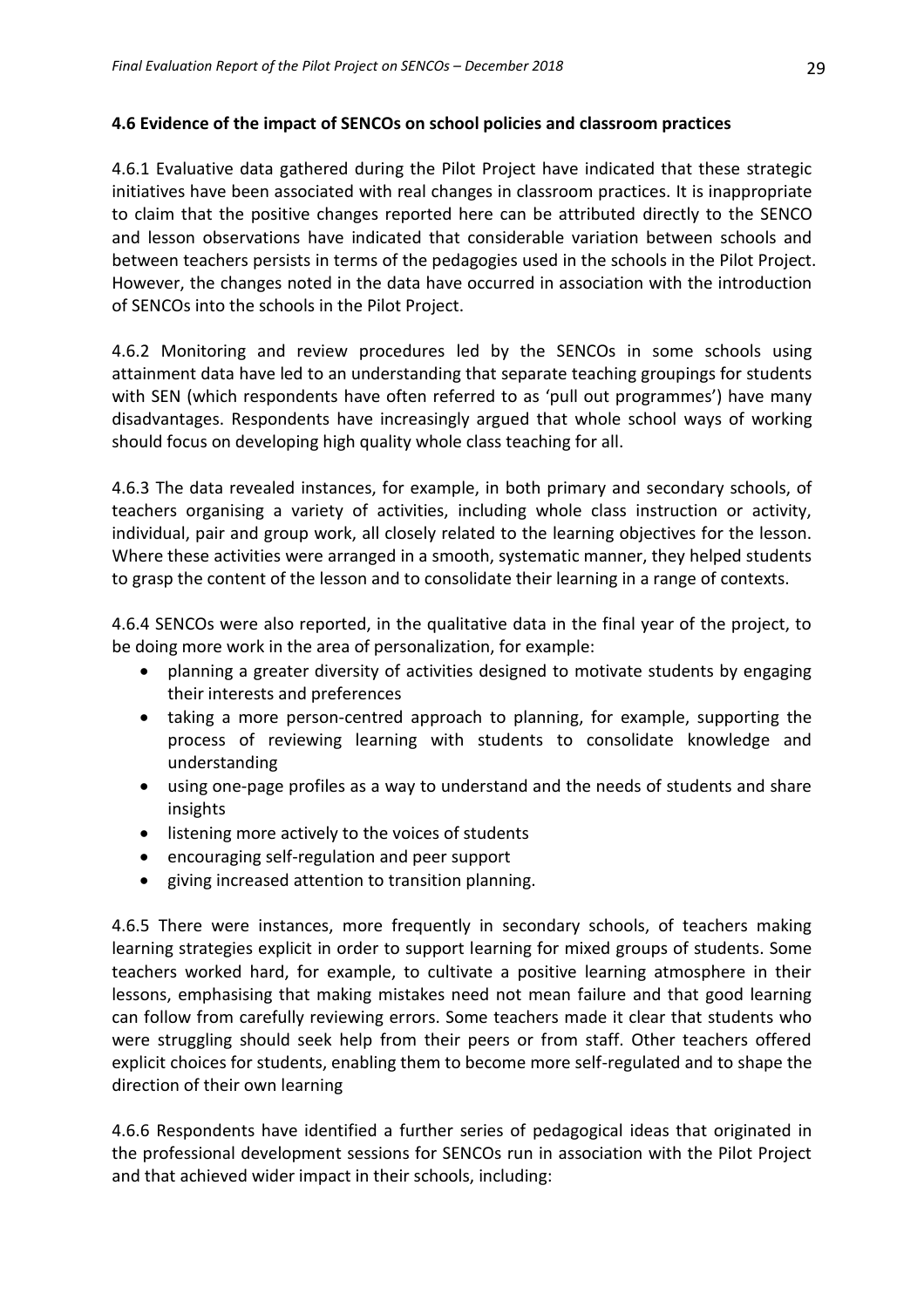- developing the 'class dojo' as a whole-school reward system
- wider use of the inclusive teaching checklist when scrutinising lesson plans, observing colleagues' lessons and providing follow-up feedback
- implementing student profiles and the use of one-page profiles in particular
- developing more person-centred approaches to the measurement of impact and progress
- deploying tools for transition planning.

4.6.7 As the Pilot Project proceeded, SENCOs came to regard themselves as being centrally involved in the process of improving teaching for all. SENCOs reported that they had become more likely to offer advice and guidance to their colleagues on classroom practices and to be involved in helping to develop better differentiated teaching resources and materials.

4.6.8 In association with this finding, a greater willingness has developed in schools in the Pilot Project to explore the potential for collaboration in the classroom, using co-teaching arrangements and also the wider deployment of teaching assistants. There was evidence of wider use of varied approaches to student grouping within class teaching, for example, getting students to work in pairs or in small groups.

4.6.9 Evidence has also been gathered, in some schools, of greater exchange of expertise and experience between class or subject teachers and other professionals, with teachers beginning to introduce strategies or personal objectives based on therapeutic approaches into their lessons. There was associated evidence across primary and secondary schools of the extensive use of visual strategies and tangible aids to support teaching and learning. Some teachers, in both primary and secondary schools, were observed making use of effective multi-sensory teaching approaches, including the use of music or video to augment the teaching of key content or concepts.

4.6.10 There have been reports from some schools of SENCOs leading small-scale, action research-style initiatives in order to develop and evaluate new and more inclusive ways of working. These initiatives have included, for example:

- greater use of iPads in class
- collaborative planning and co-teaching to develop better strategies for including students with SpLD in subject lessons
- changing lesson design and the pace of lessons to make phased learning clearer and more available for students with SEN
- using lesson observation throughout the school to improve teaching and learning.

4.6.11 There was evidence in both primary and secondary schools of teachers making more effective use of questioning techniques. Teachers in both primary and secondary schools were observed to be making focused use of scaffolding techniques to support students in their learning. Some teachers in some schools, both primary and secondary, were observed making good use of more interactive strategies to promote student involvement and participation in their lessons.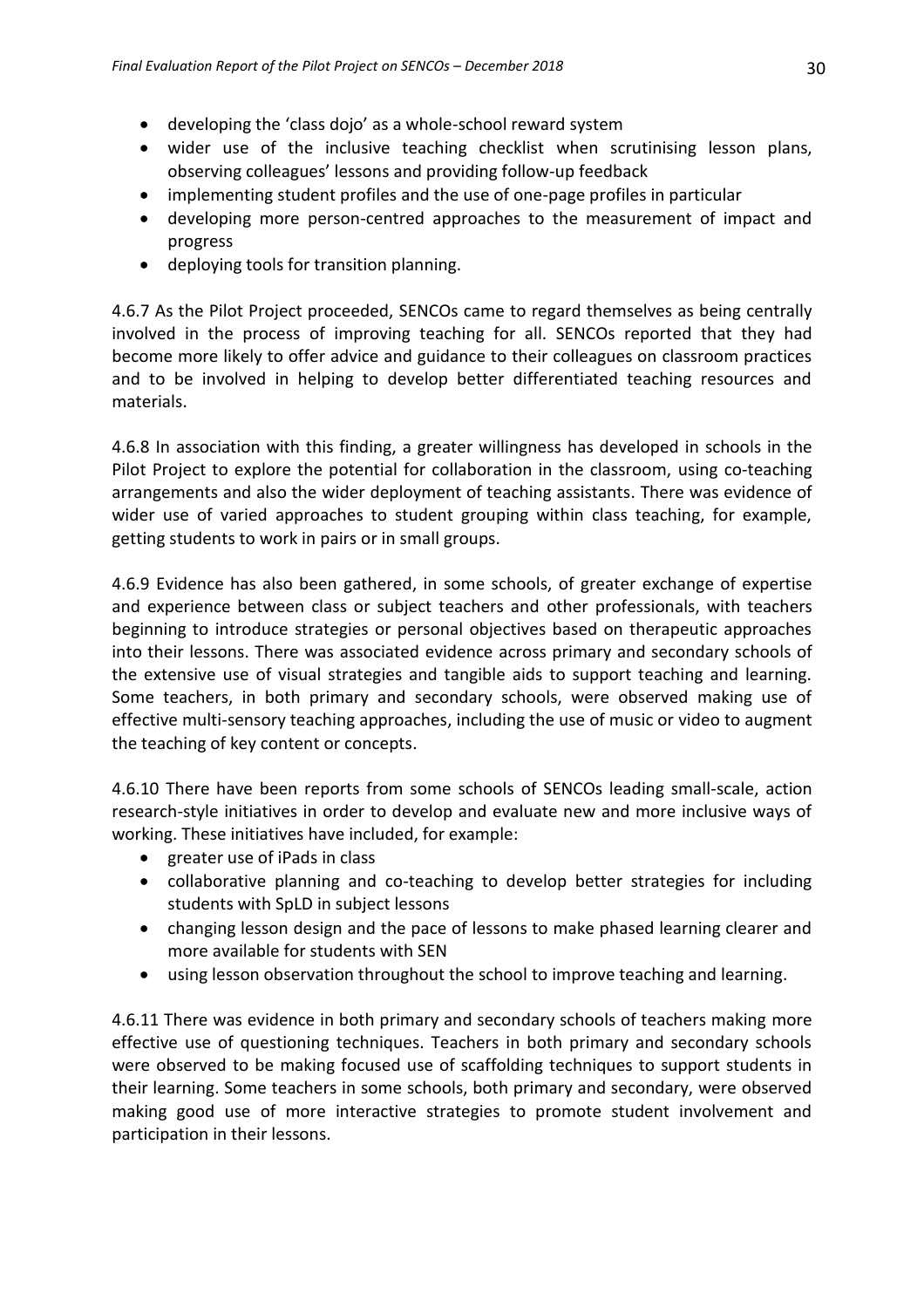4.6.12 In some schools, the SENCO has been reported to be involved in making adaptations to schemes of work and homework. These initiatives have included:

- developing graded worksheets for subject teaching
- differentiating learning targets for students with lower prior attainments
- promoting the wider use of accommodations for examinations and assessments.

4.6.13 The additional contextual data on individual student support have revealed increases in teaching adaptation and the differentiation of regular lessons in both primary and secondary schools. Schools have created more opportunities for teaching in integrated smaller class groups and relied less heavily on SEN-specific after-school remedial teaching. There has been evidence of less reliance in both primary and secondary schools on the use of hired-in services to support students with SEN and less emphasis on separate social, behavioural and communication training for students with SEN.

4.6.14 The additional contextual data also showed an increase in the accommodation of assignments, assessments and homework in primary schools, although data from secondary schools revealed a decreasing willingness to adapt or adjust or accommodate assessments as students approached the Hong Kong Diploma in Secondary Education (HKDSE) in Secondary Six. In primary and secondary schools, rates of use of individual education plans (IEPs) remained essentially constant during the Pilot Project, but staff reported reducing levels of reliance on individual case conferences.

4.6.15 In classrooms, however, SENCOs found greater meaning in more personalised approaches. There was evidence of SENCOs paying greater attention to 'student voice' and developing positive strategies with students. Examples of practices found in the Pilot Project schools included:

- involving students in the evaluation of lessons
- using an 'I can' reward booklet to encourage positive behaviour
- helping a student with AD/HD to analyse and organise ideas using 'mind maps' and 'strategies for attentiveness'
- working on the 'one-page profile' directly with students to help to incorporate their ideas and preferences into the arrangement of supportive measures.

4.6.16 In relation to student outcomes, principals and SENCOs noted a series of improvements by the final year of the Pilot Project. These cannot all be attributed directly to the introduction of the SENCO but are associated with intervention programmes, practices and new initiatives implemented recently. These improvements included, in both primary and secondary schools:

- better peer relationships
- better teacher-student relationships
- improvements in social skills
- improvements in behaviours
- the development of greater self-understanding and self-confidence
- improved attitudes to learning
- measurable or observable improvements in learning.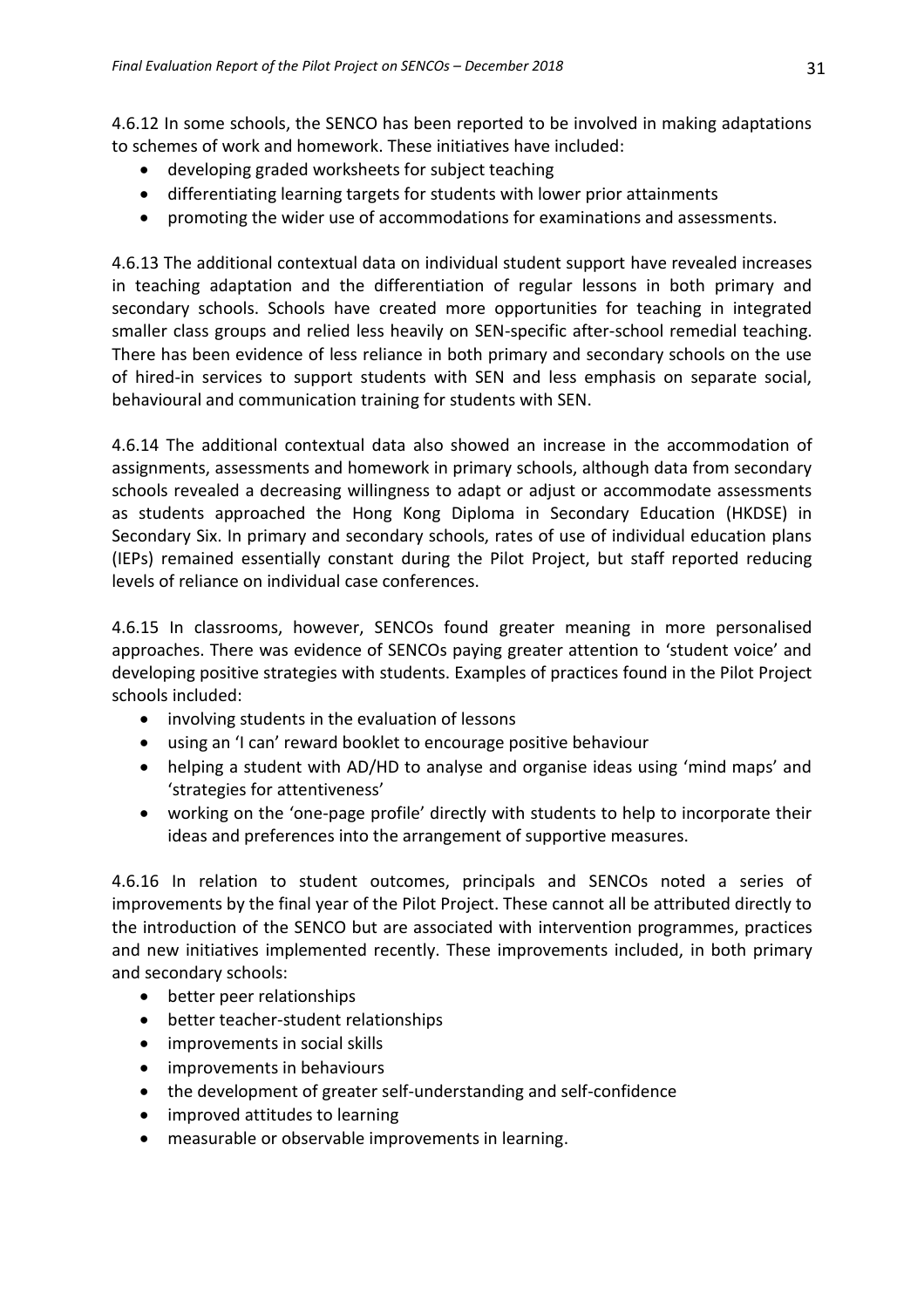4.6.17 Students themselves reported a range of beneficial outcomes from the Pilot Project, including:

- better peer relationships in some secondary schools
- improved attitudes to learning in both primary and secondary schools
- new SEN-related training programmes and groups in some primary schools.

# **4.7 The views and experiences of parents**

4.7.1 The numbers of parents of children with SEN (around 86%) who have reported that they know who to contact in school in order to discuss their child's needs have not changed significantly during the project nor have the categories of staff members nominated by parents as their first point of contact in school (class teacher, social worker and support teacher or SENCO). The numbers of parents of children with SEN in primary schools who have reported that they are aware that there is now a SENCO in school remained steady through the project at around 75% (76% in the final year). There has been an increase in the numbers of parents in secondary schools who are aware of the SENCO role (up from 61% in 2015 to 2016 to 71% in 2017 to 2018).

4.7.2 Parents' expectations of what the SENCO might actually do for their children with SEN have remained broadly unchanged during the Pilot Project. The two key expectations have consistently been:

- to keep me informed about my child's learning and progress
- to liaise with subject teachers to make adaptations to support my child's subject learning.

4.7.3 Individual case studies gathered from both primary and secondary schools as part of the additional contextual data have revealed greater involvement from parents and more detailed and specific examples of the kinds of liaison work being carried out. Parents of children with SEN in primary schools have noted that they expect SENCOs to involve them in planning how their children's needs will be met. SENCOs in primary schools have reported meeting parents regularly and making home visits in some cases. In other cases, parents were reported to be coming into school more often and regularly in order to support their children through times of the day that were stressful. SENCOs in primary schools were also reported to be working with parents to co-ordinate programmes of support at home for important aspects of learning.

4.7.4 In secondary schools, SENCOs have reported maintaining closer communication with parents and closer co-operation on aspects of learning in particular. Parents in secondary schools have stated that they expect SENCOs to provide support for transition planning and exit pathways for their sons and daughters with SEN.

4.7.5 Responses from participants in the qualitative strand have confirmed that there was greater emphasis on partnerships with the parents of students with SEN over the course of the Pilot Project. Parents have reported:

having better understanding of school policies and practices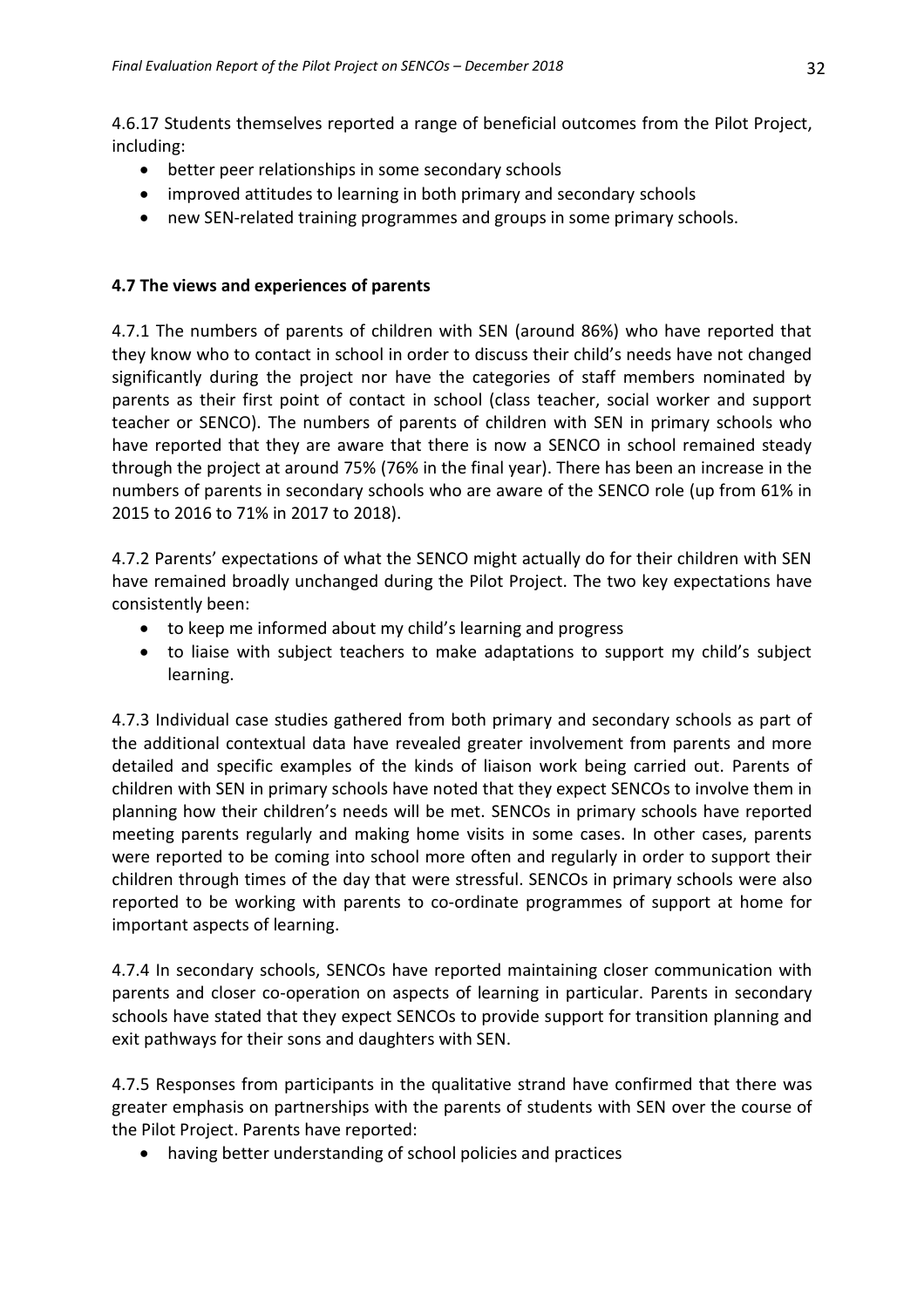- feeling better informed in their discussions with teachers and therefore more inclined to be involved
- being more aware of the role of the SENCO and the potential outcomes for students with SEN
- feeling more inclined to work directly with the SENCO as a communication route with other teachers in the schools attended by their sons and daughters.

4.7.6 Further, the data indicate that the expectations of parents have been broadly met. Parents themselves have suggested that they are becoming more involved in the education being provided for their sons and daughters. Rates of parental satisfaction remain high where children have SEN. Massive majorities of parents, across primary and secondary schools, have agreed, for example, that:

- teachers are willing to help students with SEN (98%)
- parents are able to approach school staff to discuss any concerns they may have (96%)
- children with SEN are happy at school (95%)
- parents know how their children with SEN are being supported in school (94%)
- children with SEN are making good progress at school (93%).

4.7.7 The data are only marginally less encouraging in the area of parents feeling fully advised about IE in their children's schools. In this regard, 87% of parents have reported that they are kept informed or updated about changes with regard to SEN provision in their child's school. This suggests that parents of children with SEN feel involved in the education specifically of their own sons and daughters but are less confident about their understanding of the broader issues in SEN provision and IE. In making open comments in their questionnaire returns, many parents acknowledged and reported appreciation for the support that schools offer to their sons and daughters, but also asked for even greater communication, for example, between SENCOs and subject teachers and between school staff and parents.

4.7.8 Among parents of children without SEN, there is still some lack of awareness of the SENCO position in schools. In primary schools, 46% of parents of children without SEN reported that they did not know that there is a designated teacher carrying out the role of SENCO; in secondary schools this number rose to 66%. These figures have remained more or less constant since the start of the project in 2015 to 2016.

4.7.9 Very few parents of children without SEN expected that the introduction of the SENCO would have a detrimental or negative effect on their children's education, and these numbers have decreased over the course of the Pilot Project. Some concerns have been expressed (by two parents in 2016 to 2017) about negative impact on learning progress. These doubts were expressed tentatively as questions (for example: 'Would teachers cater for students with SEN and ignore the needs of other students?' 'Would this delay the learning of other students?') or revealed misunderstandings about how SENCOs should be working in schools (for example, suggesting that more SENCOs would be needed where there are more students with SEN, as if SENCOs would bear sole responsibility for these students rather than co-ordinating whole school provision: 'The number of SENCOs should be provided according to the ratio of students with SEN in each school'). The data recorded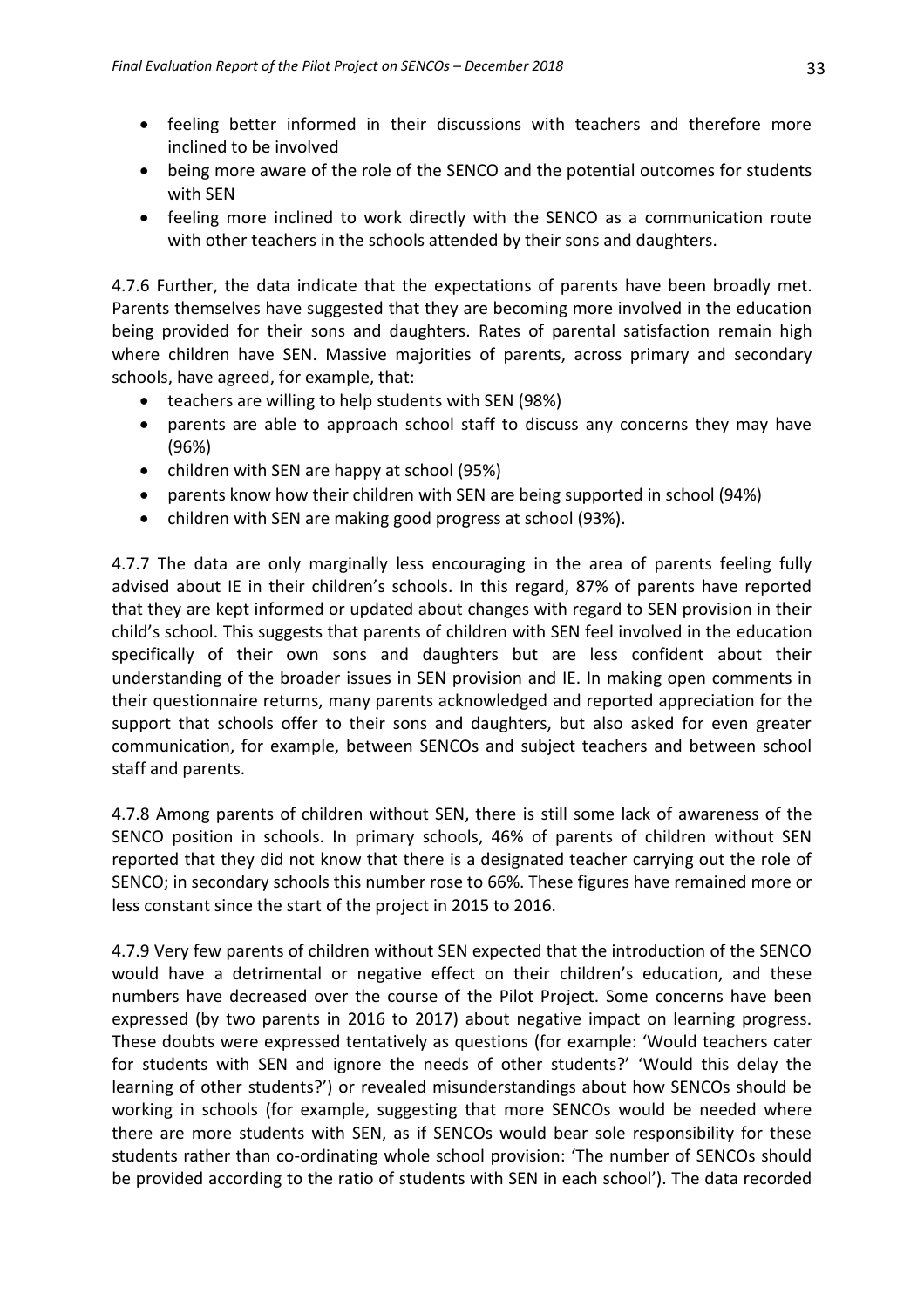no concern at all among the parents of children without SEN about social or emotional harms or unwanted impacts upon social skills.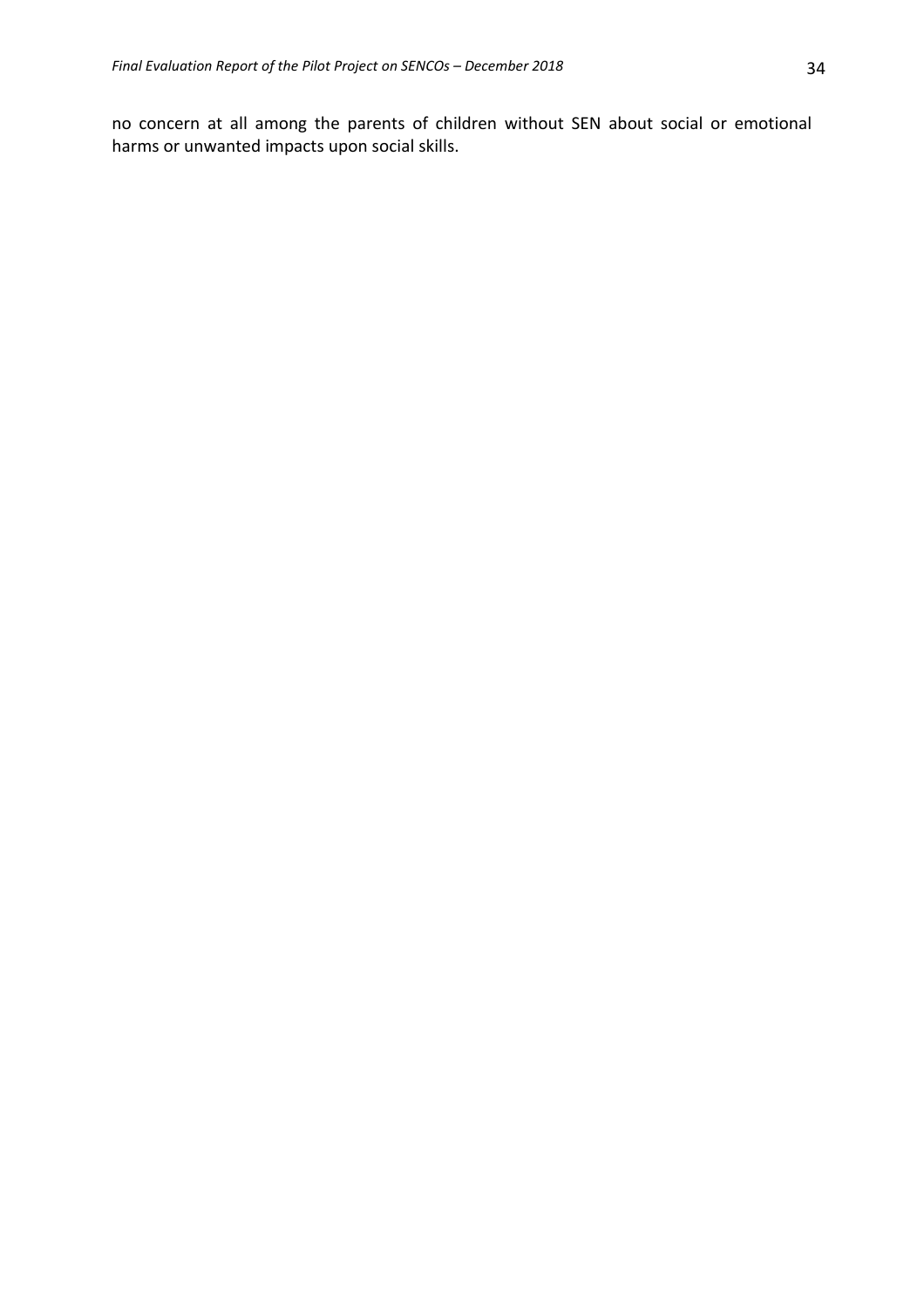# **5. Barriers to the effective development of the SENCO role**

### **5.1 Introductory comments**

5.1.1 Data gathered during the Pilot Project indicate that, in general, barriers to the effective deployment of SENCOs have decreased. There have been fewer reports of SENCOs spending time managing crises and 'fire fighting' in relation to incidents or difficulties involving individual students with SEN. However, data have revealed teachers still putting pressure upon SENCOs to provide support with work with individual students and the perceptions and attitudes of teachers have continued to generate difficulties for some SENCOs. For example, many teachers have continued to expect that SENCOs should provide quick ready solutions to classroom problems.

5.1.2 Findings have also indicated reluctance on the part of some teachers to participate in initiatives put forward by SENCO. These teachers may have held different views from SENCOs, for example, on curriculum or differentiation issues or relating to the use of in-class support including teaching assistants (TAs).

5.1.3 Problems have persisted with some teachers struggling to understand the needs of students with SEN and finding it difficult to make appropriate responses to their needs. This situation has been shown to be more acute in upper primary and senior secondary where both teachers and students with SEN can become frustrated with difficulties over the content of the curriculum. In these phases of schooling, the attainment gap has tended to widen and there may be less support. Demands from the assessment and examination of attainment have added pressure to this situation.

5.1.4 A key factor underpinning SENCO confidence and effectiveness has been shown to be support from senior managers in schools (see section 6). However, findings have indicated that school principals may not always be in a position to provide the kinds of informed and engaged support that new-to-role SENCOs require. Some principals, for example, have stated that they have been unable to attend relevant briefing and training sessions and have asked that expectations should be set out clearly in revised and updated policy statements.

5.1.5 SENCOs, in general, have gained understanding, clarity and confidence over the course of the Pilot Project in relation to the nature of their role. However, some SENCOs have reported that they would appreciate still greater clarity about policy towards IE and a better sense of the key purposes driving the introduction of SENCOs into schools.

### **5.2 Work allocation and support from senior managers**

5.2.1 A majority of SENCOs (68% of SENCOs in primary schools and 77% of SENCOs in secondary schools in 2017 to 2018) reported that their work allocation provided them with enough time in which to carry out their duties as SENCOs. Fewer SENCOs in secondary schools reported that having a heavy teaching load was eroding their capacity to carry out their SENCO duties. Indeed, data from interviews and focus groups indicated that the sense of pressure on SENCOs has been diminishing through the period of the Pilot Project.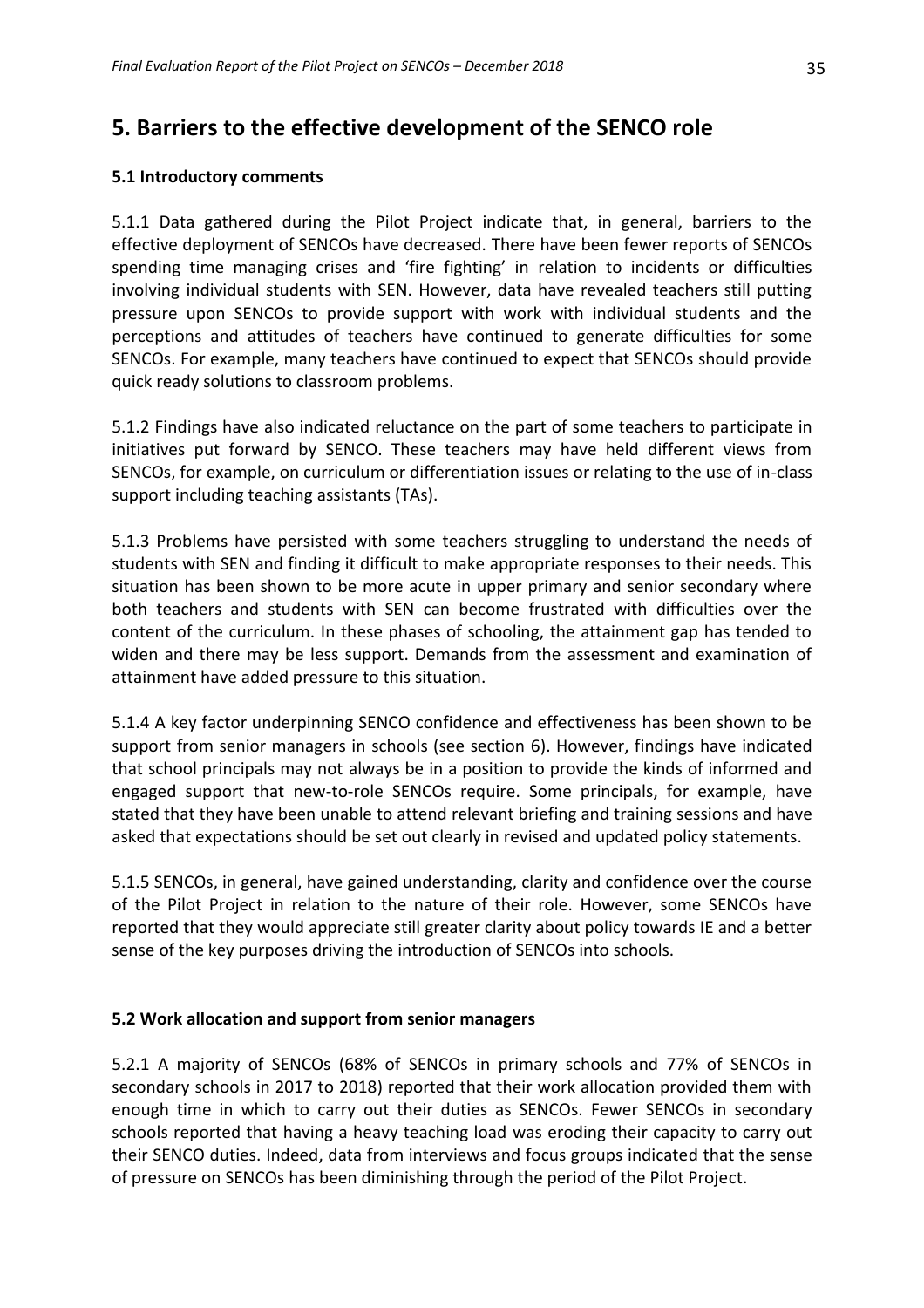5.2.2 However, taking on wider and more strategic roles has not always been easy for SENCOs and some SENCOs continue to feel pressured by constraints upon their time. Of those SENCOs who did not feel that their workload offered sufficient capacity to act effectively as SENCO, the three areas most commonly cited as encroaching upon time for SENCO duties were:

- heavy non-SEN related administrative duties and tasks
- demands for individual support for students with SEN
- teaching workload.

5.2.3 Most SENCOs (81% in primary schools and 83% in secondary schools in 2017 to 2018) considered that their school managers had given them adequate support to enable them to carry out their roles as SENCOs. However, not having support from school leaders, or having school leaders with little interest in or empathy for the experiences of students with SEN, has presented some SENCOs with real difficulties. Some principals continue to regard the SENCO as fulfilling a largely bureaucratic student support role and have resisted attempts by SENCOs to become involved in curriculum-related or pedagogical issues.

5.2.4 Where SENCOs did not feel adequately supported, they cited lack of co-ordination or conflict between policy on integrated education and the realities of the ways in which schools are managed as key factors. Other issues noted by SENCOs who did not feel adequately supported included requests for:

- reduced administrative burdens
- more manpower
- improved support from school leaders
- greater opportunities, structured into the working practices of schools, for collaboration between SENCOs and subject leaders and teachers.

### **5.3 The attitudes and beliefs of teachers**

5.3.1 SENCOs have expressed concerns, during the Pilot Project, about the perceived lack of relevant special education knowledge and expertise among colleagues in school. According to the qualitative data, teachers may lack awareness of, or interest in, SEN-related work and these attitudes can present barriers to SENCOs trying to fulfill their duties according to the guidance.

5.3.2 Some teachers have been reported as having negative attitudes towards students with SEN and narrow views about IE and more person-centred approaches. In some schools, far from facilitating a whole school approach, attitudes like this have led to tensions between colleagues with contrasting views about the most effective ways in which to work. In these settings, suggestions about collaborative planning and co-teaching involving the SENCO have been rejected by class and subject teachers and some SENCOs have reported difficulties when working with colleagues to make adaptations to curriculum plans and approaches to teaching and learning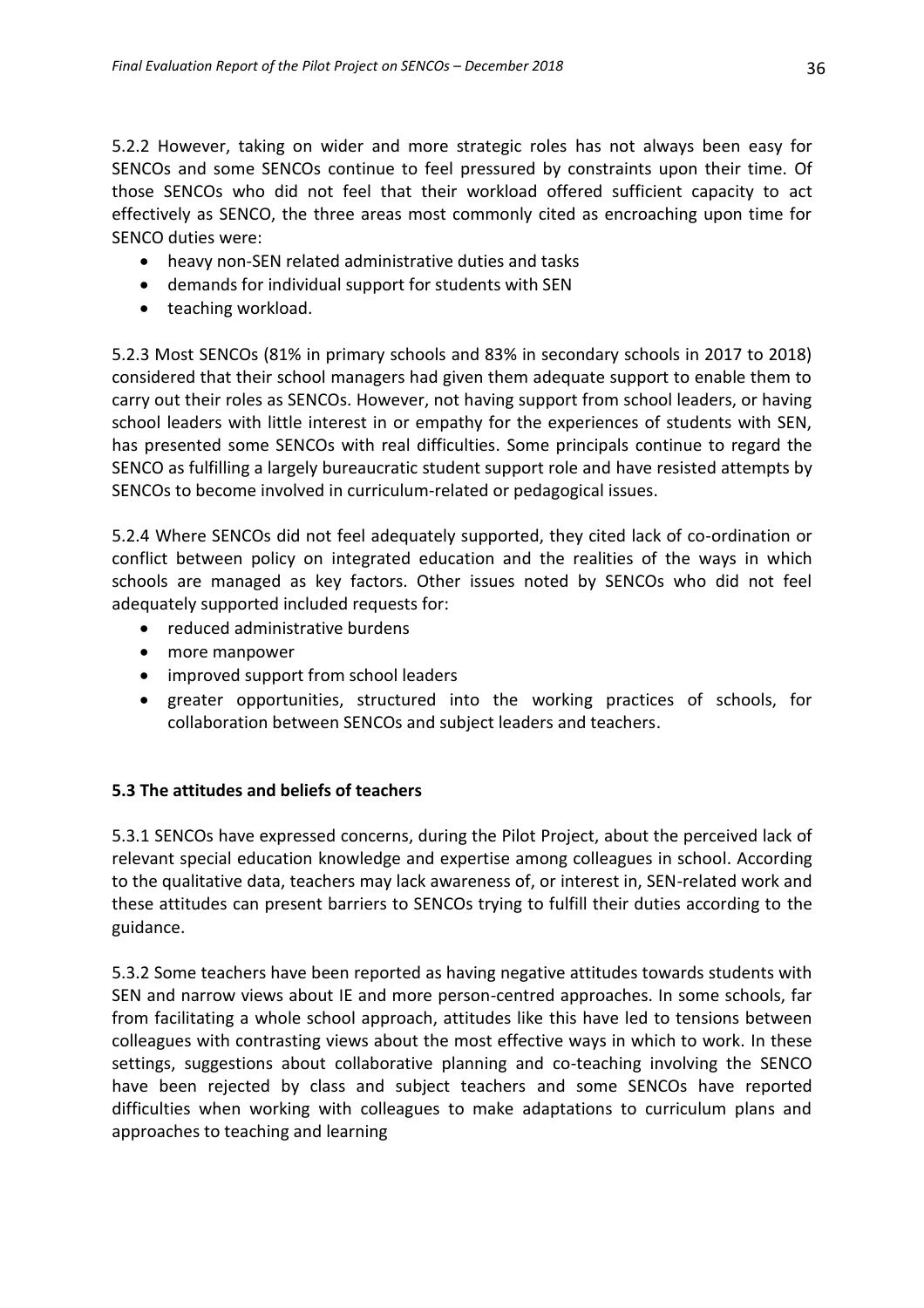#### **5.4 Perceptions about potential future difficulties**

5.4.1 In terms of the difficulties SENCOs anticipated in carrying out their duties in future, all SENCOs, in both primary and secondary schools, had concerns that the working arrangements for SENCOs, together with the deployment and management of resources, might become more problematic. This concern was driven by a perception that there are ongoing increases in the numbers of students with SEN being placed in public sector ordinary schools and that the time devoted to work in the area of SEN is liable to be eroded. Some respondents have suggested that the range of their difficulties experienced by students with SEN is increasing and that this factor, in itself, has created challenges for SENCOs who may be fully occupied with immediate concerns and lacking in capacity to undertake longer-term and higher-order development tasks.

5.4.2 In some schools, these difficulties have appeared to be exacerbated by lack of stability in the staffing devoted to student support. SENCOs have reported being occupied in constantly inducting fresh colleagues into SEN-related work or dependent upon part-time or contract staff who lack long-term commitment to whole school developments. In some schools, perceptions about lack of funding or lack of flexibility in deploying available funds were also reported as presenting barriers to the work of the SENCO.

5.4.3 In addition, SENCOs in primary schools were concerned about their working relationships with parents (for example, in terms of the potentially high expectations of parents or a lack of parental willingness to support their children with SEN). In secondary schools, SENCOs were also concerned about difficulties they anticipated that they might face in working with subject teachers and curriculum leaders in their schools (for example, in order to effect differentiation of subject teaching).

5.4.4 Many respondents in the qualitative strand of the evaluation have noted that the SENCO cannot be expected to resolve all the problems faced by schools and the parents of students with SEN. Some of these wider contextual issues are addressed in section 7 of this report. As the Pilot Project has continued, however, suggestions have been made about wider initiatives to address perceptions concerning:

- the need for greater flexibility in accommodations for assessment and examination
- reductions in the pressures caused for some students by an 'overloaded' curriculum and requests for a slimmer and more adaptable 'framework'
- the availability of a wider range of exit pathways for students with SEN after school
- the development in the long term of schools with different areas of expertise including schools specialising in pre-vocational, technical or social education.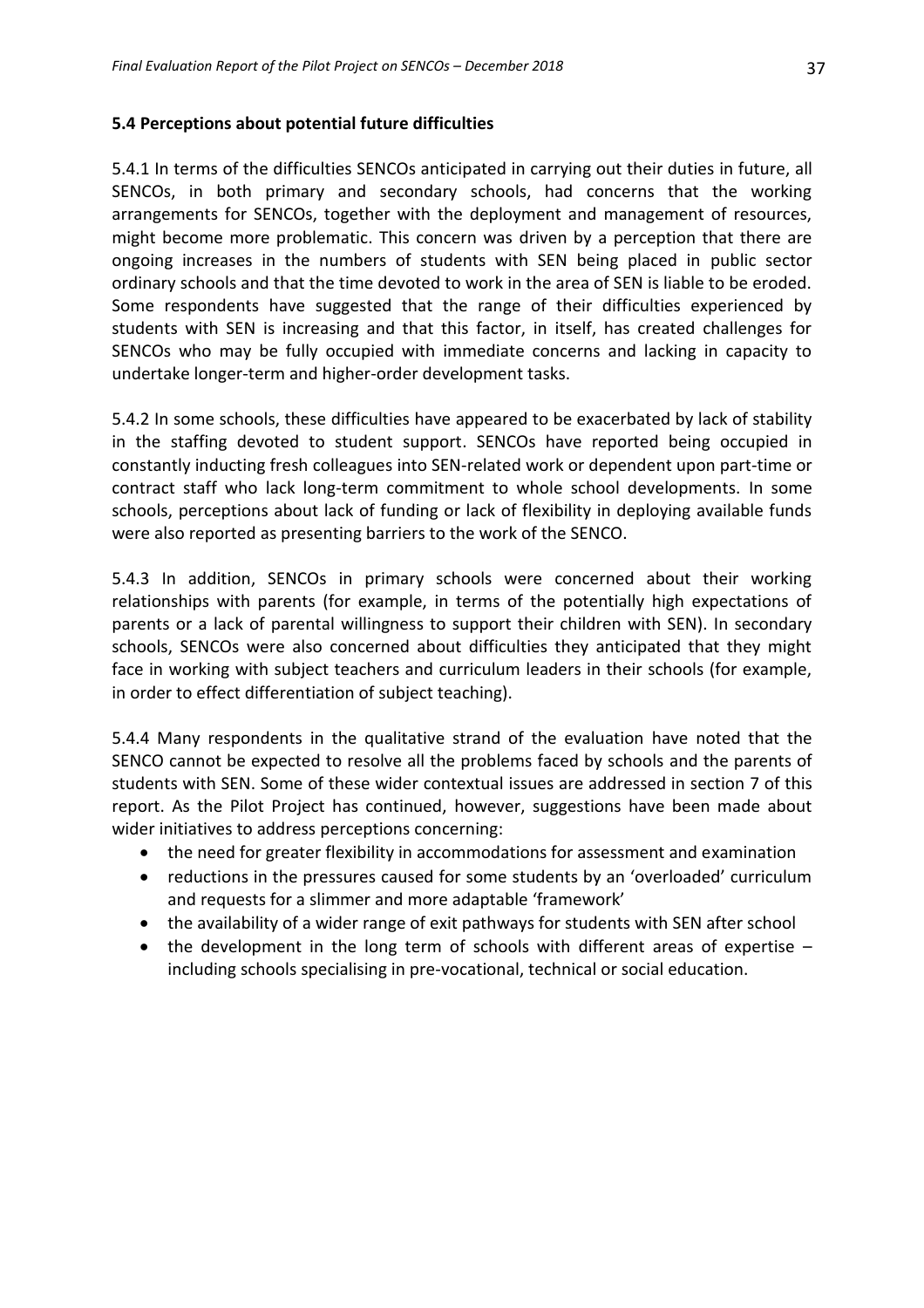# **6. Factors that facilitate the development of the SENCO role**

### **6.1 Introductory comments**

6.1.1 The evaluation data have revealed that the numbers of SENCOs who feel adequately supported in their roles as SENCOs have been steadily increasing over the course of the Pilot Project. Responses to questionnaires have shown that 77.4% of SENCOs in 2015 to 2016 and 78.2% in 2016 to 2017 were satisfied that they had adequate support in their roles as SENCOs. In 2017 to 2018, these figures had risen and 81% of SENCOs in primary schools and 83% in secondary schools considered that their school managers had given them adequate support to enable them to carry out their roles as SENCOs.

6.1.2 In summary, those areas of support that were most appreciated by SENCOs included:

- having someone in a leadership role (often the school principal) to listen to concerns and provide encouragement and support
- the deployment of additional manpower, including teaching assistants
- opportunities to contribute to school policy making
- being provided with time and opportunities for attending professional development activities
- reduced teaching load.

### **6.2 Support within schools**

6.2.1 SENCOs have consistently recorded their appreciation for the support that has been provided for them by their senior managers and within their schools. Many SENCOs have continued to value most significantly among other supporting factors the active support of their school principal. Indeed, according to the qualitative data, the active support of the school principal (and/or the vice principal) has continued to be reported as the 'key success factor' for SENCOs in both primary and secondary schools.

6.2.2 The data have further revealed that this strategic relationship can be particularly effective where school principals:

- have direct experience of working with students with SEN in the past
- have attended SEN-focused professional development and training on IE policy and practices
- share vision and a sense of mission with the SENCO
- have a clear understanding of the SENCO role
- place high value on the work of the SENCO.

6.2.3 Reports indicate that this support has been expressed, in schools where there is an effective relationship between the SENCO and the principal, in a number of ways, for example, the principal may have:

- hand picked teachers to work with the SENCO on a variety of activities
- participated directly in open and regular dialogue with the SENCO about priorities for SEN-related work in school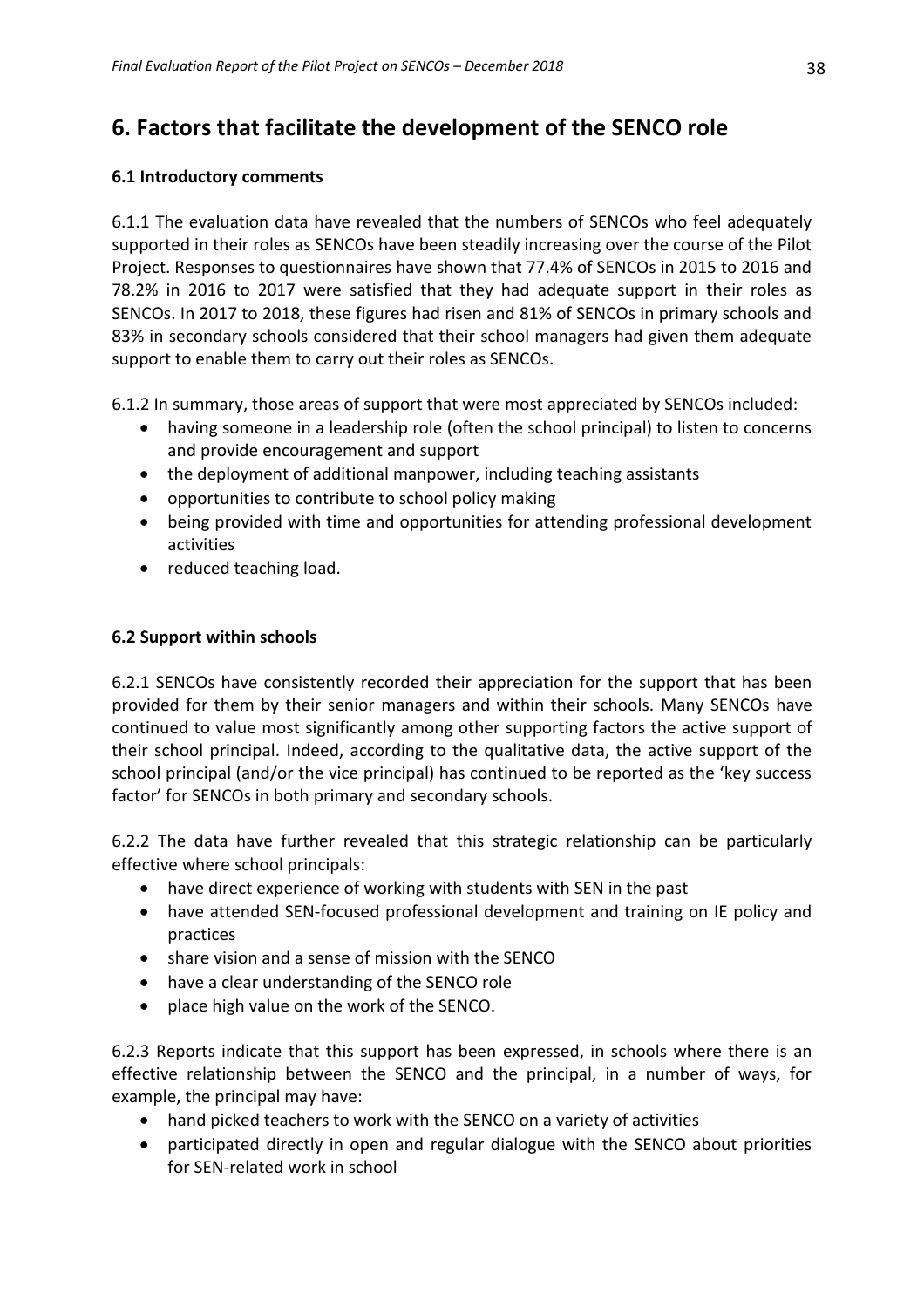- encouraged other teachers to understand and support the work of the SENCO
- promoted collaboration between the SENCO and other functional teams in school
- devoted manpower and resources to SEN- and IE-related projects
- acknowledged ways of measuring effectiveness other than through raw attainment scores and examination results
- set realistic and holistic targets for outcomes for students with SEN.

6.2.4 Data from interviews and focus groups have indicated that school staff also play an important part in supporting SENCOs in their roles. However, teaching colleagues, in both primary and secondary schools, were reported to require a good understanding of and commitment to advanced concepts of inclusive teaching and learning if they were to be involved in effective teamwork with the SENCO. The data have revealed increasing numbers of instances of SENCOs working directly with subject panel heads in their schools and gaining the support of class and subject teachers in the development of more inclusive curriculum plans and teaching practices.

6.2.5 Clearly SENCOs have appreciated and made good use of reduced teaching and administrative workloads. The deployment of additional staff, including teaching assistants, has often been reported to optimise this situation. By the end of the Pilot Project, there was a widespread sense among SENCOs, in both primary and secondary schools, that the reduction in teaching and administrative work has been an important prerequisite for the effective development of higher-order SENCO duties.

6.2.6 Some schools have also used external expertise to support the SENCO in working on SEN issues, for example, through colleagues from higher education; via EDB; or by using educational psychologists. In some schools, these colleagues have been used to help the SENCO to promote action research with groups of teachers to provide truly local and grounded examples of how teachers can respond effectively to SEN-related challenges.

### **6.3 Professional development**

6.3.1 Professional development has been recognised by respondents in the evaluation strand as a key strategy for promoting improvements in practice in schools. Respondents in the evaluation strand put forward the view, for example, that SENCOs themselves would continue to have professional development needs. It has been suggested that the recruitment of new SENCOs to replace SENCOs moving from their posts should be supported by ongoing and continuing high quality professional development opportunities. Were SENCO provision to be extended, respondents noted, that need would naturally become greater.

6.3.2 Networks constitute one form of professional development that has emerged as being particularly appreciated by SENCOs. Respondents have revealed, in interviews and focus groups, that they have benefited from being involved in continuing SEN networks and communities of practice, including exchanges between schools. Inter-school visits have been reported to focus on a range of productive and timely issues, including:

managing learning in inclusive classrooms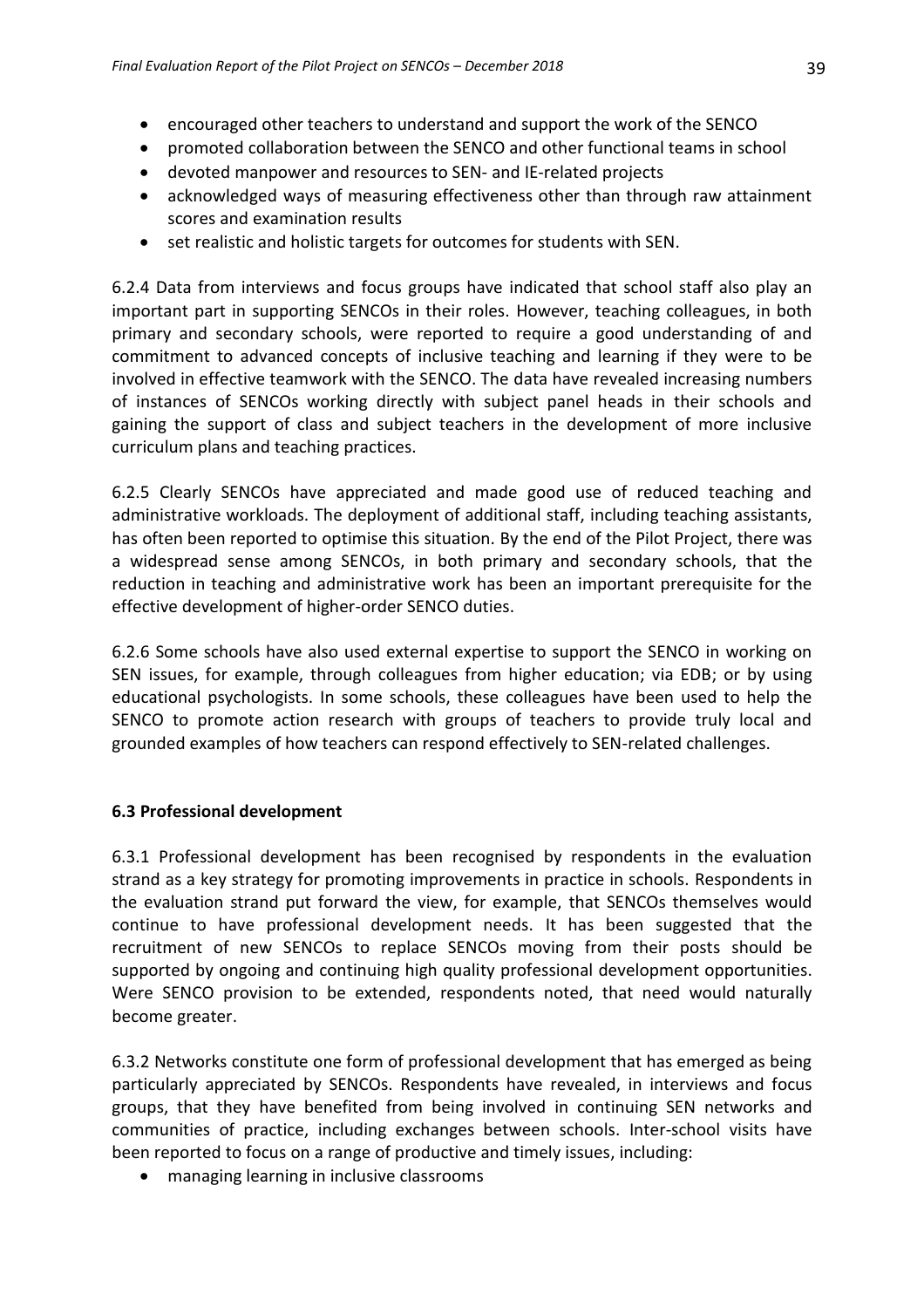- the needs of students with specified difficulties (like AD/HD)
- accommodations to assessment and examination processes
- student counseling and discipline.

6.3.3 Looking beyond professional development for SENCOs, respondents in interviews and focus groups also argued that other stakeholders (including school principals and vice principals as well as class and subject teachers) would continue to require professional development focused upon IE and SEN-related issues. By the end of the Pilot Project, many schools were offering in-school SEN-related training for all their teachers; others were sending teachers out onto SEN-related courses taught elsewhere; some schools were doing both.

6.3.4 Respondents were very clear in their view that professional development opportunities should continue to be provided – for SENCOs, for teachers, for school leaders and for members of staff working in the area of student support – so that all colleagues would ultimately be prepared to adopt a whole school approach. Some respondents were of the opinion that current SEN courses (including the programme of Basic, Advanced and Thematic Courses) as well as programmes of initial teacher education stand in need of revision and updating in the light of the SENCO initiative. These and other aspects of professional development are further discussed as a major area for future development in section 7.

### **6.4 The role of EDB**

6.4.1 Respondents in the qualitative strand of the evaluation have confirmed that the support and encouragement of EDB has been central to the success of the SENCO Pilot Project. Principals in both primary and secondary schools have reported that it has been important to acknowledge, as they worked to support their SENCOs, that they were part of an exciting wider project.

6.4.2 Respondents have also argued that EDB's role could be enhanced. In interviews and focus groups, respondents have argued ultimately for the provision of an authoritative sense of strategic direction for the role of SENCO and the development of IE in schools in Hong Kong. Should a territory-wide policy be adopted, they have argued, it must be communicated clearly and in some depth to schools and to the community (including parents of students with and without SEN). Respondents have suggested that, in practical terms, this would entail developing and publishing a revised version of guidance on implementing IE to incorporate the SENCO role and provide a clear 'road map' towards IE. However, respondents have also acknowledged that schools in future may be working towards these outcomes at differing rates and according to different local priorities. Further discussion of these issues and EDB's future role is provided in section 7.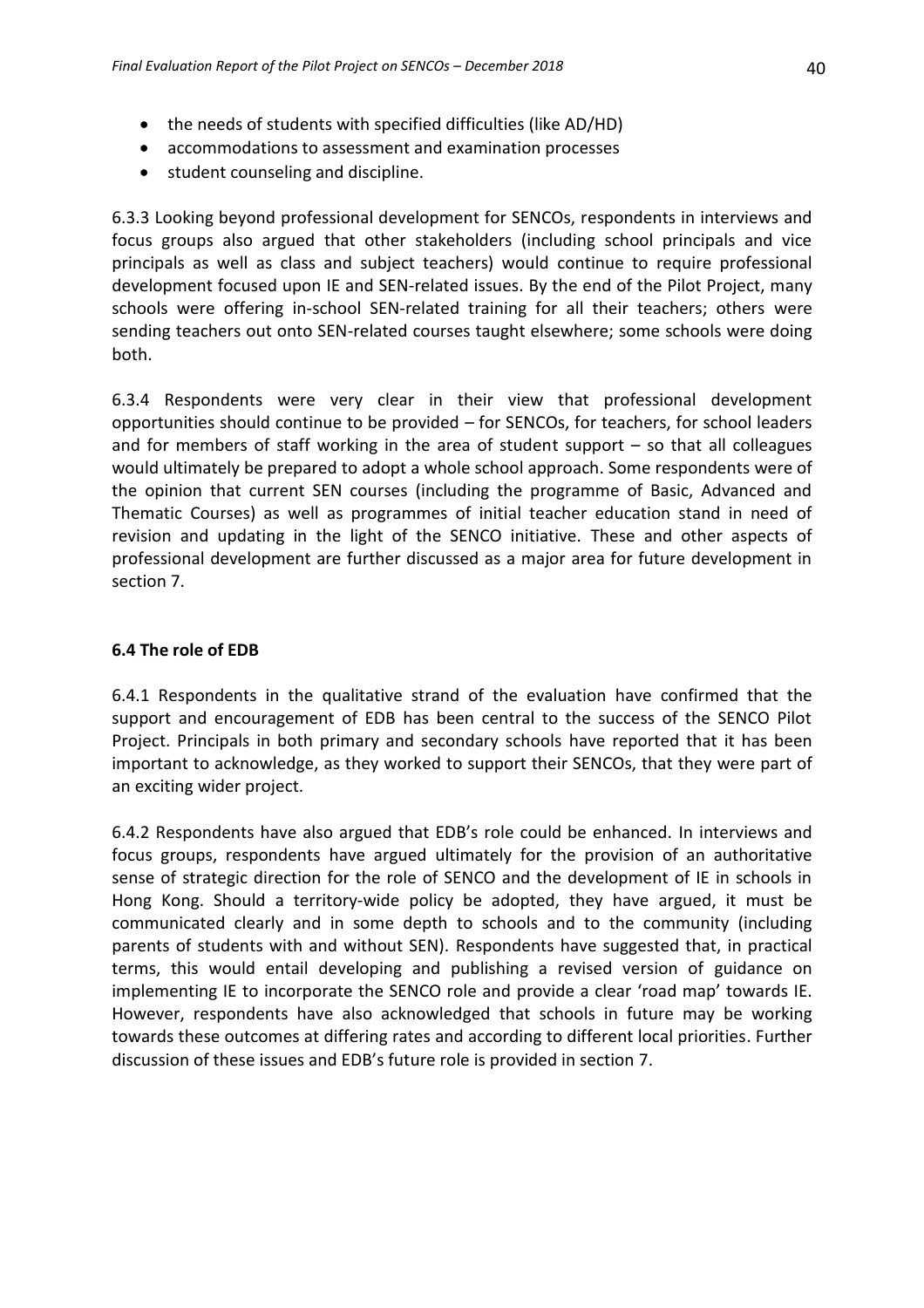# **7. Discussion, conclusions and recommendations**

### **7.1 The provision of SENCOs in public sector ordinary schools**

7.1.1 The results of the Pilot Project have been remarkably positive. Colleagues involved in the Pilot Project, both in schools and within EDB, have worked very hard to secure this successful outcome. The work of the teams in the Special Education Support (SES) 3 and 4 Sections within EDB in supporting and monitoring the implementation of IE and the SENCO role in schools has been hugely valued. Colleagues in schools and within EDB are to be congratulated on their efforts. This section sets out recommendations, in the light of these successes, about broad policy in relation to the provision of SENCOs. In conclusion, therefore, as **R1: We recommend that SENCOs should be deployed in all public sector ordinary primary and secondary schools in Hong Kong through a phased programme.** We note that 'schools', as in the rest of this report, should be taken to refer, in this section and in relation to all our recommendations, to public sector ordinary primary and secondary schools.

7.1.2 Despite this success, implementing this new role in schools has not been easy and our sense is that it would be prudent to ensure that this phased programme takes a number of years. The SENCO role in the Pilot Project schools is still evolving after three years and, as we suggest below, EDB will need to continue to review policy and practice over time in order to ensure the ongoing relevance of the SENCO to changing local situations in Hong Kong. It is also important to ensure that schools deploying SENCOs for the first time during any implementation or regularisation phase should be effectively supported in order to maximise the value of this important new element in school staffing. **R2: We recommend that schools should be provided with a SENCO manual offering clear guidance, including authentic examples of practice, setting out the role of the SENCO in relation to IE and whole school development.**

7.1.3 Data from the Pilot Project indicated that new-to-role SENCOs and their colleagues in schools experienced the greatest sense of pressure and expressed the most urgent requests for guidance during the first year of implementation. There was some uncertainty then about what SENCOs should actually be doing in schools and lack of clarity about how the SENCO's duties should differ from those carried out by the leader of the student support team. It became clear that supportive leadership, and the role of well-informed school principals in particular, was crucial to SENCO effectiveness, as we have confirmed in Section 6 of this report. Now that the initial experiences of the first group of SENCOs deployed during the Pilot Project have to some extent matured, it should be possible to extract from the evaluation data collected a useful range of examples of effective practices that could be used to guide the activities of new cohorts of SENCOs. **R3: We recommend that a set of indicators of effectiveness should be used in the form of a SENCO or school success planner, together with IE indicators and information about the factors that can facilitate the work of SENCOs, to steer the introduction of SENCOs into all schools.**

7.1.4 As well as supporting the introduction of new SENCOs into new group of schools, EDB will want to be confident that these new SENCOs are becoming effective. Sets of indicators can also be used to enable EDB to keep track of these developments. **R4: We recommend**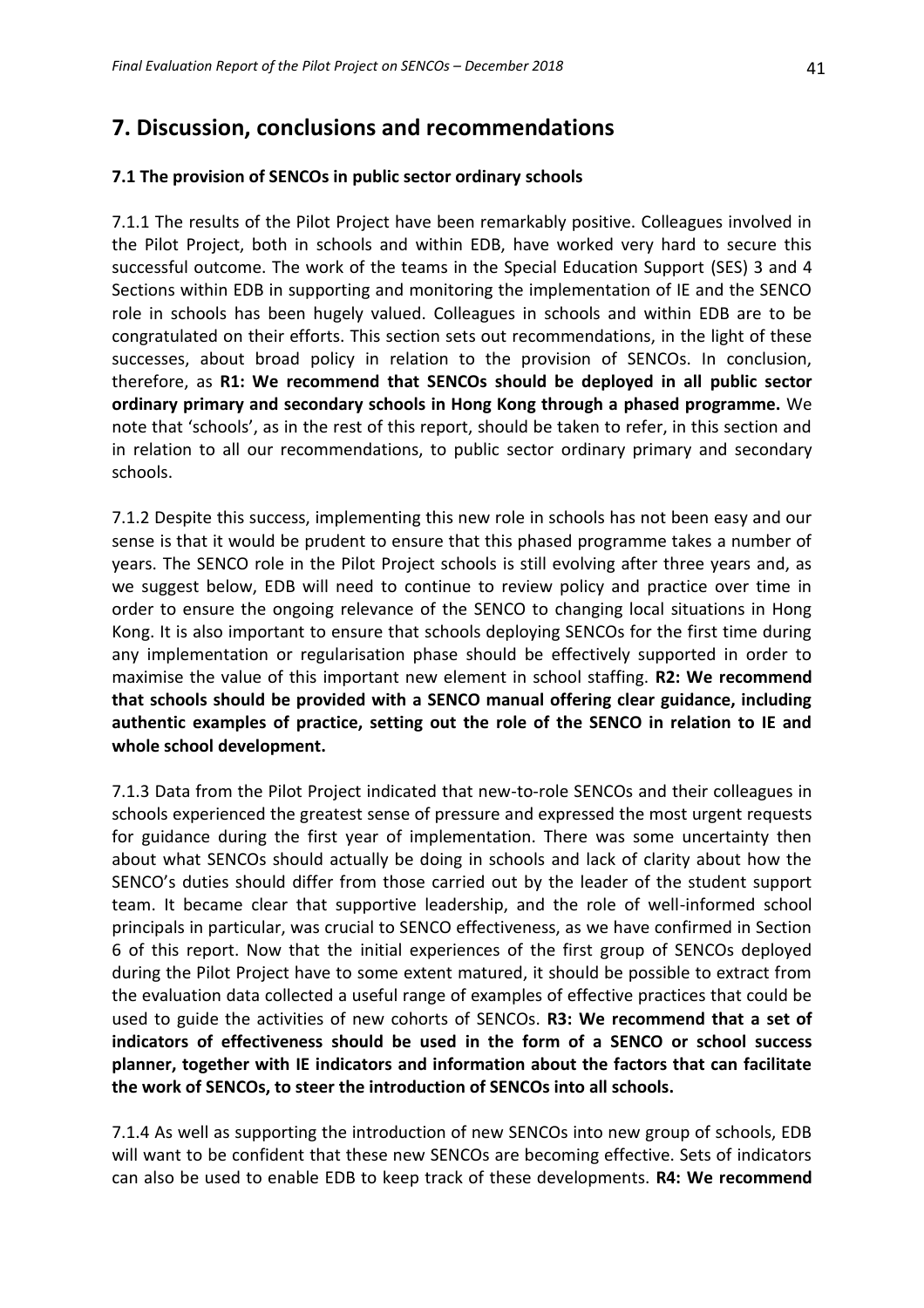# **that the deployment of SENCOs into all schools should be carefully supported and monitored.**

7.1.5 Another factor that was clear from the early days of the Pilot Project was that SENCOs were often viewed as having the potential to resolve all of a school's difficulties with great rapidity. It is, of course, unrealistic to place such a burden of responsibility onto any one colleague in school and unhelpful to regard the SENCO role as being a panacea for a wide range of systemic problems. Just as the SENCO role will evolve over time, so new-to-role SENCOs need time and opportunity to grow into their duties and to develop leadership capacity in their schools. **R5: We recommend that expectations of SENCOs should be carefully managed.** Again, school leaders and managers can have a crucial role here by ensuring that the demands placed on SENCOs are realistic. EDB can help to ensure, through guidance, training and advice for school principals, vice principals and members of management committees, that new SENCOs are not placed under undue strain caused by the expectations of their colleagues in school, of parents or of public perceptions.

7.1.6 Despite these cautionary recommendations concerning the implementation phase, we are confident, on the basis of the very positive outcomes from the Pilot Project, that SENCOs, in the long term, will make a strong and highly valued contribution to the development of integrated education in Hong Kong. This will be expressed, in part at least, in the extent to which regular classrooms in ordinary primary and secondary schools become more effectively inclusive. This has been an aspiration of many SENCOs and school principals during the Pilot Project and it is time now that this broad intention becomes an inspiration for all schools. Ultimately, then: **R6: We recommend that the introduction of SENCOs should ensure that all schools continue to make progress towards IE in terms of both policy and practice.**

7.1.7 This will be a societal as well as an educational challenge. Parents and their communities will need to be reassured that inclusive classrooms are learning environments in which all students are stimulated in order to achieve excellence. We suggest that SENCOs are well-placed to play their part in helping society to move towards this recognition.

### **7.2 Positioning the SENCO post within school leadership structures**

7.2.1 Some SENCOs in the Pilot Project already have senior posts in school, as Primary School Master/Mistress (PSM) or Senior Graduate Master/Mistress (SGM) and this section provides recommendations addressing the positioning of SENCOs within school leadership structures. Respondents report that having a senior position is important to enable SENCOs to operate strategically as leaders in their schools and therefore to influence whole school issues, including work on the curriculum and pedagogy. **R7: We recommend that ultimately SENCOs should take up a strategic role within decision making, school development and leadership structures in their schools.**

7.2.2 The situation with regard to the ranking of SENCOs is complex, however. There is some evidence that some senior staff come into the SENCO role with pre-conceptions and established ideas about support for students with SEN and therefore find it difficult to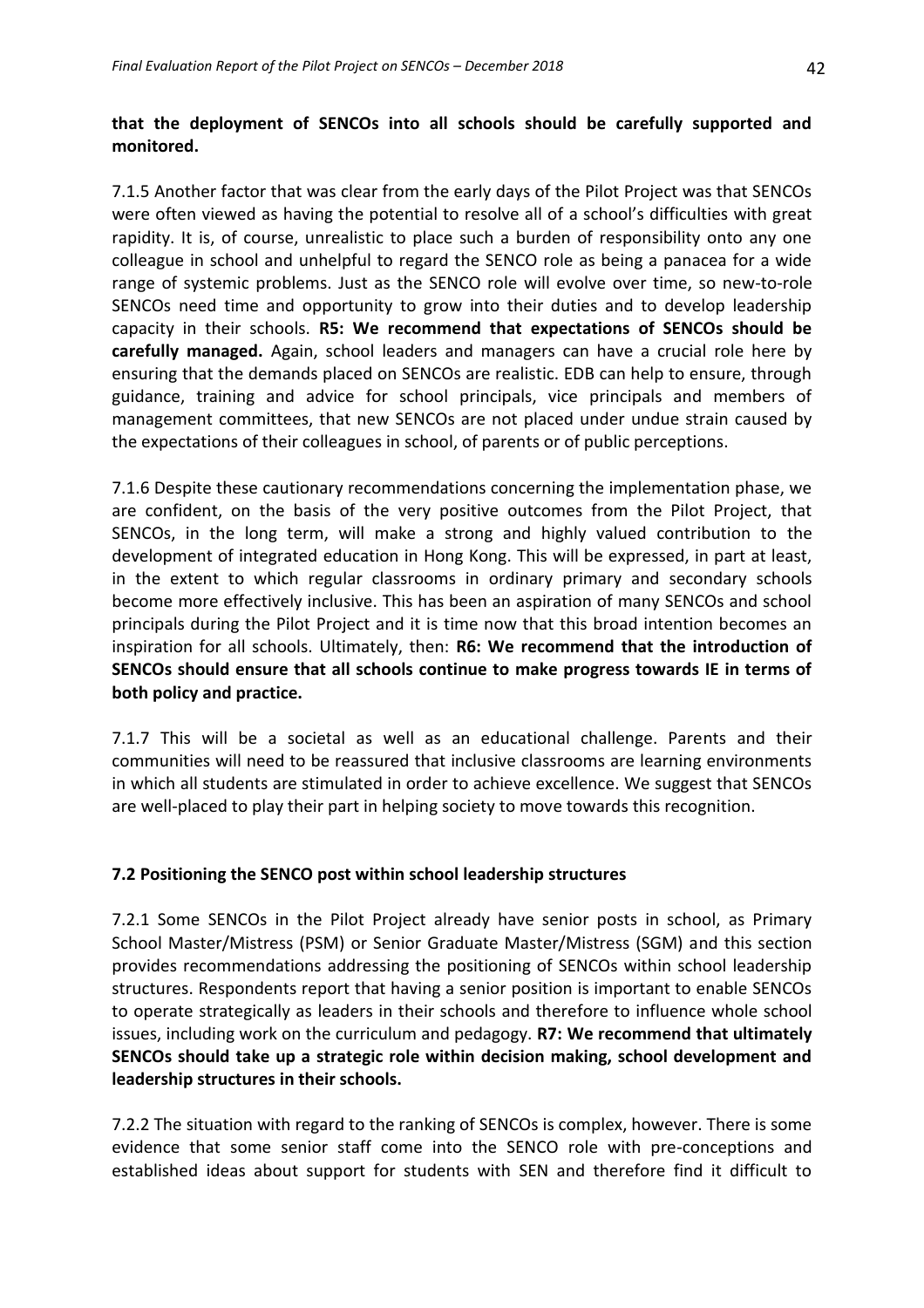implement the new role in fresh and inventive ways. It is clear from the evidence that seniority, of itself, does not necessarily make a SENCO effective. At the same time, some schools are appointing relatively junior but enthusiastic and innovative teachers into SENCO posts and supporting these colleagues to develop their skills in the role over time. This is a legitimate option that is likely to become more common. The cohort of current teachers with strong backgrounds in work with students with SEN has largely been deployed already into SENCO posts in schools and this source of potential SENCOs with depth of experience is likely to be rapidly exhausted.

7.2.3 While it will be advantageous ultimately for most schools to deploy SENCOs into senior posts in recognition of the leadership role that SENCOs potentially fulfill, it will also be inequitable simply to give all SENCOs, whatever their levels of experience, a senior position automatically. **R8: We recommend that seniority should be offered as a potential entitlement for SENCOs and that the transition of SENCOs into senior posts should be phased in over time as SENCOs gain in confidence and experience and as schools make plans for enabling SENCOs to engage in more strategic, higher level activity.** This would be more realistic, more fair and would give schools some degree of control over developments, operationalised through senior school leadership and the Incorporated Management Committee (IMC) or School Management Committee (SMC) structures.

7.2.4 Schools will want to have some discretion as to how they implement the SENCO role and who is appointed to that position. IMCs and SMCs as well as EDB will want to be assured that the SENCOs moving into senior posts merit that ranking. It is possible therefore to imagine that a set of criteria could be established to enable schools and EDB to make judgements about the circumstances under which any SENCO should be awarded a senior post. Such multiple criteria might potentially include:

- the prior experience of the SENCO in working with students with SEN
- the prior training of the SENCO in SEN and inclusion
- the prior experience of the SENCO in senior posts
- the leadership experience and professional qualities of the SENCO
- the culture and context of the school in terms of the development of IE
- the degree of support from the school principal for IE initiatives and evidence of the SENCO and the principal working together to develop IE
- the existence of a SENCO action plan as an integral part of a whole school approach for the further development of IE
- the management by the SENCO of a dedicated budget for IE and SEN-related work
- systematic monitoring of the effectiveness of developments in IE by the school using self-evaluation tools such as those proposed in the SENCO professional development programme
- the monitoring of IE and higher-order SEN-related work through quality assurance by EDB as effective
- numbers of students in the school with a range of types and severity of SEN
- numbers of students in the school receiving Tier 3 support
- the level of the Learning Support Grant (LSG).

7.2.5 However, judgements made about the readiness of SENCOs to take on senior positions must be relatively simple and straightforward if they are to be workable so these potential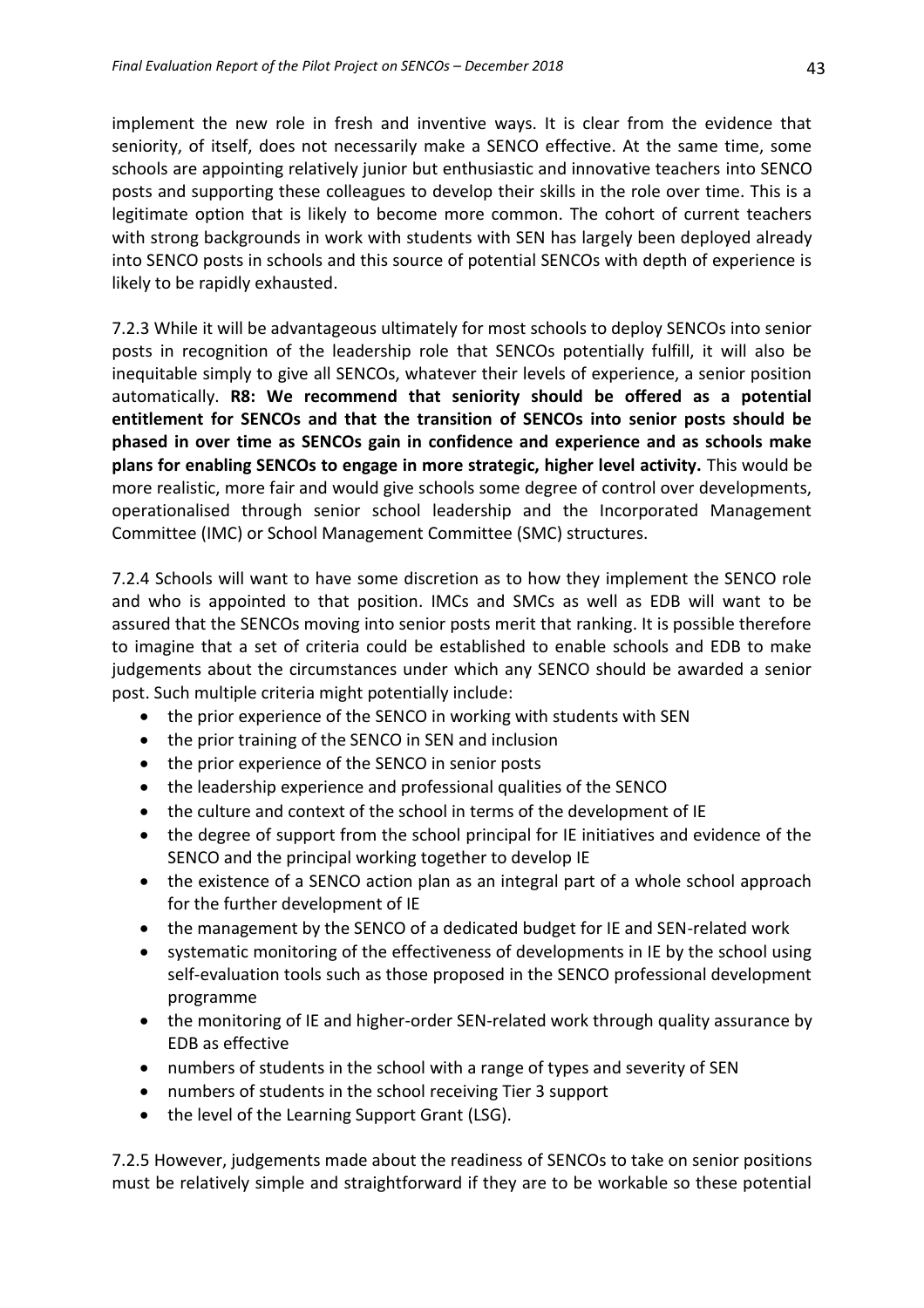criteria have been reduced in number to those most easily recognised in practice. The following proposed criteria are therefore designed to support IMCs and SMCs in making these decisions. **R9: We recommend that a set of criteria should be developed that could easily be applied as indicators of the readiness of a SENCO to take on a senior position in school and that these criteria might comprise:**

- **the prior experience of the SENCO in leading school developments in relation to SEN issues and IE (including time spent in a SENCO post)**
- **the prior relevant professional development of the SENCO (for example, completing the Basic, Advanced and Thematic (BAT) Courses plus the SENCO professional development programme)**
- **the level of Learning Support Grant (LSG) received by the school (as a reliable indicator of the range of types of SEN addressed and the numbers of students receiving support at Tier 2 and Tier 3)**
- **confirmation by school self-evaluation, co-signed by the SENCO and the school principal, of the existence of a budgeted SENCO action plan for IE that is integrated with whole school development.**

7.2.6 In future, it may be possible for IMCs or SMCs to use information from External School Review (ESR) inspections; from visits by Regional Education Officers (REOs); and from school visits by officers from the Special Education Division to confirm that SENCOs are actively involved in driving forward whole school initiatives and in higher order strategic activity in their schools in partnership with senior leaders. This could then become a further criterion.

7.2.7 **R10: We recommend that the proposed SENCO senior post should be dedicated to the SENCO position.** It should not be possible for schools to offer this senior post to other staff for other work. It follows, therefore, that schools with a SENCO who already has a senior post will be able to make that pre-existing senior post available to award elsewhere. It also follows that schools should inform EDB when a SENCO with senior ranking leaves his or her post. Under these circumstances, the SENCO senior post would be held in abeyance until such time as a new SENCO has met the criteria listed above.

### **7.3 The teaching load of SENCOs**

7.3.1 Working as a SENCO brings significant burdens of responsibility, for example, those set out in EDB's introduction to the Pilot Project, and this section sets out recommendations for managing the duties of the SENCO that apply at school level. Under most circumstances, these issues relating to the work patterns of SENCOs will be agreed through IMC or SMC structures and managed on a day-to-day basis by the school principal. It follows that colleagues with responsibility for school management will need to understand the role of the SENCO fully and ensure that adequate provision is made for SENCOs to carry out their duties effectively in relation to SEN and IE. **R11: We recommend that a significant proportion of each SENCO's workload should be protected for SEN- and IE-related activity on an ongoing basis.**

7.3.2 While the SENCO role is conceived of as a senior role in schools, it is also acknowledged universally by respondents in the Pilot Project evaluation that SENCOs should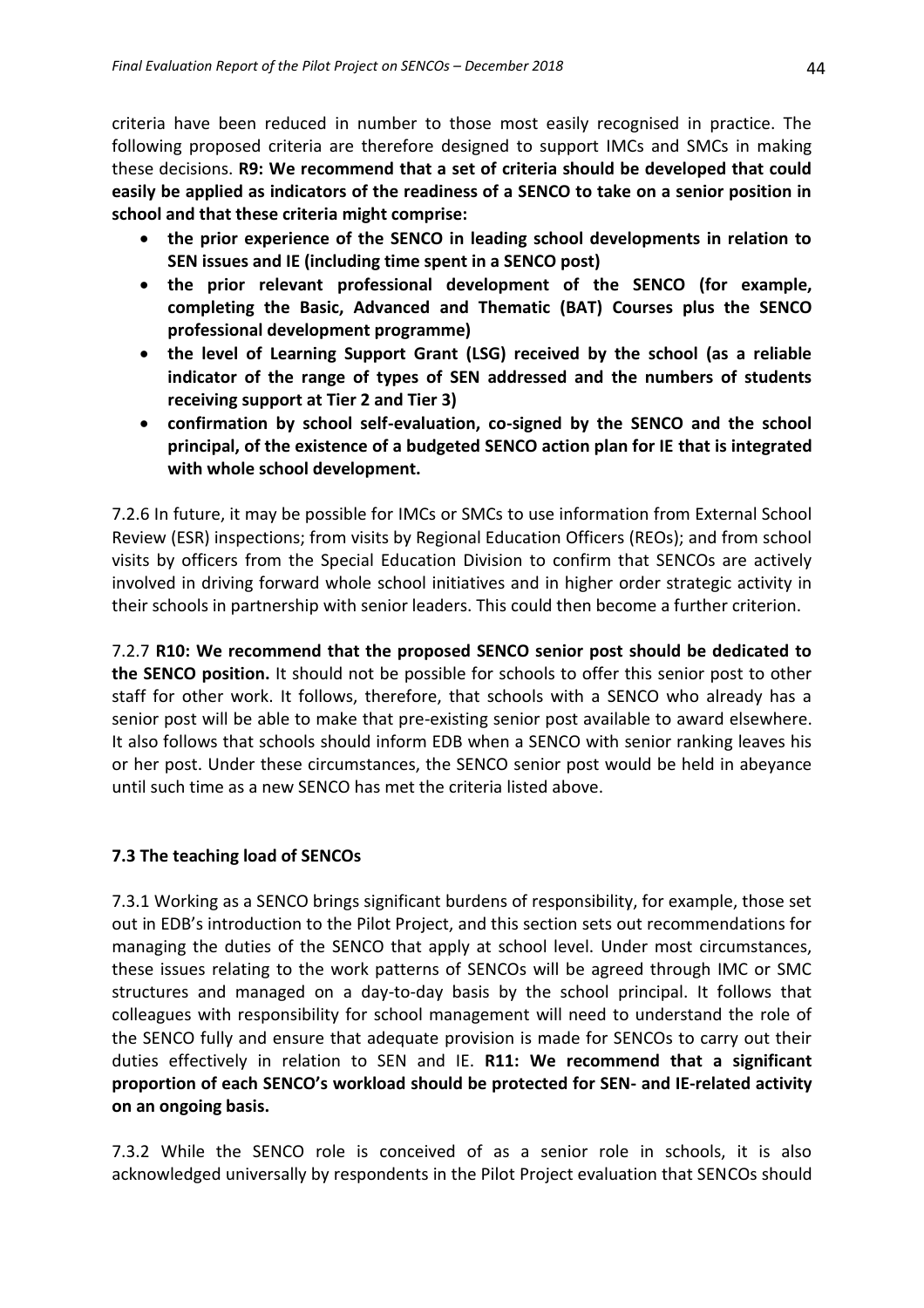retain some teaching load. **R12: We recommend that SENCOs should always maintain a regular teaching commitment to sustain expertise in high quality teaching.** A commitment to subject-based teaching at some level is regarded as essential in enabling SENCOs to work authentically on classroom level issues of pedagogy, teaching and learning, and in retaining direct contact with students as learners and credibility with colleagues on the school staff. At the same time, SENCOs can develop wider awareness of the needs of students in their schools when they also engage in co-planning, co-teaching, lesson study and observation.

7.3.3 Generally speaking, respondents have noted their approval of the current arrangements, which we broadly endorse. **R13: We recommend that SENCOs, as standard practice, should devote around 70% of their working time to SENCO duties and retain a teaching commitment of around 30%; where schools wish to make adjustments in the distribution of the SENCO's work in recognition of exceptional local circumstances, we recommend that the time spent on SEN- and IE-related duties should not be less than 50%.**

7.3.4 Differences do emerge, however, in the ways in which schools interpret these guidelines. **R14: We recommend that calculations relating to SENCO teaching workload should be based on the total working time of the SENCO during regular school hours.** School timetables can provide a useful starting point for calculations about SENCO workload. Schools will wish to take a more holistic view of teaching and teaching-related activity, however, and produce more sophisticated calculations that take account of other aspects of workload in schools. Nevertheless, the responsibilities of the SENCO towards SEN provision and IE should be regarded as priorities and considered first so that adequate time is firmly established for these duties. **R15: We recommend that the teaching load of SENCOs in all schools should normally be less than the teaching load of other teachers working at an equivalent rank**.

7.3.5 The majority of schools will wish to comply with this agreed arrangement and will be making transitions towards improved conditions for SENCOs. However, there will be exceptional circumstances under which standard practice will be inappropriate – for example, in future in schools where student diversity is limited. When identifying schools to participate in the Pilot Project, EDB deliberately selected schools with higher numbers of students with SEN. In the wider population of schools in Hong Kong, there are inevitably therefore many schools catering for smaller numbers of students with SEN and some schools in which the numbers of students with SEN may be very small.

7.3.6 We would emphasise that there is not necessarily any direct correlation between numbers of students with SEN on a school roll and the workload of a SENCO. The quality of a whole school response to IE may be a much more significant factor. It is the SENCO's responsibility to co-ordinate responses to SEN – not necessarily to undertake the actual support. A SENCO working in a school with high numbers of students with SEN and very effective systems of whole school responsibility in which support for those students is very effectively devolved among all members of staff may find that her work goes smoothly. Conversely, a SENCO working in a school with few students with SEN on roll and in which teaching colleagues are reluctant to include those students in their planning may find that she is overloaded with requests for direct support.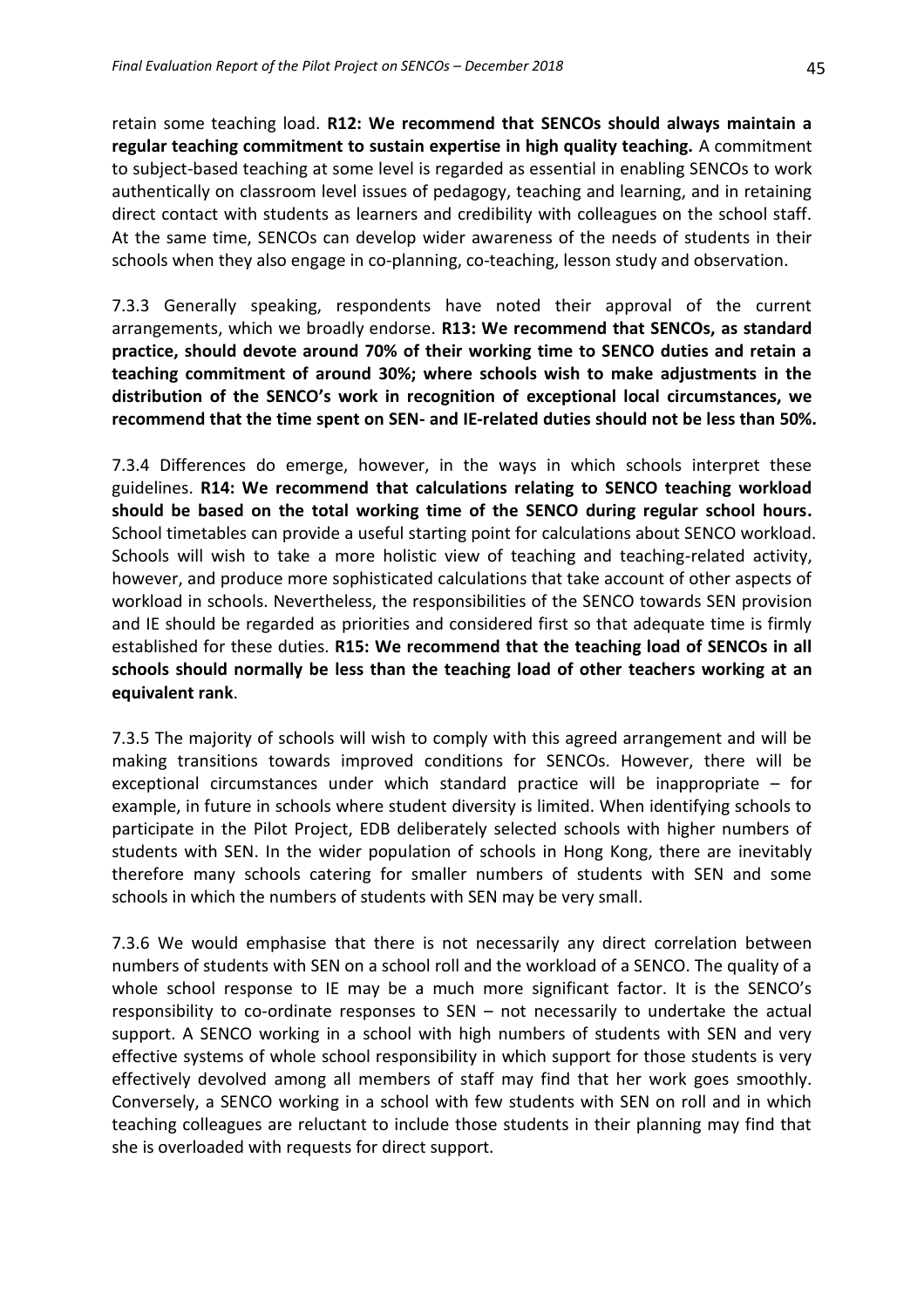7.3.7 Thus the potential workload of the SENCO is not solely defined by the numbers of students with SEN (for example, those in receipt of support at Tiers 2 and 3) attending the school. However, there is clearly a relationship between a school's commitment to IE and the role of the SENCO. We note, for example, that SENCOs also have responsibility for students at Tier 1 or with borderline or unconfirmed SEN and for responses to student diversity more generally. **R16: We recommend that some schools should be able to make individual cases in support of applications to vary the standard allocation of SENCO teaching load.**

7.3.8 Of course, not all of the SENCO's teaching load will comprise solo subject or class teaching; co-planning and co-teaching in support of IE will already be recognised as major elements in the teaching load allocated to many SENCOs. **R17: We recommend that, in exceptional situations in which schools seek to increase the SENCO's teaching load beyond 30%, this additional teaching should be devoted to SENCO activity (for example, coplanning, co-teaching, lesson observation and lesson study) focused on developing: quality first teaching for all; enhanced responses in the school to diversity; and more inclusive classrooms.** Sound justifications for these variations will be needed and should be approved by the IMC or SMC. School leaders and managers should also ensure that additional teaching will entail the SENCO engaging in more collaborative activity focused on the promotion of IE in partnerships with other members of teaching staff – for example, through collaborative lesson study, participatory school-based action research, co-planning and co-teaching.

7.3.9 Schools have been reluctant to decrease the SENCO's teaching load beyond 30%. School principals wish to strike a fair and equitable balance with the workloads of other senior staff, all of whom carry some teaching responsibility. However, under some circumstances a school may wish to increase the proportion of time a SENCO has for work related to SEN and IE. This may apply, for example, where there are very large numbers of students with SEN or, more significantly, where the proportion of students with SEN and borderline difficulties in learning is high in comparison with the general school population, resulting in a need to further develop whole school approaches to IE. This may also be relevant in schools with significant numbers of students with SEN requiring support at Tier 1; or with students awaiting assessment; or with students causing marginal or borderline concern in terms of the progress they are making. Co-ordinating provision for these students will also be the responsibility of the SENCO. **R18: In future, if schools wish to explore the potential for enabling SENCOs to devote more time (beyond 70%) to their SENCO duties, we recommend that practice should adhere to the position that all SENCOs should undertake some teaching on a regular basis.**

7.3.10 The figures used in this section, whereby SENCOs normally commit around 70% of their working time to SENCO activities and teach 30% of a normal teaching load on a regular basis, should be taken as guidelines that are representative of practice under the majority of circumstances. The real situation in many schools is complicated by the nature of the teaching that SENCOs do. It is clear, for example, that different subjects carry different teaching-related workloads outside the classroom. Additional teaching-related workloads also vary for staff teaching students in different age groups.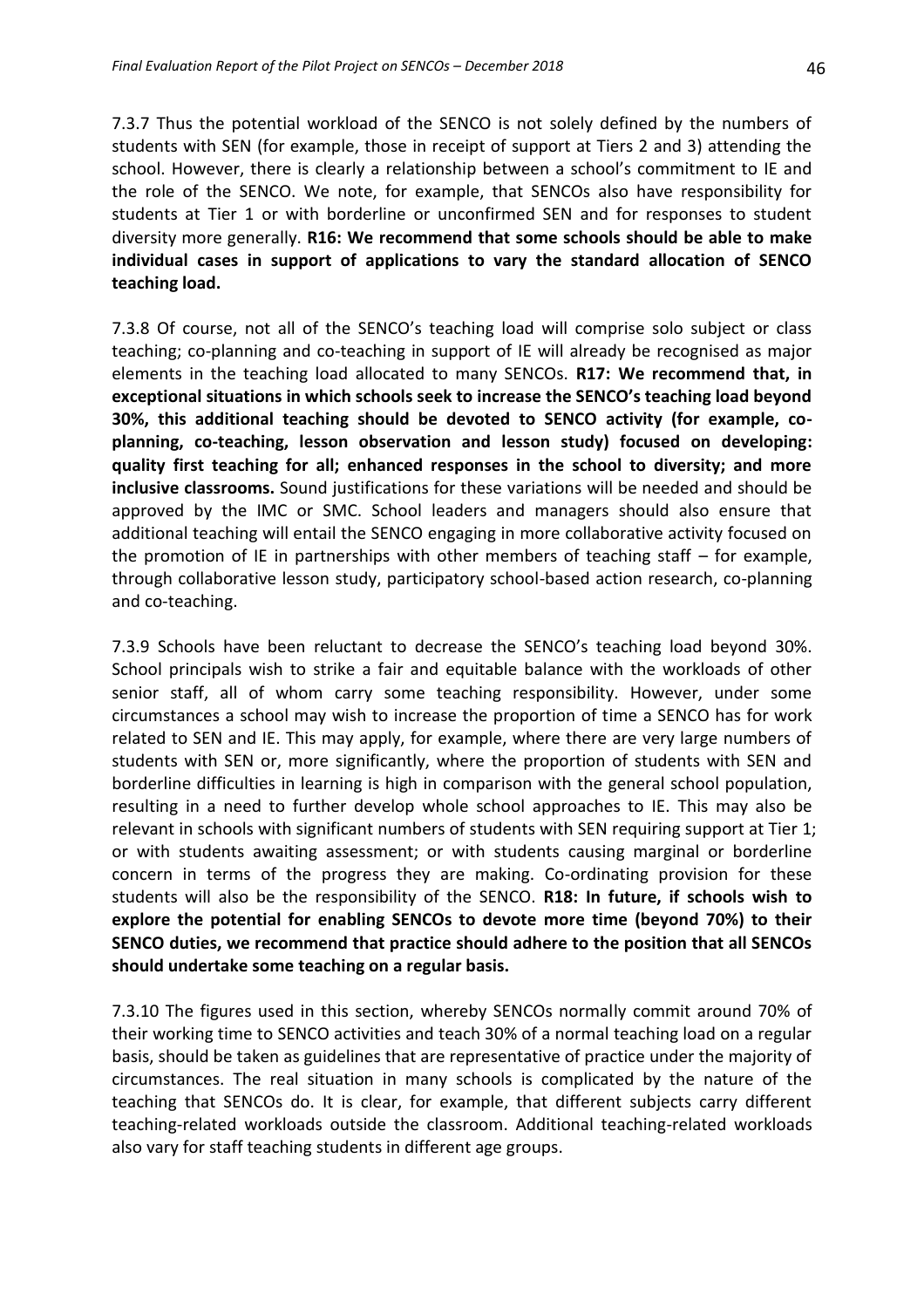7.3.11 In addition to bearing a teaching load, many SENCOs undertake school administrative duties (for example, organising extra-curricular activities or after-school learning support groups) and some SENCOs have additional senior responsibilities (for example, as subject panel heads or vice principals) that they wish to sustain. Under these circumstances, it is again important that schools have some discretion, under the control of the IMC or SMC and the school principal, in relation to the management of SENCOs' duties. However: **R19: We recommend that SENCOs should not be required to carry significant responsibilities in terms of school administration and leadership in addition to their SENCO role**.

7.3.12 The evidence indicates, for example, that it is not possible for a school principal also to function effectively as the school's SENCO – these are two very significant areas of responsibility. It is probably also very difficult to sustain both the responsibilities of a viceprincipal and a SENCO. Evidence gathered in the SENCO Pilot Project evaluation reveals instances in which vice-principals who were initially appointed as SENCOs have passed their SENCO duties, in the light of experience attempting to reconcile the two sets of responsibilities, to another colleague. However, it may be entirely appropriate that the viceprincipal remains in a supervisory relationship to the SENCO; that the SENCO is directly accountable to the vice-principal; and that the SENCO and the vice-principal work in a strategic partnership on whole school issues related to IE.

### **7.4 Further support for the development of the SENCO role and IE**

7.4.1 It is clear that there will be a need for professional development for SENCOs beyond the Pilot Project and the recommendations in this section focus on policy in relation to that form of support. The deployment of SENCOs into all schools will require further support on a number of levels in the form of professional development. **R20: We recommend that provision should be made for:**

- **ongoing processes of induction and initial professional development for new-torole SENCOs in cohorts beyond the Pilot Project**
- **ongoing processes of induction and initial professional development for new-torole SENCOs replacing SENCOs who leave their posts in the years ahead, potentially at a rate approaching 10% of SENCOs each year**
- **continuing and further professional development for more experienced SENCOs, including networking opportunities and communities of practice.**

7.4.2 **R21: We recommend that careful attention should be given to the design of proposals for the initial training of further cohorts of SENCOs together with programmes of continuing professional development for established SENCOs.** A great deal of expertise has been established among the SENCOs who have been appointed to the SENCO role during the Pilot Project. Furthermore, these SENCOs will have great credibility among school staff in Hong Kong as professional who have developed their policies and practices in the local context. It will be hugely advantageous to make use of this significant body of expertise in providing future professional development. **R22: We recommend that experienced SENCOs should be consulted in the design and delivery of future forms of professional development for SENCOs.**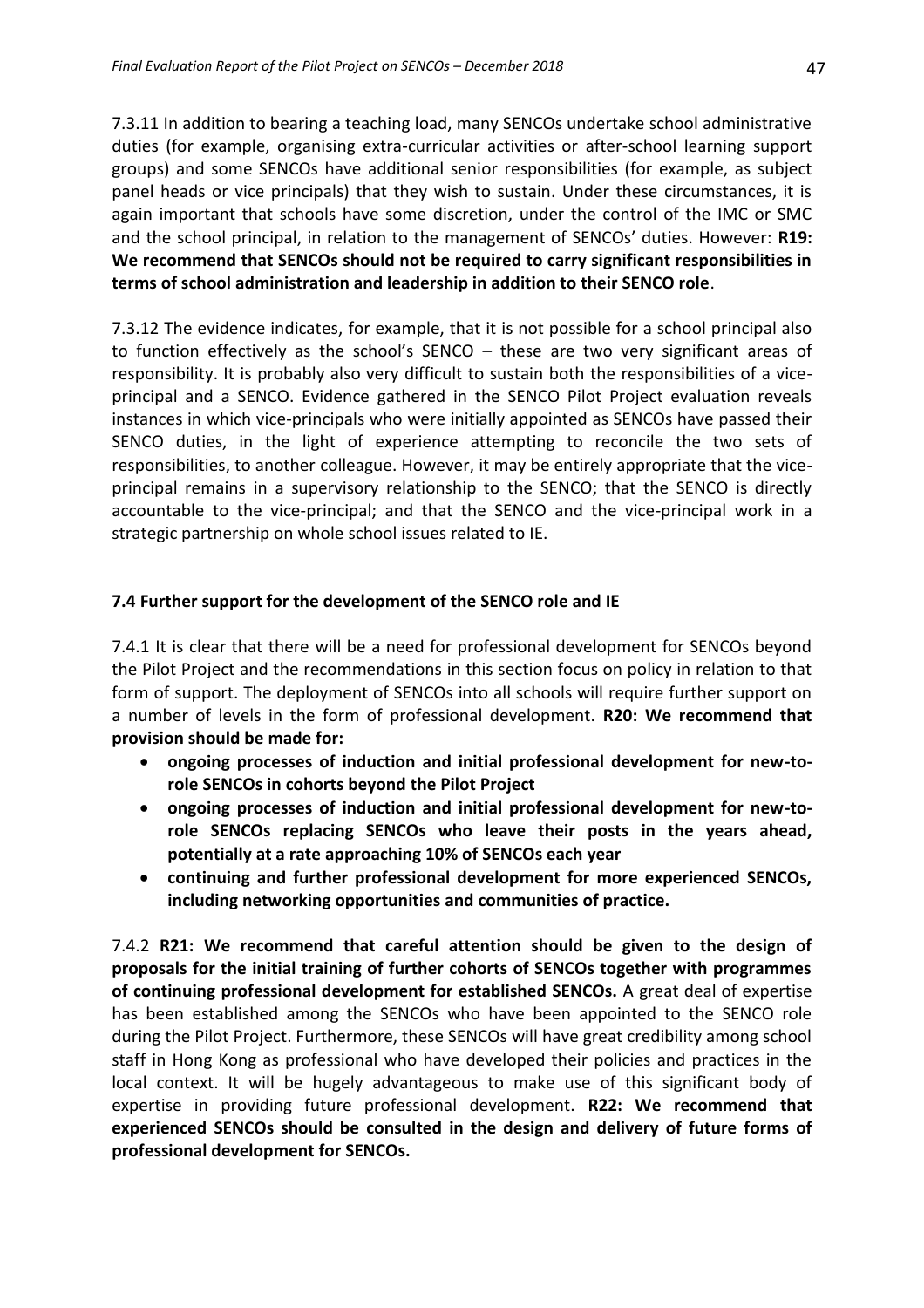7.4.3 The Pilot Project has confirmed that the introduction of the SENCO involves a paradigm shift in policies and practices in schools. The duties of the SENCO are different from those of the student support team co-ordinator and the SENCO focuses on different issues and works in different ways. **R23: We recommend that the transition from the Pilot Project towards the deployment of full cohorts of SENCOs in all schools should be managed with great care in order to ensure continuity and the promotion of consistent approaches**. Arguably the relevant teams within EDB should each have a group of officers with the appropriate skills and expertise to enable them to co-ordinate SENCO issues; to strengthen support for the SENCO role as a key facilitator of IE; and to mediate the provision of professional development. For example, SENCOs in the Pilot Project evaluation valued the support of EDB officers in taking ideas for innovative practices from the professional development programme and embedding them in schools. **R24: We recommend that professional development for SENCOs and other staff should be prioritised as a key aspect in the development of IE and integrated with ongoing work on IE within EDB.**

7.4.4 There have been very positive responses during the SENCO Pilot Project to the strategy of involving SENCOs in networks, learning circles, inter-school visits and communities of practice. **R25: We recommend that the system of networks that brings SENCOs together in communities of practice to facilitate the sharing of the outcomes of school-based practitioner enquiry, reflective practice and lesson study should be continued on an ongoing basis.**

7.4.5 It is important that EDB should remain involved in these activities so officers can call upon input from, for example, colleagues from special schools with expertise in curriculum adaptation and representatives from outside agencies including NGOs, community organisations and the business sector. It is also important that the reservoir of expertise among SENCOs from the Pilot Project should be valued and nurtured since these experienced SENCOs will have a great deal to offer, for example, to the facilitation of networks and the provision of professional development for new cohorts of SENCOs. **R26: We recommend that EDB officers, together with experienced SENCOs from the Pilot Project, should be involved in supporting and participating in networks, lesson study activities, communities of practice and school-based practitioner enquiry along with SENCOs and other staff in schools.** This will enable networks to model inter-agency multidisciplinary working and to promote life planning and transitions for students with SEN into their lives beyond school. **R27: We recommend that EDB should also encourage the attendance at networking events of other members of school staff, and staff from other schools in order to develop enhanced collaboration within and among schools and in order to facilitate succession planning for staff who may ultimately become interested in taking on SENCO duties themselves.**

7.4.6 The idea of having a SENCO manual is popular among respondents in the SENCO Pilot Project evaluation. **R28: We recommend that any SENCO manual that is developed and distributed to schools should be a whole school manual for developing IE designed for use in those schools with a SENCO in post.** In other words, the SENCO manual should not merely be a simplistic checklist or 'road map' of SENCO functions and duties.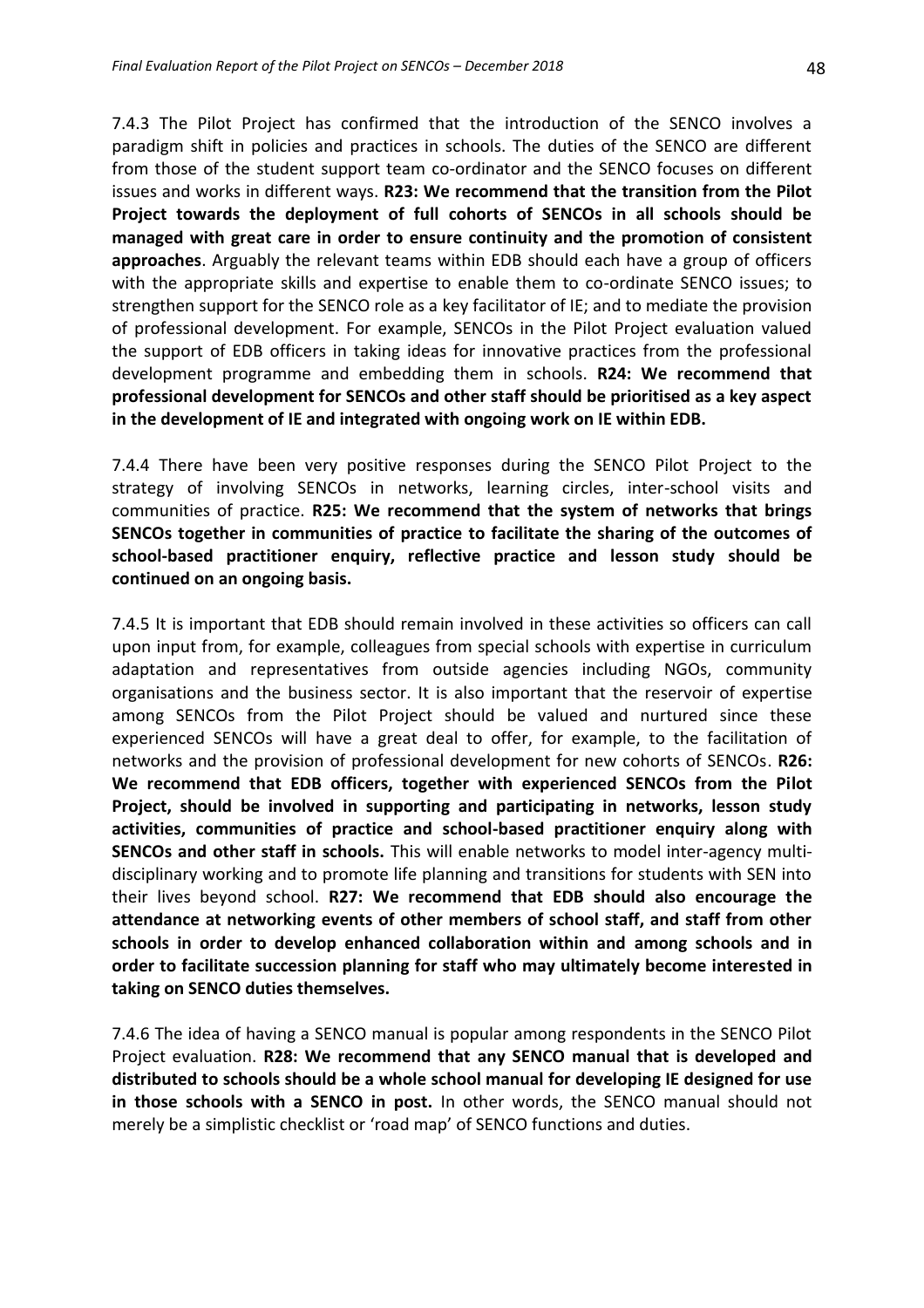7.4.7 **R29: We recommend that the SENCO manual and any associated set of guidance materials should be written in partnership with the trainers who developed and ran the SENCO professional development programme during the Pilot Project and with experienced SENCOs from the Pilot Project cohort**. Experienced SENCOs will be able to contribute authentic examples of practice that illustrate key aspects of the guidance, for example, in relation to lesson study, collaborative planning and the use of some of the tools recommended in the SENCO professional development programme.

7.4.8 In addition to a SENCO manual, many SENCOs have asked for web-based support. **R30: We recommend that a dedicated SENCO website, administered by EDB, should be provided so that useful materials such as the SENCO manual, relevant circulars, guidance and professional development materials can be made available as downloads and shared among schools.** It would therefore be possible to ensure that all up-to-date information on SEN-related issues and IE would be available in one location on this website. It would also be helpful if case studies of effective practice, drawn from a range of settings and including video clips, samples of work, lesson plans and schemes of work, could, in future, be made available to SENCOs online via this website.

7.4.9 Respondents in the SENCO Pilot Project evaluation also suggested that SENCOs would appreciate having an interactive online forum for debate. This is clearly more complex, for example, in terms of ongoing management and moderation, but may be useful in future. In terms of the current situation, therefore: **R31: We recommend that EDB should ensure that SENCOs have ongoing opportunities, for example, through networking arrangements, to air concerns, questions and queries for comment or to engage in territory-wide discussion and the sharing of new initiatives**.

7.4.10 Other forms of professional development will also be needed. **R32: We recommend that future forms of professional development for SENCOs should actively encourage coteaching, co-planning, lesson study and participatory school-based action research in order to promote more effective collaboration between SENCOs and subject or class teaching colleagues.** Working in partnership with other colleagues, for example, in multidisciplinary teams in wider areas of responsibility or through co-teaching and collaboration in the classroom, requires the development of specific sets of skills and attitudes. Some SENCOs, for example, need to work closely with educational psychologists, therapists and other professionals in order to plan provision after school; to develop programmes of intervention; and to improve classroom practices and pedagogy. SENCOs and other teachers also need to develop skills in functioning collaboratively in the classroom with teaching colleagues and teaching assistants. These skills include opportunities to plan and teach together but also to support students in wider areas, including the management of behaviour and addressing social and emotional difficulties.

7.4.11 Team work is a fundamental dimension in the implementation of whole school approaches, based in policies for IE and inclusive school culture. We suggest that attention must be paid to the more consistent adoption of whole school policies and practices involving shared responsibility for IE and students with SEN. **R33: We recommend that a focus on developing skills in team work, collaboration and multi-disciplinary work should be included in SEN- and IE-related professional development programmes for SENCOs and**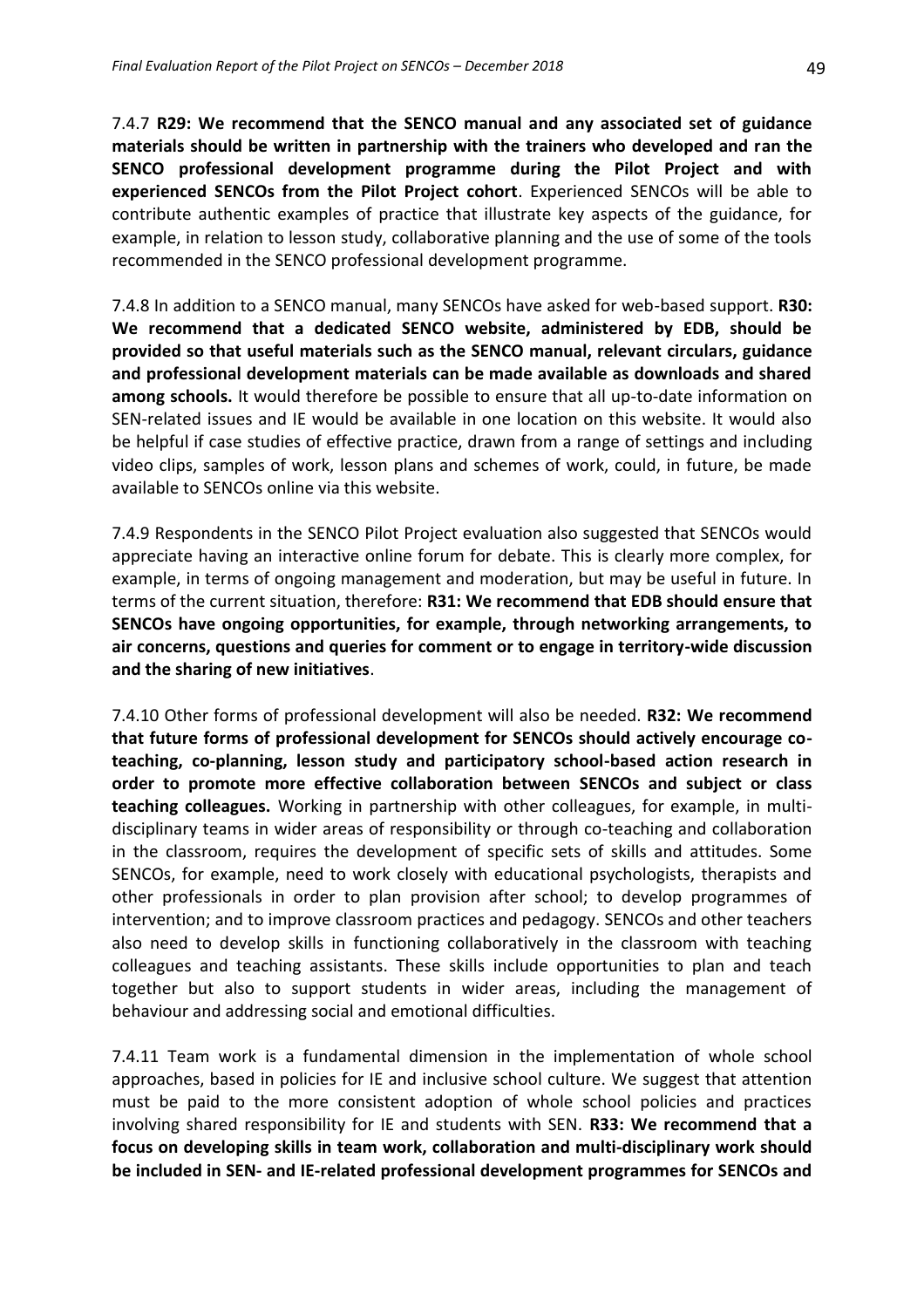**other school staff including, for example, educational psychologists, speech therapists, teaching assistants, student counsellors and teachers who work closely with students with SEN**. It is important that all colleagues in school understand:

- the role of the SENCO in implementing whole-school initiatives
- the nature of effective working relationships between SENCOs and other staff
- how to deploy and make use of support staff, including teaching assistants, without over burdening them with responsibilities for students with SEN
- the value of involving non-SENCO teaching staff in collaborative activity and shared responsibility for SEN and IE.

7.4.12 It is likely that the responsibility for providing professional development for SENCOs in Hong Kong will ultimately be assumed by local institutions of tertiary education. This will have the advantage of allowing sessions to be directly relevant to local issues and delivered in Cantonese. This should also allow courses of study to be appropriately accredited, for example, at masters level. However: **R34: We recommend that EDB should remain closely involved in negotiating the design and content specification of programmes of professional development for SENCOs in order to ensure that they remain closely aligned:**

- **with EDB in terms of policy on IE;**
- **with the role of the SENCO as set out by EDB;**
- **with the SENCO manual;**
- **with the content of the original programme of professional development for newto-role SENCOs**.

7.4.13 Experience in the Pilot Project also confirms that officers from EDB have close relationships with schools which will enable them to ensure that future programmes of professional development provide support for and responses to issues, concerns and dilemmas that arise in practice in schools. **R35: We recommend that EDB officers should remain involved in co-ordinating developments in IE and in the SENCO role across the Primary and Secondary phases to ensure that:**

- **there is continuity of approach for students with SEN at different stages of their school careers**
- **SENCOs in different schools receive consistent support and advice**.

7.4.14 As demonstrated repeatedly throughout this report, other school staff and principals need to enhance their skills, expertise and professionalism in relation to IE and SEN and they will also therefore require further professional development. **R36: In addition to securing the provision of professional development for SENCOs, we recommend that EDB should ensure that professional development related to SEN and IE is provided for other staff in schools**. It is important, for example, that class and subject teachers are equipped to take on the challenge of implementing quality first teaching for all so that teaching students with SEN and the development of IE are realised as a responsibility for all and not just for SENCOs. **R37: We recommend that related programmes of training focused on SEN and IE should take account of and foreground the SENCO role.** We suggest that the philosophies of many pre-existing SEN courses need to be updated to take full account of ways of working that will become dominant in the era of the SENCO.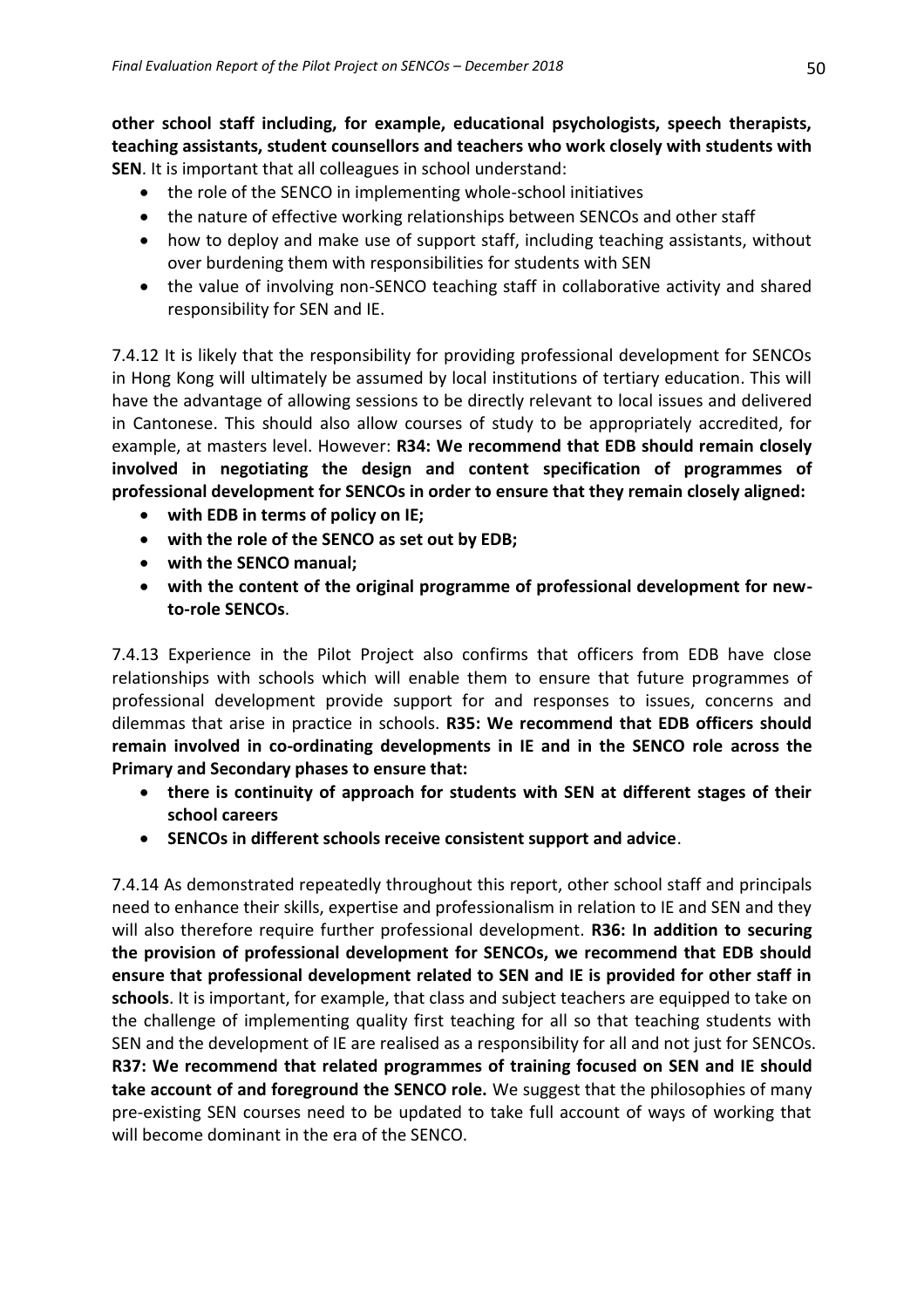7.4.15 For example, the work of SENCOs is focused on providing high quality inclusive teaching for all students through strategies such as personalisation, differentiation and the adaptation of the curriculum. Inclusive pedagogies focus on group work, peer interaction and active, deep learning. SENCOs adopt holistic, whole person approaches through coordination and team work and they operate in partnerships and in dialogue with parents and students. These approaches stand in contrast to many more traditional models of individual and remedial support and SENCOs in the new paradigm will want to move practice in their schools away from these mindsets and methods.

7.4.16 Wider forms of professional development also need to take account of these new circumstances in schools. We suggest therefore that it would be helpful to review and revise all forms of professional development for school staff in order to reflect the new situation with regard to the contribution of SENCOs. In particular: **R38: We recommend that guidance on IE and clarification of the SENCO role should in future be regarded as integral elements in initial teacher education**. EDB will need to ensure that this message is received and responded to by providers of initial teacher education.

7.4.17 **R39: We recommend that training related to IE and the role of the SENCO should be provided for principals, vice principals, school leaders and subject panel heads, both at the initial stage of preparing for leadership and in terms of continuing professional development**. This will be required to ensure that school leaders are driving whole school approaches to IE in harmony with SENCOs.

7.4.18 **R40: We recommend that awareness raising, information sharing and professional development related to the SENCO role should continue to be provided for EDB officers, including advisory staff and staff in Regional Education Offices (REOs); quality assurance (QA) officers; and staff in special education sections who are directly involved in supporting schools involved in developing IE and responses to students with SEN**. EDB officers now have responsibility for facilitating professional development for staff in schools and there will be a need to develop capacity among these colleagues to work in partnership with SENCOs and other staff in schools on innovative approaches to curriculum planning, pedagogy and assessment.

### **7.5 Monitoring and review by EDB**

7.5.1 It is clear that EDB's structures for supporting school development and providing quality assurance (QA) will need, in future, to take full account of the new aspects of school practice arising from the implementation of the SENCO role in schools and this section offers recommendations for future developments in EDB's relationships with schools. The inspection process needs to encompass more than bureaucratic and administrative issues to focus more positively on the development of IE, classroom practices, teaching and learning, curriculum and the evaluation of the effectiveness of the SENCO role – for example, in terms of using more personalised forms of support and the evaluation of inclusive teaching and learning using a wider range of outcome measures. **R41: We recommend that the regular processes of school inspection should, in future, recognise and support initiatives in IE and the activities of SENCOs in relation both to students with SEN and whole school**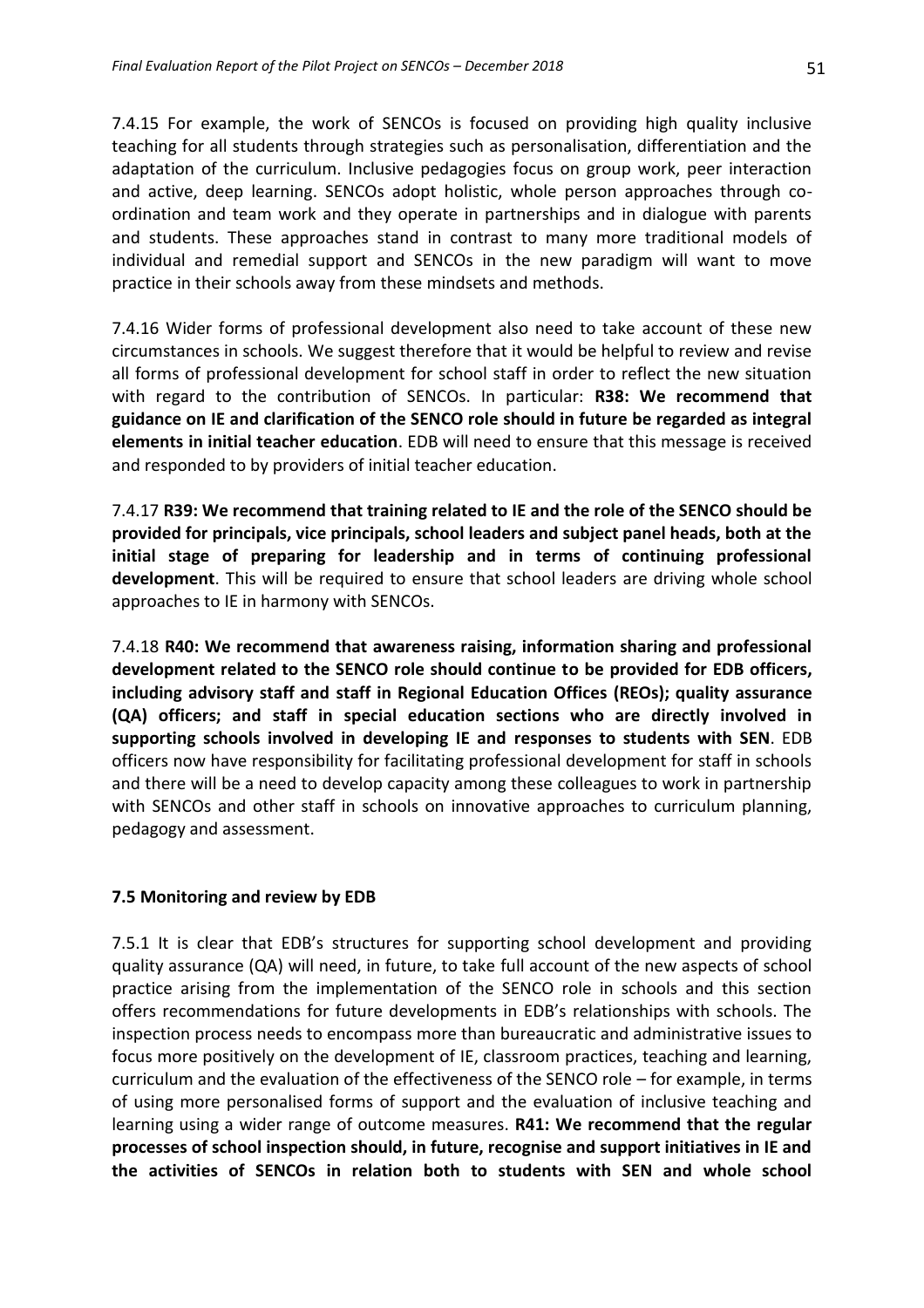**development.** Hopefully there can be collaboration between sections within EDB to ensure that this is the case and that school inspections routinely acknowledge developments in IE, such as enhanced transition planning between and beyond schools and pedagogies for more inclusive classrooms.

7.5.2 It may also be useful in future to make SEN and IE a topic for focused inspections and school support. **R42: We recommend that, in future, it will become appropriate for some inspections and school development support visits to focus specifically on IE and the SENCO role as areas of exceptional strength in the practice of some schools.**

7.5.3 If inspections in future are to follow these proposed routes effectively, it is essential that colleagues responsible for QA are kept up to date on developments in IE and in relation to the SENCO role. **R43: We recommend that the development and maintenance of skills, knowledge and understanding in relation to IE, SEN issues and the role of the SENCO among school inspectors and officers with responsibility for supporting school development is a professional development responsibility to which EDB should respond in the short and longer term.**

### **7.6 Wider contributions made by SENCOs**

7.6.1 Data from the Pilot Project and discussions with stakeholders and interested parties suggest that the role of SENCO will need to be further developed as it becomes embedded within schools cultures in Hong Kong. The Pilot Project has demonstrated that the SENCO is a useful addition to the staffing of schools in Hong Kong and that there is enthusiasm for many of the contributions that SENCOs can make to the life of public sector ordinary schools, including offering enhancements in terms of liaison between home and school and learning partnerships with students. However, the role will need to develop further if the SENCO is truly to become an integral part of the leadership capacity of all public sector ordinary schools in Hong Kong and this section makes recommendations that apply at school level.

7.6.2 Involvement in action planning for school development has been one element in the success of the introduction of SENCOs into schools during the Pilot Project. Since the SENCO is expected to provide leadership and co-ordination in the areas of SEN provision and IE, it is logical to expect the SENCO to be centrally involved in school development planning. In some schools in the Pilot Project, this has meant that the SENCO works closely with the school principal and vice-principal on aspects of school development planning. The evidence indicates that this relationship is most effective when SENCOs are given responsibility for leading initiatives in their own domains of activity and for formalising planning for these initiatives. **R44: We recommend that all SENCOs should be responsible for co-ordinating the development and implementation of an action plan for IE in their schools.**

7.6.3 This should also mean that SENCOs take responsibility for elements of the financing of these initiatives. **R45: We recommend that all SENCOs should be responsible for managing a budget for SEN- and IE-related activity in their school.** Schools will want to adjust their ways of working to take account of the seniority and experience of their SENCOs. In some cases, SENCOs might therefore manage relatively small sub-elements of the school budget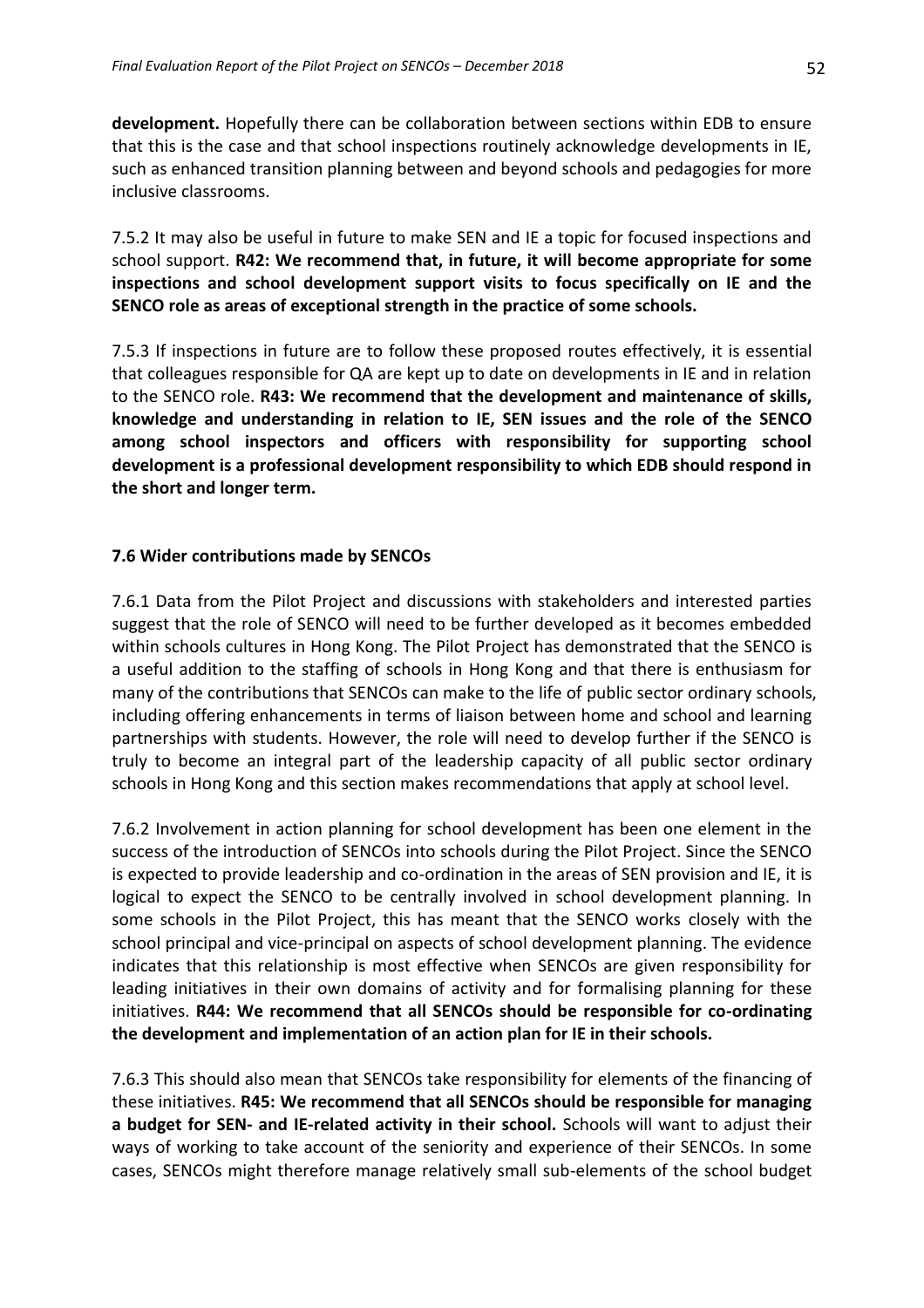in order, for example, to buy in additional support for certain specific SEN-related activities. In other schools, however, a more experienced SENCO might manage a significant proportion of the whole school budget, for example, based on the school's allocation of Learning Support Grant (LSG). As in other areas, schools will wish to determine responses to these recommendations that are relevant to their local circumstances.

7.6.4 SENCOs can usefully be given responsibility for taking the lead in planning, implementing monitoring and reviewing aspects of practice that lead to improvements in SEN provision and the enhancement of IE in their schools. However, any action plan managed by the SENCO must, of course, be thoroughly integrated with planning for improvement across the whole school. **R46: We recommend that a budgeted SENCO action plan for IE should be an integral part of whole school development planning in every school.** This recommendation is designed to secure in policy and practice the core principle that the work of the SENCO should involve whole school development and improvements in teaching and learning for all and should not be regarded as an area of 'additional' or 'supplementary' or 'bolt on' activity. All the best examples of SENCO activity during the Pilot Project have been founded on the principles of inclusive teaching and learning and whole school development.

7.6.5 This implies developments that are characterised by the involvement of wide groups of colleagues within schools. Effective SENCOs do not only work with staff who are identified as providing 'SEN support'; effective SENCOs involve themselves in a wide range of activities in a wide range of domains within their schools, as evidence from the Pilot Project indicates. Further, we would suggest that the SENCO Pilot Project, and the professional development programme associated with it, have clearly demonstrated the value of collaboration between colleagues from different professional backgrounds and from different schools. **R47: We recommend that schools should actively promote collaboration and professional exchange, both in-school between teaching colleagues and among schools.**

7.6.6 Within schools during the Pilot Project, successful developments in IE often began with very small-scale initiatives. In these instances, again often with their origins in the new-torole SENCO professional development programme, SENCOs would involve a limited number of willing school colleagues in trialing a new or revised way of working designed to make an impact in a discrete and limited area of activity – perhaps in a particular subject in a specific age group in school, for example. **R48: We recommend that schools should encourage their SENCOs to work with colleagues in school on action research, lesson study, co-planning and co-teaching.** Once such initiatives are demonstrated to be effective, SENCOs may take opportunities (through in-school professional development sessions, for example) to recommend them to wider groups of colleagues. This way of working represents the managed evolution of evidence-based practice. In the spirit of collaboration celebrated in the previous paragraph, successful initiatives should therefore also be shared with other SENCOs and other schools so that all learners may benefit. **R49: We recommend that schools should share the outcomes of successful small-scale initiatives in order to drive forward wider improvements – within schools and among schools.**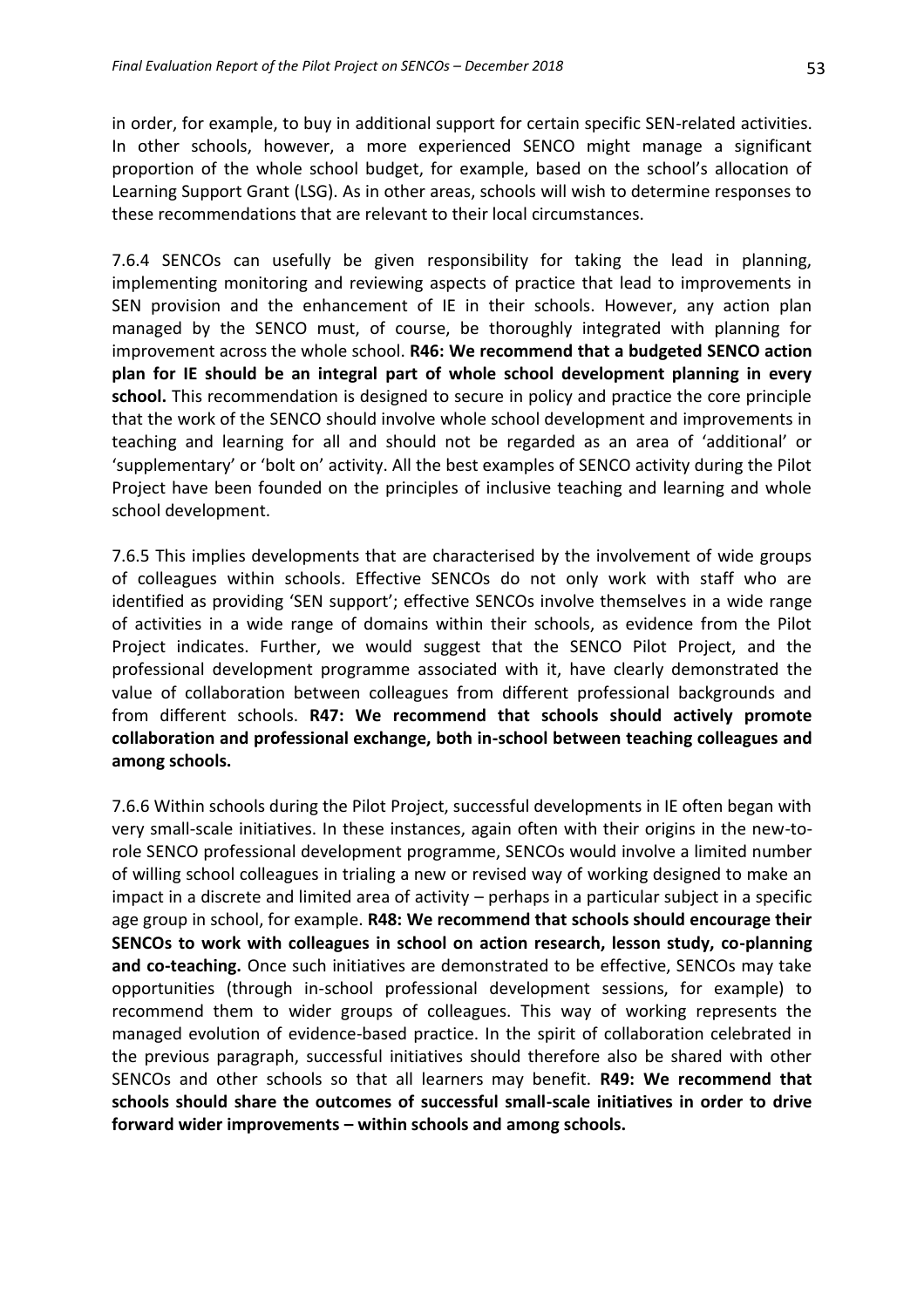7.6.7 This locates the SENCO potentially at the forefront of developments in SEN provision, in IE and in schooling more widely for the whole of Hong Kong. This offers an ambitious but not unrealistic view of the further development of the SENCO role in years to come and suggests ways in which SENCOs will be well-placed to make contributions to the review and development of wider policy.

### **7.7 Future policy in relation to IE**

7.7.1 If this vision of the SENCO taking a central role in relation to provision for students with SEN and the whole school approach to IE is to be realised, there will need to be shifts and developments in wider policy and this section provides recommendations focused on broad future policy. **R50: We recommend that central policy on IE should be maintained under a continuing and ongoing process of review and revision in order to foreground, in the** *Operation Guide on the Whole-School Approach to Integrated Education* (**IE Operation Guide), for example, the contribution of the SENCO.** This will need to involve public consultation about the aspirations of all schools to become more inclusive and review and revision of policy and guidance as provided by EDB.

7.7.2 Of course, not all schools will wish or will be able to make progress in relation to IE at the same pace. The schools involved in the Pilot Project were selected as taking in significant numbers of students with SEN and/or in challenging financial circumstances. They were schools that, in many cases, already had advanced approaches towards provision for students with SEN and IE. As such, these schools were probably among the best prepared to engage with the introduction of a new role dedicated to the co-ordination of provision for students with SEN. Some of these schools have already argued that the established funding arrangements do not provide enough resources to enable highly inclusive schools to meet their responsibilities towards their students most effectively.

7.7.3 We suggest that there will be schools in the new policy regime that will be able to make good use of higher levels of resourcing dedicated to SEN provision and IE. **R51: We recommend that provisions related to the Learning Support Grant (LSG) should be enhanced to provide additional teachers for those schools admitting greater numbers of students with SEN and that support for IE should be improved to offer these schools increased access to professionals from other services.** These enhanced provisions, and the additional staffing associated with them, will be likely to provide support to the SENCO and help to further develop IE in areas such as early intervention, liaison with therapy services and co-operation between home and school. It follows that the SENCO should be responsible for co-ordinating these enhanced provisions together with other services and approaches focused on SEN and IE.

7.7.4 We also note that many schools in the Pilot Project experienced difficulties with the nine established categories or types of SEN. Experience in schools as well as data gathered during the Pilot Project confirm that there are often no hard boundaries between students 'with' and students 'without' SEN. Many children experience challenges in their learning that range over a continuum of possibilities, from mild temporary or fluctuating problems through to extreme and persistent difficulties. A binary model that suggests that such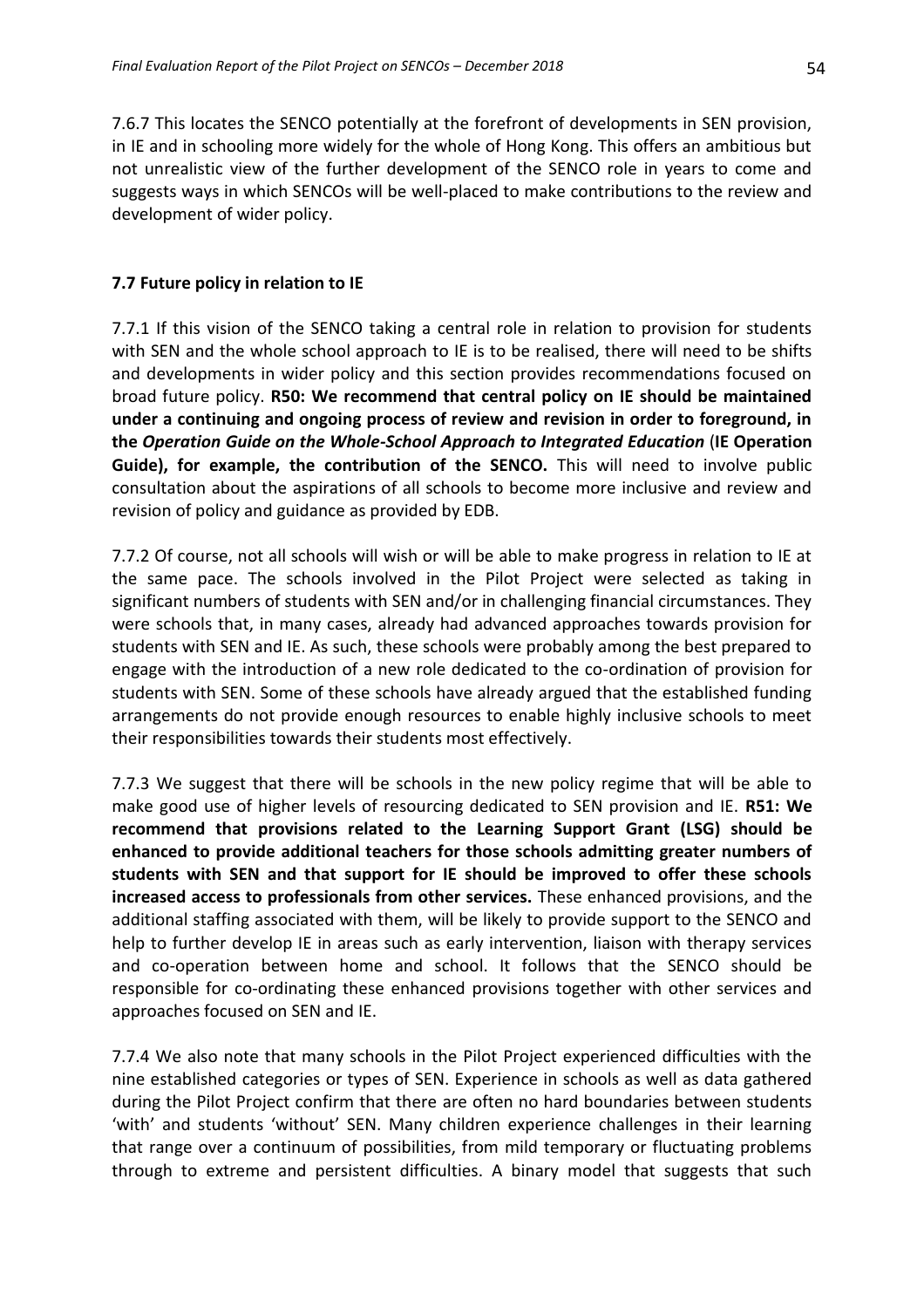difficulties can be 'diagnosed' or even assessed as being either present or absent is not reflected in real classrooms. Many learners hover around and across arbitrary boundaries between categories based on typical and atypical patterns of learning – for example, in relation to ordinary difficulties in literacy as opposed to identifiable dyslexia. Further, many students will experience combinations of difficulty  $-$  for example, with autistic traits in addition to difficulties with attention and hyperactivity – that are not acknowledged in the system of nine categories. **R52: In order to respond effectively to the needs of students with borderline SEN and complex, combined or co-morbid conditions and difficulties, we recommend that schools should interpret and use the nine types of SEN with greater flexibility.** This situation is likely to become more complex as schools engage with new expectations in relation to students with social, emotional and mental health issues, many of whom will also have co-morbid conditions. We suggest that this will need to be a specific area of development in future.

7.7.5 Turning attention to the wider group of schools that are not currently admitting large numbers of students with SEN and/or from challenging financial circumstances, we suggest that the SENCO role can still be of relevance in these schools. All schools will encounter diversity in some form in their student population and students who learn at different rates and in different styles. The key policy shift is to ensure that these schools use their SENCOs to develop whole school responses to that diversity – responses that emphasise commonality, rather than separating students into 'types' of learners or withdrawing some students for 'special' or 'additional' provision. **R53: We recommend that schools should focus their efforts on promoting developments in high-quality, inclusive teaching for all learners so that reliance on individual forms of support for students with SEN can be reduced.**

### **7.8 Consideration of the wider context**

7.8.1 We have acknowledged that schools will wish to work towards IE at different rates and in different ways. This is true internationally and we regard this as realistic and appropriate. For those schools that wish to make progress with IE at a faster rate, however, and make effective provision for larger numbers of students with SEN and with more severe difficulties, the wider policy context can present challenges and this section provides recommendations relevant to that wider context.

7.8.2 During the Pilot Project, for example, we heard from many senior managers, SENCOs, teachers and parents about the problems that can be caused for students with SEN by rigid and inflexible approaches to curriculum, homework, assessment and examination. Although this is a situation that obtains in many countries around the world, there is a widely held and arguably reasonable view that this situation is driven to a significant extent by the highstakes assessment and examination regimes that obtain in Hong Kong. There is also a view that there are not enough ways of recognising the progress and attainments that students with SEN can make and that further systems for measuring the value added for these students need to be developed. Again, perceptions about tensions between inclusive practices and academic standards are common to a number of advanced education systems around the world. However, there should be no tolerance of diluted or reduced standards.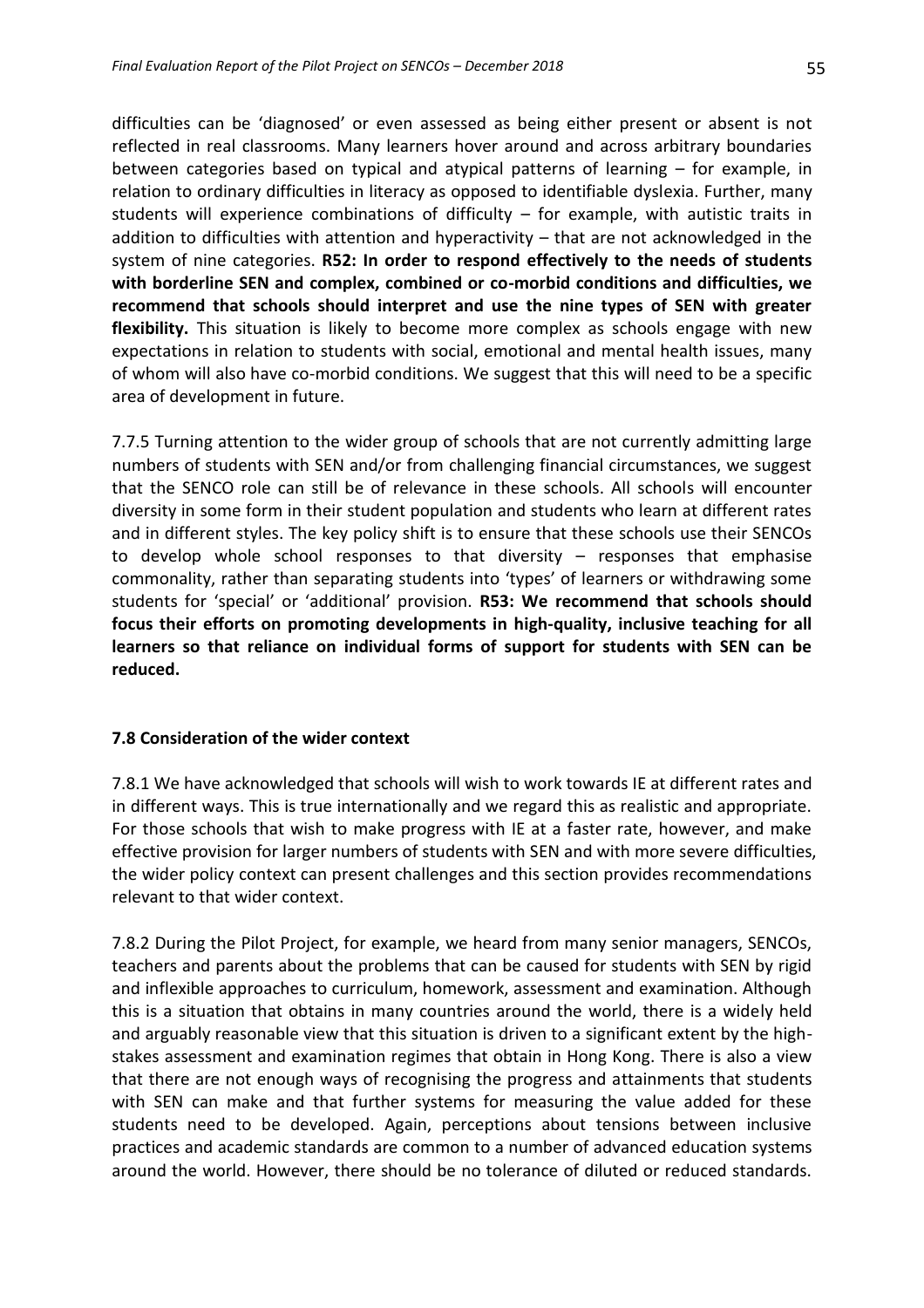On the contrary, any system must enable students to demonstrate their attainments at the highest possible level – but crucially an inclusive system must afford this opportunity to all learners. **R54: We recommend that approaches to assessment, examination and accreditation should, in future, provide enhanced opportunities for students with SEN.**

7.8.3 Data from the Pilot Project also indicate that there is an issue beyond the assessment and examination systems in schools. School staff and parents often note that there are too few post-school opportunities for students with SEN or that the range of opportunities is too narrow. This is demoralising for school staff, disturbing for parents and creates a disincentive for students with SEN to work to produce their best possible outcomes. Again this is a situation that obtains internationally and a perennial challenge for policy makers, service providers and service users in a wide range of contexts. There is no easy solution to this issue and it represents a challenge for the whole of society in Hong Kong, not just for schools and EDB. However, it must be acknowledged that the current situation is unhelpful as schools engage with the challenge of becoming more inclusive. **R55: We recommend that the relevant agencies should ensure, in future, that exit pathways provide a wider range of post-school opportunities for all students, including options suitable for students with SEN.**

7.8.4 We noted above that developing confidence in the effectiveness of inclusive schools will be a societal as well as an educational challenge. All stakeholders will need to feel comfortable that efforts to improve schooling for those students experiencing difficulties in their learning will improve schooling for all. As this report has demonstrated, SENCOs have a key role to play in ensuring that this situation is realised in schools. EDB will have a responsibility, together with schools, to ensure that this message is successfully communicated to the wider populace. **R56: We recommend that inclusive schools should continue to be celebrated publicly as effective schools for all learners.**

### **7.9 Concluding comments**

7.9.1 As a postscript to this report, it is pleasing to note that policy on IE and provision for students with SEN in Hong Kong have moved forward during the period of the Pilot Project. In recognition of the potential value of the SENCO to the development of IE in public sector ordinary primary and secondary schools, SENCOs are being introduced into these schools in phases over three years starting from the 2017 to 2018 school year. Agreements have been reached which are in line with the recommendations in this report about the distribution of the workload of SENCOs between whole school SENCO duties and teaching.

7.9.2 As confirmed in this report, the provision of a permanent SENCO post in every public sector ordinary school has the potential to yield very positive results, for students with SEN and their families and for school development more broadly. We also note that the introduction of these SENCOs into a wider group of schools will be supported by the use of a SENCO manual written by the trainers who provided the new-to-role professional development programme for SENCOs during the Pilot Project. That SENCO manual is supported by a set of examples of effective practices drawn from the experiences of SENCOs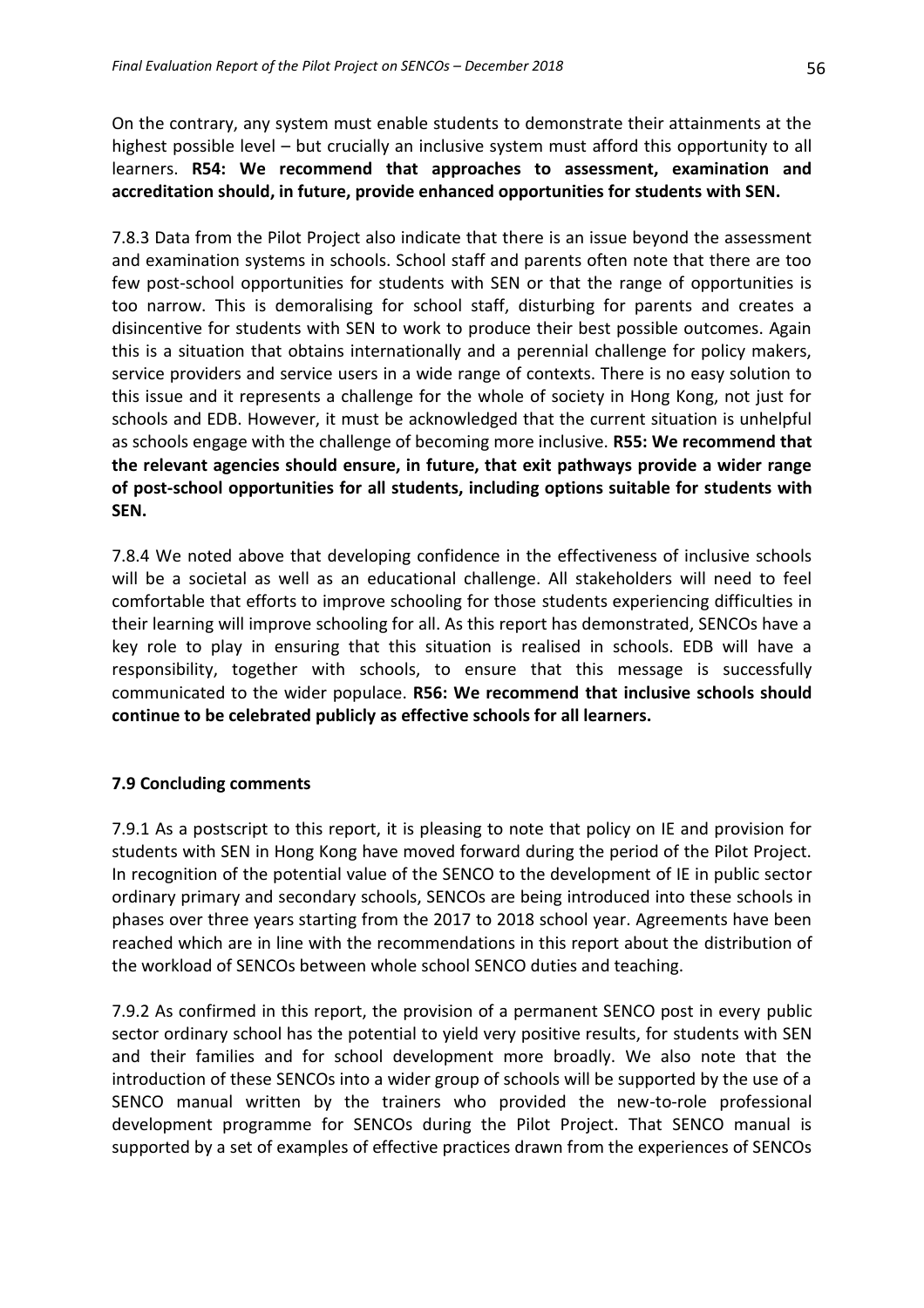in the Pilot Project cohort. These materials will provide a foundation for the training and further professional development of new cohorts of SENCOs in future.

7.9.3 It has been announced in the 2018 Policy Address that the SENCO post in public sector ordinary schools with comparatively large numbers of students with SEN will be upgraded to a promotion rank and that the upgraded post will be dedicated to the role of SENCO. This will allow schools with experienced SENCOs and significant numbers of students with SEN to recognise the important leadership duties that SENCOs can perform with the award of a senior post. Further, the provision of resources to schools through the Learning Support Grant, the Intensive Remedial Teaching Programme and the Integrated Education Programme will be restructured. This will extend the Learning Support Grant to all public sector ordinary schools and will increase the grant rate for students with SEN in Tier 3.

7.9.4 Significantly, this restructuring will enable schools with higher numbers of students with SEN to be provided with further additional resources so that they will be able to deploy additional teachers in support of the education of students with SEN. In addition, schools will benefit from provision of enhanced school-based speech therapy services. Further, those with higher numbers of students with SEN will also be provided with enhanced school-based educational psychology services. This seems very appropriate since past data show that schools have largely used the Learning Support Grant to employ additional manpower. In effect, this provision formalises and makes permanent the kinds of staffing arrangements that schools prefer while enabling schools to continue to make use of the Learning Support Grant flexibly for procurement of services.

7.9.5 It is therefore very timely and fortunate that there will be dedicated and carefully prepared SENCOs in post in these schools to maximise the efficacy of these generous provisions. It will be the SENCO's task, as set out in the responsibilities of SENCOs (see Appendix 1), to co-ordinate the efforts of these colleagues in relation to SEN provision and IE and to lead what will now be a multi-disciplinary team. It is important that this additional staffing, in terms of teachers, school-based speech therapists and educational psychologists, should impact upon whole school approaches and whole school development as well as serving the needs of students with SEN and it will be the responsibility of SENCOs to lead their expanded teams in these directions.

7.9.6 SENCOs therefore will need to be ready to take on these challenges in leadership, coordination, collaboration and teamwork and, as we make clear in the recommendations in this section of the report, all staff will require professional development to enable schools to derive optimal benefit from these provisions. However, there is a huge opportunity now for SENCOs to contribute to whole school development in partnership with school senior leaders and managers. In our view, this will entail SENCOs becoming involved, as a core aspect of their responsibilities, in curriculum adaptation, differentiation and pedagogical innovation in order to cultivate, in partnership with their colleagues, more inclusive cultures in their schools.

7.9.7 The recent policy initiatives summarised briefly in these paragraphs will help to ensure that SENCOs have the resources and the status they need in order to make great progress in their new roles in ordinary schools. We would reiterate our conclusion that this has been a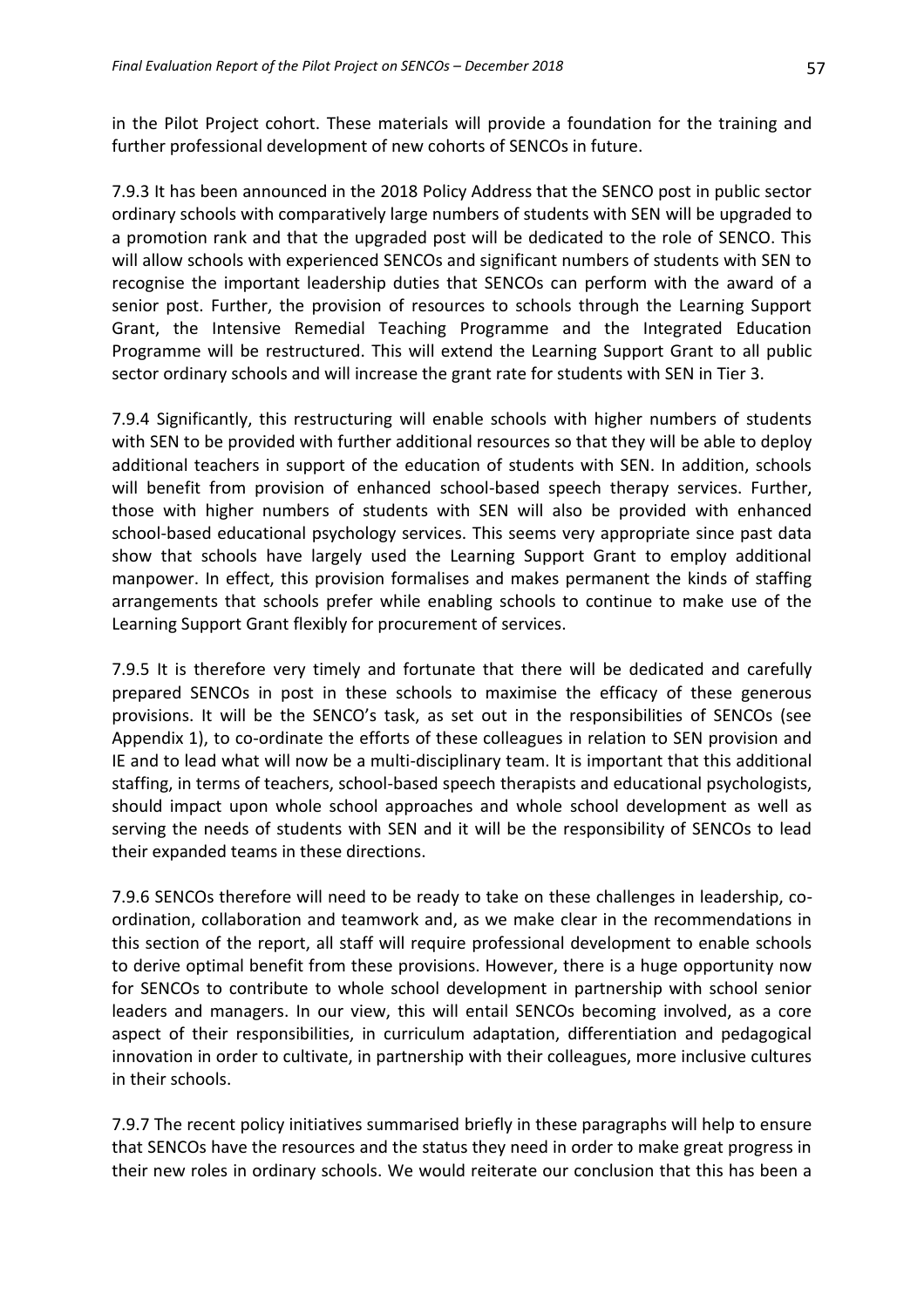very successful project. Sound and secure progress has been made on the broad question of the introduction of SENCOs into ordinary schools. The professional development for these new-to-role SENCOs has helped to prepare them for the challenges of their new roles and has set a clear agenda for innovative and far-reaching developments in future. In many instances, pioneering and excellent work has been achieved in the schools. This is fundamentally to the credit of the first cohort of SENCOs appointed during the Pilot Project; the colleagues leading the professional development programme for new-to-role SENCOs; and EDB staff leading the special education support teams and providing support to the professional development and evaluation strands. These partners have all made essential contributions to the high-quality outcomes that have exceeded the expectations established at the start of the project.

7.9.8 We note that it has been a pleasure and a privilege to work with EDB's officers and with staff, students and parents in the participating schools to help to bring this project to fruition. We hope this report serves to summarise the outcomes of this highly successful project and to clarify options for further developments in future.

Richard Byers and Kitty Ho – December 2018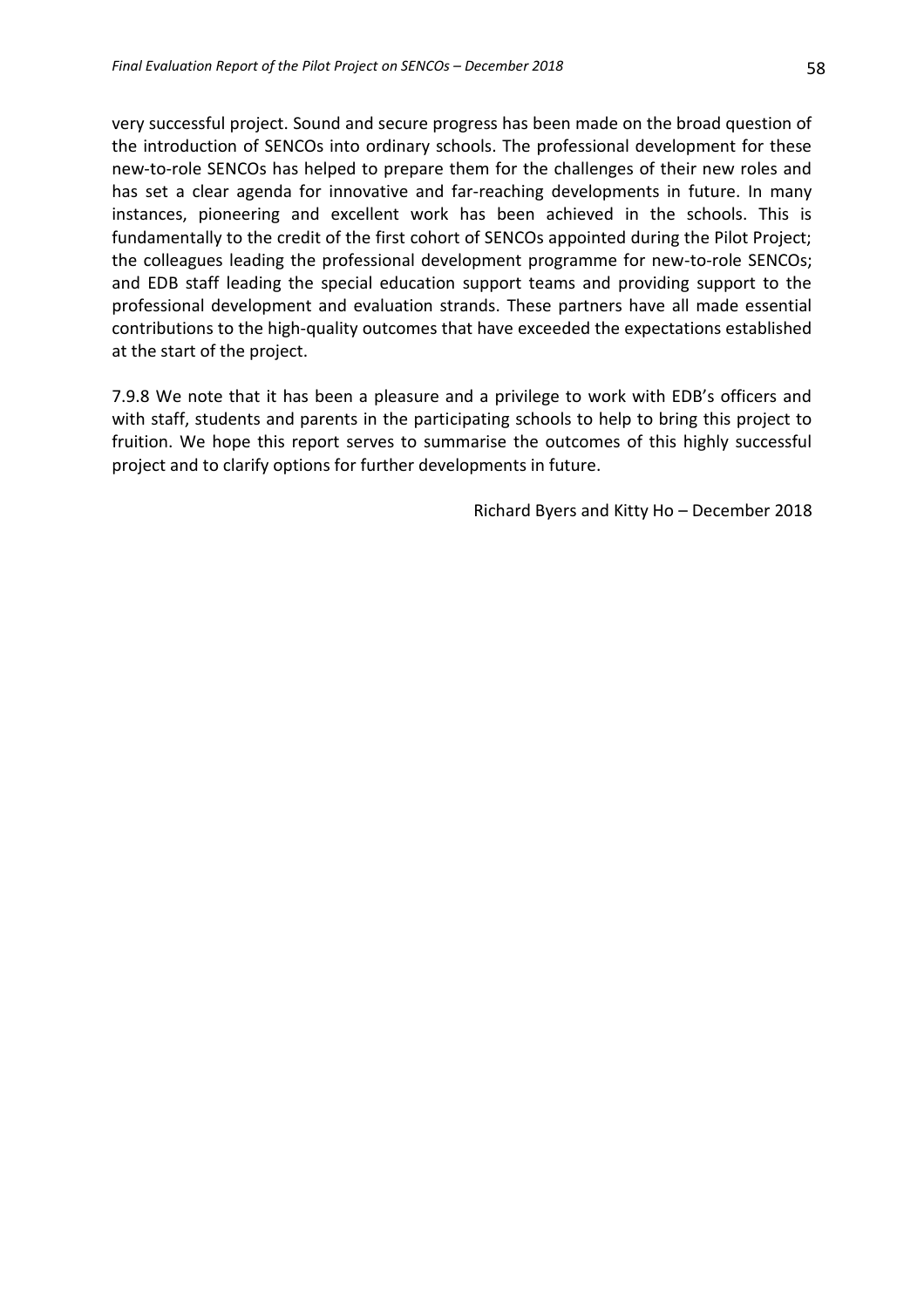# **8. Appendix**

### **8.1 Appendix 1: The duties of the SENCO**

The duties of the SENCO were set out at the start of the SENCO Pilot Project as follows:

- strategically formulate, implement and monitor, review and evaluate various support measures and resource deployment of the school, including appropriate deployment of the Learning Support Grant and manpower resource, according to the basic principles for the promotion of IE, namely early identification, early intervention, whole-school approach (WSA), home-school co-operation and crosssector collaboration;
- promote early identification and early intervention for students with SEN through a multi-disciplinary team approach;
- collaborate with other teachers/ functional teams in the school through WSA to devise support programmes, curriculum and teaching adaptations, and special examination and assessment arrangements for students with SEN;
- enhance home-school co-operation and work together with parents to support students with SEN;
- review the special education training needs and profiles of teachers in the school, arrange for teachers to receive relevant training in a systematic manner, and plan and organise school-based professional development activities to enhance the capacity of the teaching team;
- strengthen external liaison with parties such as professionals, community resources providers and parents to support students with SEN collaboratively; and
- encourage fellow teachers in the school to make use of effective support strategies to enhance the learning effectiveness of students with SEN through collaborative lesson planning and co-teaching.

During the course of the SENCO Pilot Project, the following broad responsibilities were delineated for SENCOs:

- coordinating school matters relating to the support of students with SEN; assisting the school management (i.e. the principal and the vice-principal(s)) in planning the development of the WSA to IE;
- leading the student support team in the promotion of the WSA to IE and the cultivation of inclusive school culture; and
- implementing promotional and developmental tasks and other work at a system level such as teacher training.